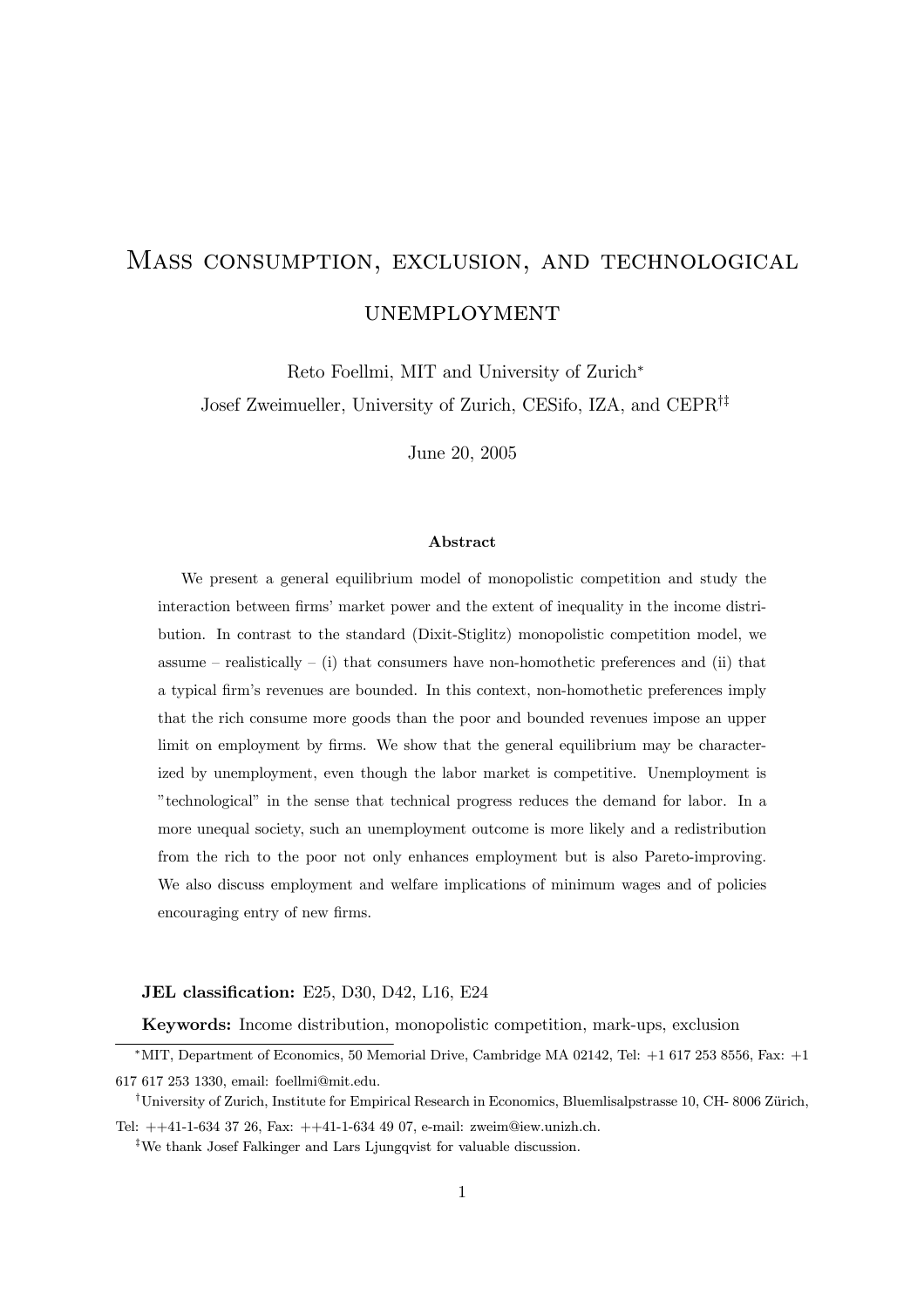"...the opinion entertained by the labouring class, that the employment of machinery is frequently detrimental to their interests, is not founded on prejudice and error, but is conformable to the correct principles of political economy."

David Ricardo (1821), On the Principles of Political Economy and Taxation, London: John Murray, 1821. Third edition.

# 1 Introduction

Consumption is the ultimate end of all production. When consumers are satiated with existing products, technical progress that replaces workers by machines, may make (parts of) the labor force redundant thus hurting the working class. While the theoretical possibility of such "technological unemployment" was clearly seen by classical economists, in particular David Ricardo and Karl Marx, economic history has impressively disproved such visions as an empirically relevant long-run phenomenon.

However, there were frequently medium-run episodes in economic history were technological shocks revolutionized production processes and/or where certain products ran suddenly out of fashion making labor in various sectors redundant. When, for some reason, other sectors in the economy were unable to absorb the displaced labor force employment problems emerged. Economic history is full of examples where workers were resisting the introduction of new technologies. Mokyr (1990 p. 256) notes<sup>1</sup>

"Before and during the industrial revolution there were numerous examples of anti machinery agitation in Britain. (...) The hosiers guild's opposition to William Lee's knitting frame (1589) was so intense that the inventor had to leave Britain. (...) John Kay's flying shuttle (1733) was met by fierce hostility from weavers who feared for their livelihood. In 1768, 500 sawyers assaulted a mechanical sawmill in London. Several riots occurred in Lancashire in 1779, and 1792 a Manchester firm that pioneered Cartwright's power loom was burnt down. Its destruction was said to have inhibited the development of powerloom weaving for several years in this area. In the southwest of England (...) resistance to advances tributed to

<sup>&</sup>lt;sup>1</sup>Mokyr (1990) notes further that workers' resistance to the introduction of labor-saving technologies was not confined to Britain, but was at least equally strong on the European continent.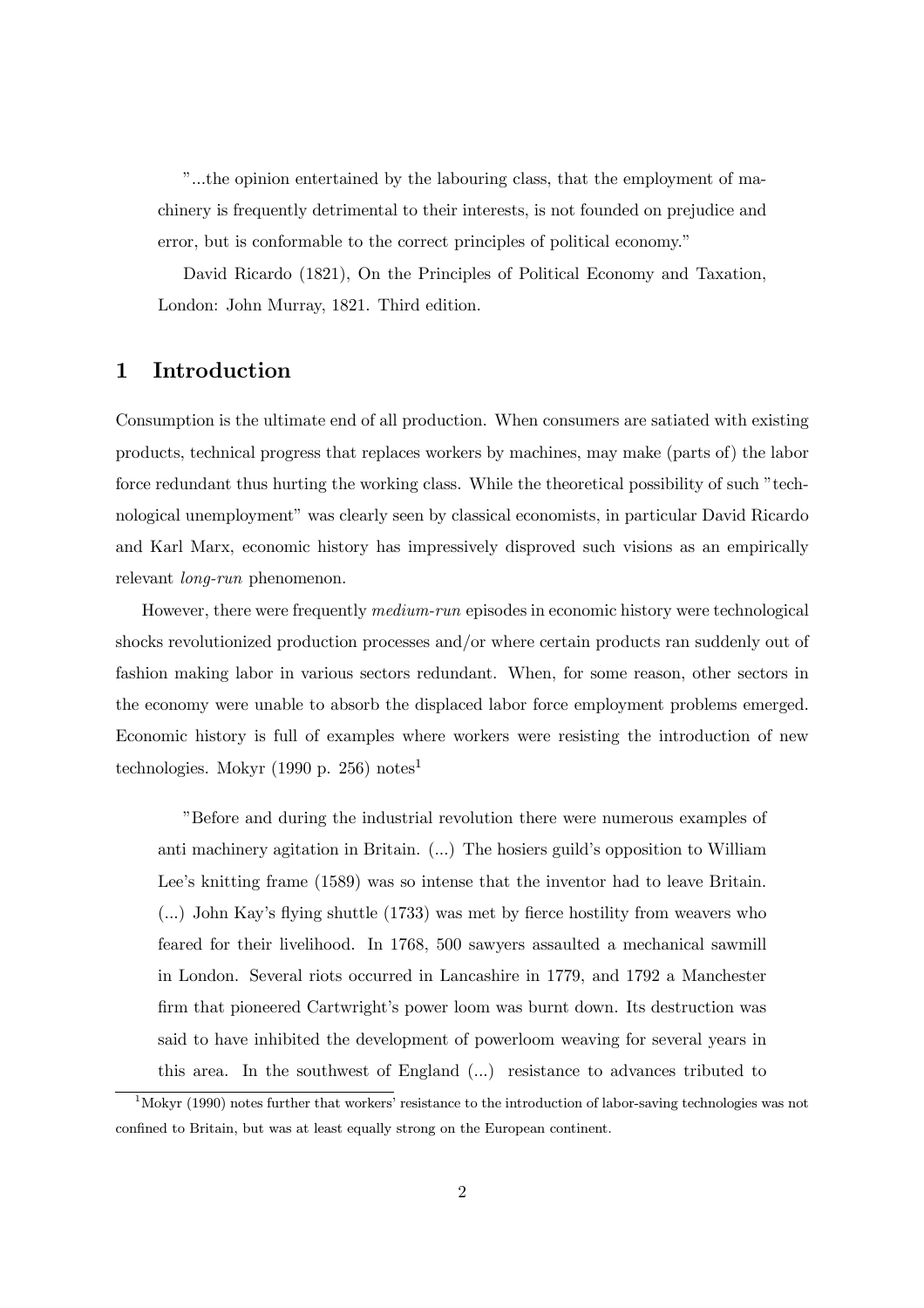the shift of the center of gravity of the woolen industry to the northern counties. Between 1811 and 1816 the Midlands and the industrial counties were the site of the "Luddite" riots, in which much damage was inflicted on machines. In 1826, hand-loom weavers in a few Lancashire towns rioted for three days, and in 1830 the "Captain Swing" riots, aimed at threshing machines in agriculture took place in the south of England."

Conflict of interest in the introduction of new technologies are not a thing of the past. Today such competing interests occur between "workers" and "human capitalists" or between "production workers" and "knowledge workers" whereas, in the context of technology adoption, the traditional worker/capitalist distinction has become largely obsolete. The "Third Industrial Revolution" has even more potential to adversely affect threatened workers as ICT applications concern almost all sectors of the economy, manufacturing and service sectors alike. In fact, a large body of recent empirical and theoretical work has argued that such technical progress may have harmed the less skilled and may have substantially contributed to the increase in *wage inequality* over the last decades.<sup>2</sup> Moreover, as shown in a recent paper Juhn, Murphy, and Topel (2002), recent decades have note only witnessed an increase in wage inequality but also a dramatic increase in the joblessness of the U.S. male labor force. Between the boom periods 1967-1969 and 1999-2000 the extent of joblessness (unemployment plus non-participation) among U.S. males rose from 6.3 percent to 11.0 percent. This increase was concentrated among the low wage earners. In the wage percentile group 1-10 the non-employment rate increased by 13.5 percentage points, and the wage percentile group 11-20 increased by 11.3 percentage points. In contrast, no such change took place in the wage percentile group 61-100.

In this paper we argue that the causes for such non-employment may not necessarily be a phenomenon that is rooted in imperfections of the labor market. In fact, the widespread occurrence of joblessness among low-skilled males even on the "laissez-faire" U.S. labor market calls for different explanations. Rather than relying on labor market imperfections, we propose a theory that relies on a combination of firms' market power on the one hand and the extent

 ${}^{2}$ For a summary see Katz and Autor (2000). Early papers include are Katz and Murphy (1992), Juhn, Murphy, and Pierce (1993). The theoretical explanations by Acemoglu (1998, 2003) focus on the incentives to adopt particular technologies when the skill structure in the labor force changes. Further theoretical explanations are Galor and Moav (2000) and Lloyd-Ellis (1999).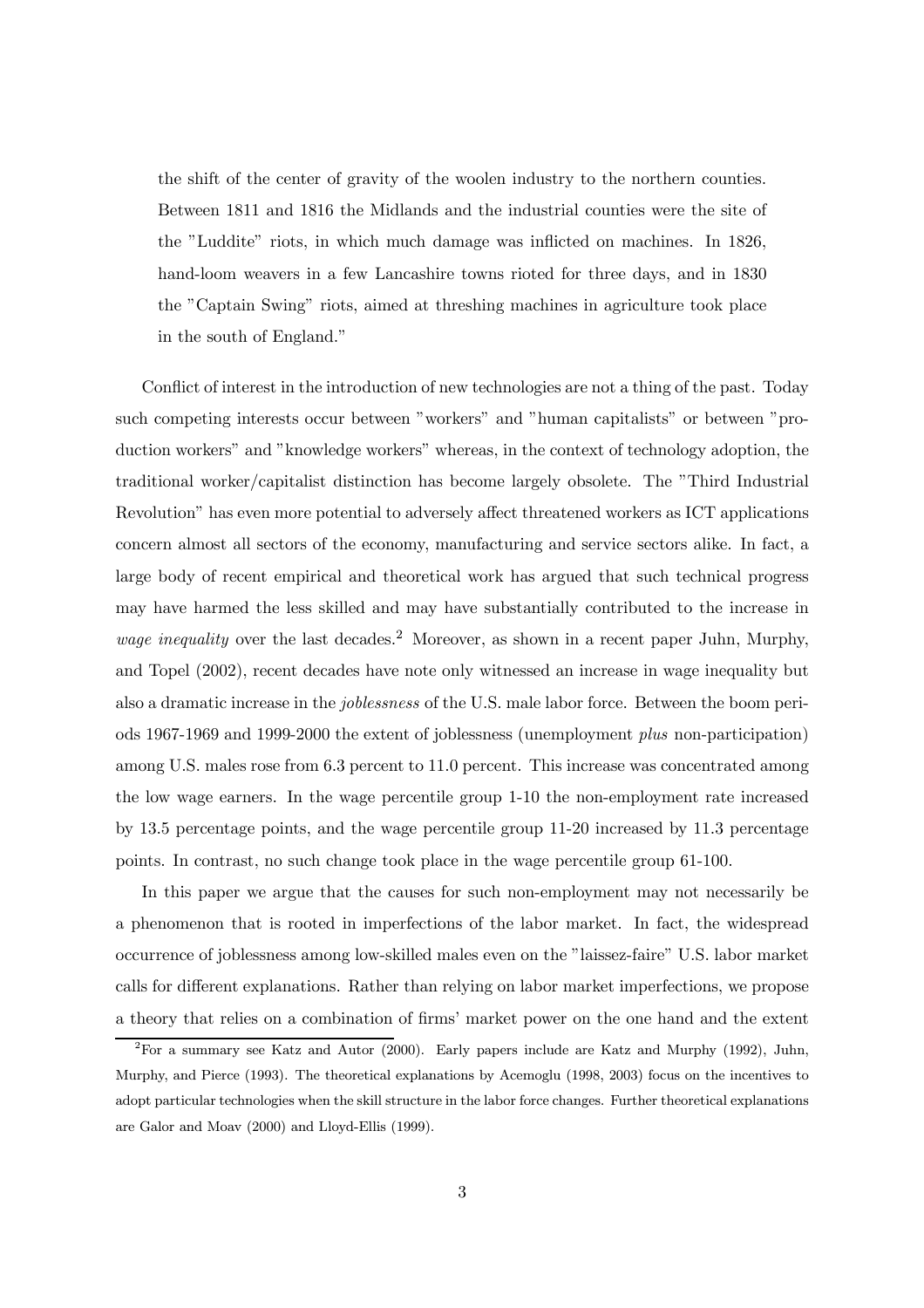of inequality on the other hand. In particular, we will show that, under sufficiently high productivity, there may be unemployment which is more severe (i) when firms have more market power and (ii) when the distribution of income across household is more unequal.

Clearly, market power of firms and unequal incomes of household are important characteristics of all moderns economies, it is interesting per se to study their macroeconomic implications. The fact that firms have substantial market power is undisputed and has been demonstrated in a large empirical literature in industrial organization. Similarly, incomes are quite unequally distributed between households. According to Gottschalk and Smeeding (2000), U.S. households in the 90th percentile of the income distribution earn almost six times as much as household in the 10th percentile. Moreover, as shown by Piketty and Saez (2003), the U.S. income inequality seems to have dramatically polarized since late 1970s. While by the end of the 1970s the top 1 percent tax unit earned about 8 percent of total national income, this share has increased to more than 14 percent by the turn of the century.

An important mechanism that drives our results are differences in consumption behavior between rich and poor households. Introducing non-homothetic preferences we account for a situation, where the range of consumed products can be larger for the rich than for the poor. We show that when the distribution is rather even, the likely outcome is a symmetric one in which all firms charge the same prices and the economic resources are evenly distributed across sector of production. Hence, the production structure and the markups are unaffected by inequality. However, with a more polarized distribution, the outcome may be completely different. It may pay for some firms to set high prices, and sell their product only to the rich while there are other firms that set low prices and serve the whole customer base. Hence, despite that all sectors are  $ex$  ante identical ( $=$  have the same demand and cost functions), in equilibrium the economy is divided into a sector producing "mass consumption goods" and a sector produces "*exclusive goods*". We show that such an outcome is more likely with a high extent of inequality.

A larger extent of inequality does not only lead to more exclusion but also to higher markups. When inequality is high, rich consumers have a higher willingness to pay, raising mark-ups in exclusive industries. To keep production for mass consumption attractive markups have to increase in these industries. As result, a more unequal size distribution of income changes the factor income distribution in favor of profits.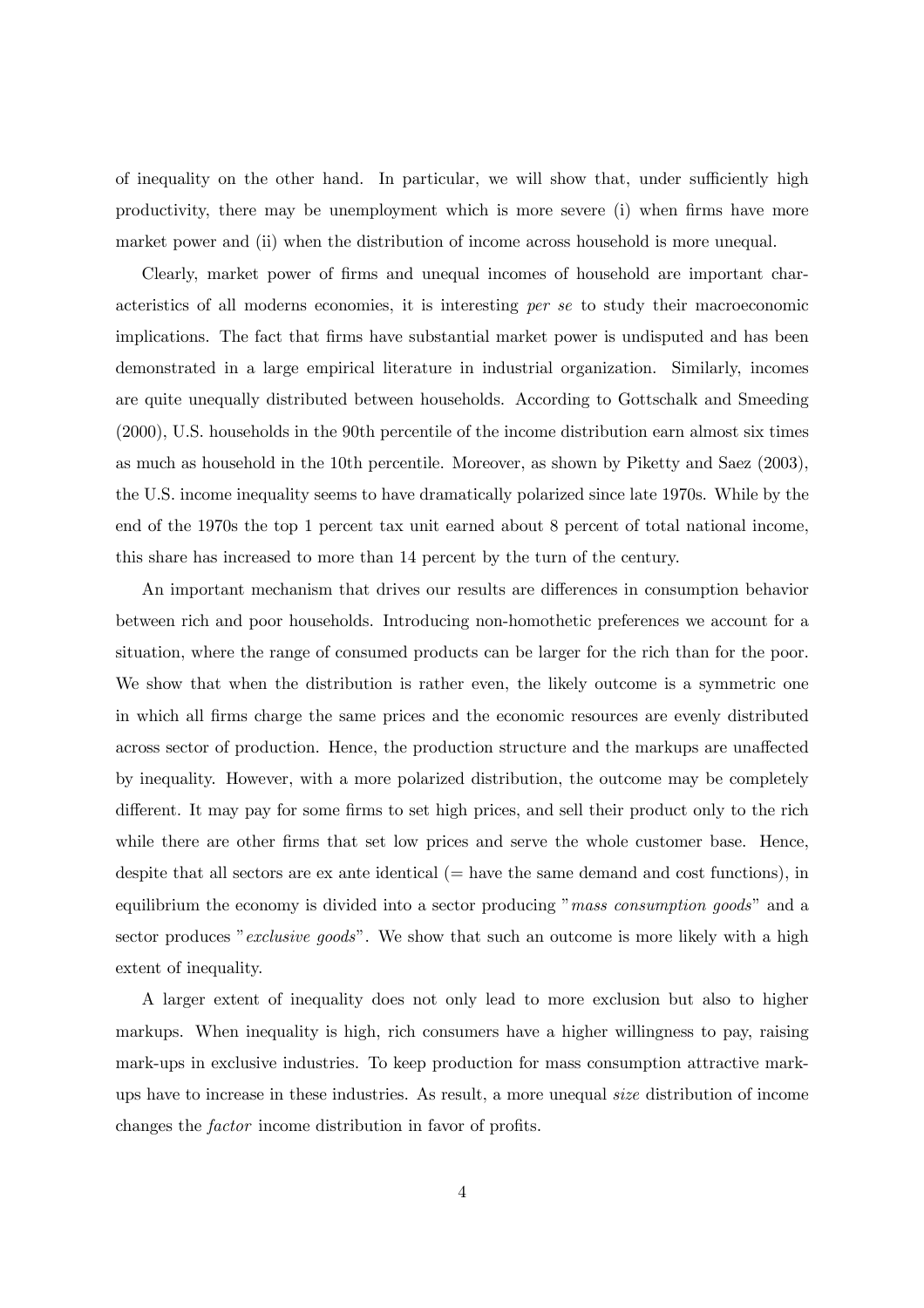We show further that a higher extent of economic inequality increases *technological un*employment. By this we mean a situation where, due to a very productive technology, not all workers are needed to produce the level of output that firms are willing to supply. This output may be limited when consumers are relatively satiated with the existing goods so that the monopolistic firms' revenues are bounded above. (No firm will ever produce more output and employ than is necessary to maximizes revenues). We show that such technological unemployment can exist even when wages are fully downward flexible. With a higher extent of inequality, there is more exclusion and hence there are more firms that reach their revenue maximum at low levels of employment. Hence, in the aggregate, there will be less employment.

When unemployment is caused by inequality, it can be shown that unemployment-equilibria with lower inequality are pareto-superior to employment-equilibria with higher inequality. Hence a redistribution from rich to poor consumers (by appropriate fiscal policies) does not only increase the demand for labor but is beneficial for the whole population. Furthermore, minimum wage increases, may have beneficial effects for employment. This is because minimum wages redistribute income in favor of the poor, causing less exclusion and a higher demand for labor. This counteracts the employment-reducing cost effect of minimum wages. As a result, it is not a priori clear whether increases in the minimum wage will increase of decrease employment.

Apart from exploring interactions between income distribution and (un)employment, our paper also makes a methodological contribution to the literature. Much of the recent literature on growth, business cylces, economic geography and international trade has used the set-up of Dixit and Stiglitz (1977) to explore the macroeconomic implications of monopolistic competition.<sup>3</sup> We deviate in only one respect from their assumptions: we explore the implications of "variable-elasticity-of-substitution" (VES) preferences. In our model, consumers have quadratic (rather than CES) preferences and linear (rather than isoelastic) demand curves. As a result, consumer heterogeneity is not neutral to central macroeconomic variables such as aggregate output, employment, real wages, mark ups, and the structure of industry. On the negative side, our analysis shows that many results of the Dixit-Stiglitz (1977) framework are

<sup>&</sup>lt;sup>3</sup>The original work of Dixit and Stiglitz (1977) was focused on the determinants of excess capacity and product diversity in a monopolistically competitive industry, a question central to industrial organization rather than macroeocnomics. Due to its simplicity and tractability, these tools have become central to macroeconomics (see e.g. the influental textbook by Romer (1996, Chapter 6).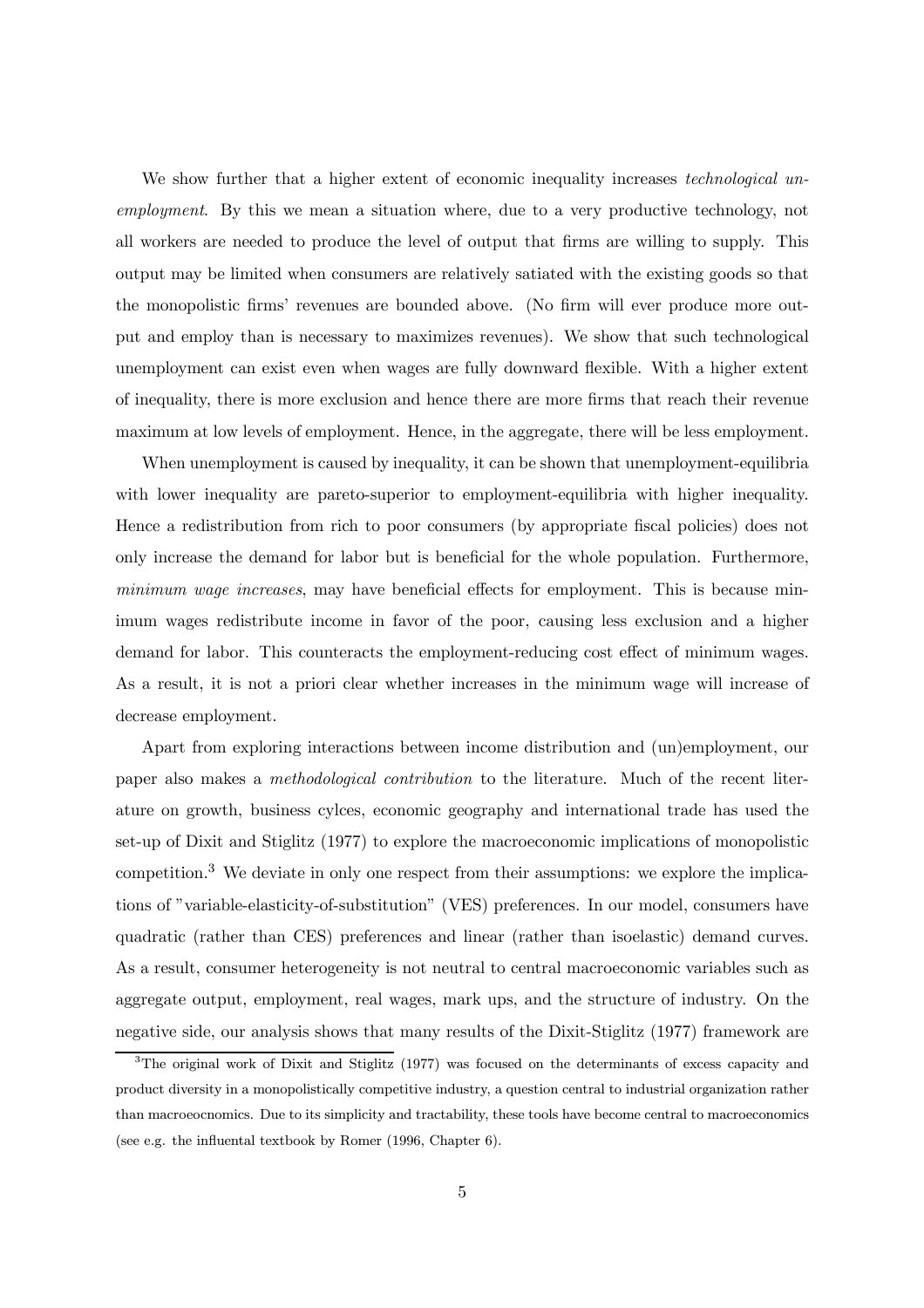not particularly robust with respect to this seemingly slight variation in assumptions. On the positive side, our analysis represents a simple and tractable tool to study environments where both consumer heterogeneity and market power are important.

Most of our analysis is restricted to a special case - quadratic preferences and two types of consumers. While our results are derived under these special assumptions, it is obvious that equilibria with a similar structure may arise under many different specifications of preferences and distributions. We use this set-up because it is simple and tractable.

There are several strands of the macroeconomic literature to which the present paper is related. Our analysis is related to Saint-Paul (2005) who analyzes distribution and growth when consumers have "limited needs". In particular, also Saint-Paul (2005) studies equilibria with unemployment arising from product market power. However, he implicitly assumes that income distribution is sufficiently even so that the macroeconomic equilibrium is always symmetric and an exclusion regime can never arise. In contrast, we show under which conditions asymmetric outcomes arise and how these outcome are affect by the distribution of income.

Gabszewicz and Thisse (1979) discuss the importance of consumer heterogeneity for the distribution of output across sectors in a vertical differentiation framework. They analyze a situation where firms offer different qualities. When the distribution is sufficiently unequal, we may have a situation where the highest quality is sold to the rich and the lower quality is sold to the poor. (See also Gabszewicz and Thisse, 1980, and Shaked and Sutton, 1982, 1983). Our equilibrium outcome is similar in the sense the income distribution affects the industry structure. However, in our paper products are horizontally (instead of vertically) differentiated. More importantly, our analysis focuses on the general equilibrium, whereas in those papers are interested in issues of competition in a partial equilibrium framework. As a consequence, the possibility of unemployment and implications for aggregate welfare are not addressed in those papers.

A different strand of the related literature deals with the importance of inequality for the industry structure in the context of economic development and growth. Murphy, Shleifer, and Vishny (1989) analyze how income inequality affects the size of markets and determines for how many sectors adopt a modern technology. In Murphy, Shleifer, and Vishny (1989) prices and mark-ups are exogenous and inequality affects the size of the various industries because consumers have asymmetric (hierarchic) preferences. A similar approach is followed in Falkinger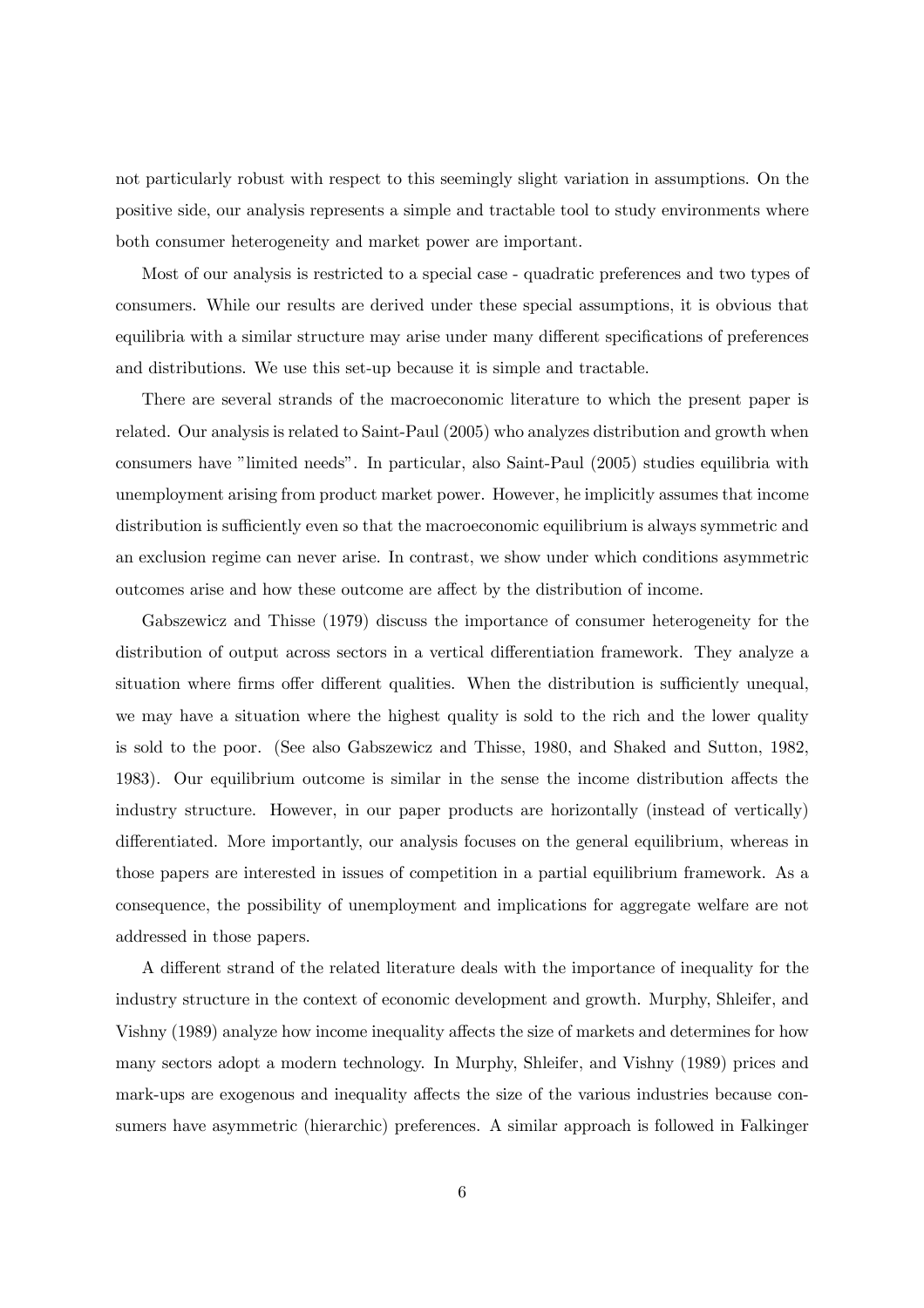(1994) who studies growth along a hierarchy of wants in which the demand for new products is affected by the distribution of income. In that paper, as in Zweimüller  $(2000)$ , distribution has only income effects and shapes the industry structure prices via preferences that are asymmetric across products. Prices and mark-ups are exogenously given. In contrast, income distribution in the present paper shapes the industry structure despite the fact that goods are symmetric with respect to preferences. Moreover, prices and mark-ups are endogenously determined by the consumers' willingnesses to pay.

Our analysis is also related to a literature that addresses the question whether imperfections in the product market per se may cause unemployment (Hart, 1982, Dehez 1985, D'Aspremont et al., 1990, Silvestre, 1990, and others). When there is upper bound on the firms' revenues, the maximum level of output  $(=$  the maximum level of employment) that a firm is willing to produce is also finite, even if the costs of production  $(=$  the wage rate) fall to zero. In other words, downward flexibility of wages does not necessarily eliminate the unemployment problem. This previous literature has been concerned with the existence of unemployment equilibria in a representative-agent environment. In contrast, our model shows that such an unemployment regime is more likely, the more uneven is the distribution of income and that higher inequality may aggravate the unemployment problem.

Finally, our paper contributes to the recent literature on inequality and macroeconomic outcomes. The literature has either focused on the role of capital market imperfections (for seminal papers see Galor and Zeira, 1993, Banerjee and Newman, 1993) or on political mechanisms (see, e.g., Persson and Tabellini, 1994, and Bénabou, 1996, 2005). In contrast, our model emphasizes the interaction between market power and employment decisions of firms.

The paper is organized as follows. In the next section we present our basic model. Section 3 solves the model for the special case when the equilibrium is symmetric. In section 4 we consider the an exclusion equilibrium with full employment and in section 5 we study the determination of unemployment in an symmetric equilibrium. Section 6 discusses our assumptions on income distribution and points to the possibility that the model may exhibit multiple equilibria. In section 7 we show how our results change once we allow for entry. In section 8 we discuss the implications of minimum wage legislation and show that our results are very similar once we allow for a non-zero wage floor. In section 9 we summarize our results and draw conclusions.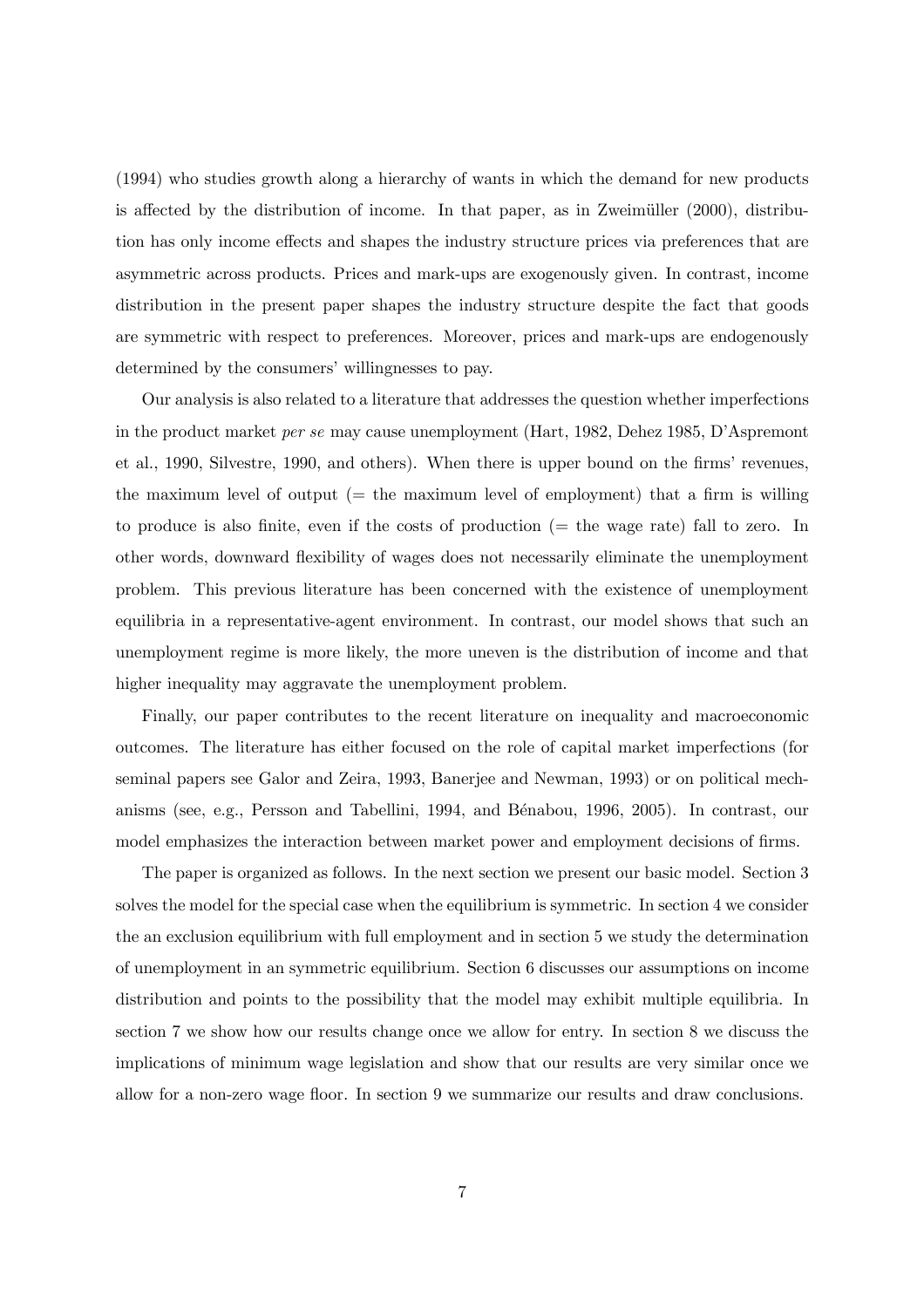# 2 Monopolistic competition with quadratic preferences

Preferences and individual demand curves. There is a population of consumers of mass 1. All consumers have identical preferences. There is a continuous range of differentiated products  $j \in [0, N]$ , and the utility gain from consuming c units of a certain good j is  $v(c)$  $-(1/2)(s-c)^2$ . Assuming *symmetry* and *separability* across products total utility is

$$
u(\{c(j)\}) = \int_0^N v(c(j))dj = -\int_0^N \frac{[s-c(j)]^2}{2}dj.
$$
 (1)

Consumer maximize this utility subject to the budget constraint  $\int_0^N p(j)c(j)dj \leq y$ , which yields the first order conditions

$$
c(j) = s - \lambda p(j) \quad \text{if } p(j) \le s/\lambda, \text{ and}
$$
  
\n
$$
c(j) = 0 \quad \text{if } p(j) > s/\lambda.
$$
\n(2)

The specification of a quadratic subutility function has two implication that will be crucial for our analysis below. First, it implies that the marginal utility from consuming the first unit is finite,  $v'(0) = s < \infty$ . This implies that a poor consumer may not be able to afford goods which prices are very high — the non-negativity constraint may become binding. Second, the quadratic specification implies that individual demand curves of the various consumers are linear and that the price elasticity of demand decreases when consumption is increased. Denoting by  $\eta(c)$  the price elasticity of demand we have  $\eta(c)=(s - c)/c$  which is decreasing in  $c<sup>4</sup>$  While the quadratic utility may seem special is captures those properties of consumer demand in which we are interested. (i) Consumers get increasingly saturated with certain goods. (ii) Poor consumers may not only consume the goods in smaller quantities but may also consume a smaller range of goods than the rich. Furthermore, we adopt this assumption because it keeps the analysis simple and yields closed form solutions. In section 4 below we will discuss in more detail that our results do not hinge upon this particular quadratic specification.

Technology. All goods are produced with the same technology. Production takes place with labor as the only production factor. We assume a simple linear technology  $x(j) = al(j)$  where

<sup>&</sup>lt;sup>4</sup>Note that the properties of a quadratic subutility function are quite different from those of the standard Dixit-Stiglitz formulation. In that case,  $v'(0) = \infty$ , so that even the poorest consumers purchases all goods that are supplied; and the elasticity of demand  $\eta(c)$  is the same for all consumers, i.e. does not depend on consumed quantities.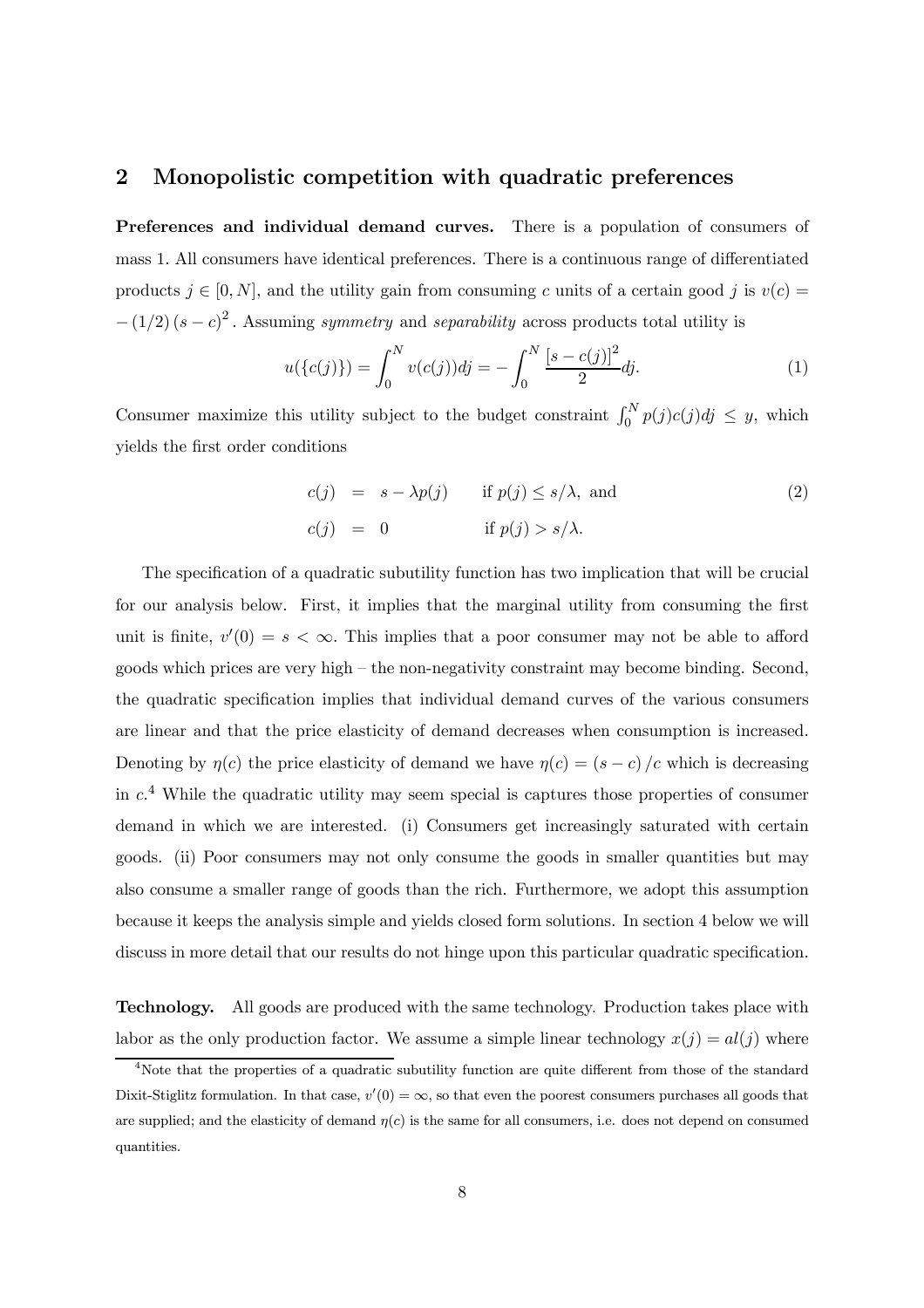$x(j)$  is output of good j and  $l(j)$  is the labor input. The productivity parameter  $a > 0$  is an exogenously given constant.

Endowments. Consumers are heterogenous with respect to their incomes. As the income level is endogenously determined in the model, the distribution we take as given is that of labor endowments, and that of shares in monopolistic profits. In most of our analysis we will assume that the composition of income is identical across households. In other words, a household that earns twice the wage also earns twice the dividends as a poorer consumer. This implies that distribution of firm shares and the distribution of labor endowments is identical. To keep things simple, we will further assume that there are only two types of consumers, rich and poor. The poor, indexed by P, have population size  $\beta$ , and the rich, indexed by R, have size  $1 - \beta$ . The income of the poor household,  $y_P = \theta_P Y$  and the income of the rich is  $y_R = \theta_R Y$  where Y is per-capita income in the economy. The wealth shares of both groups must sum up to unity so we must have  $\beta \theta_P + (1 - \beta) \theta_R = 1$ . For ease of notation we take  $\theta_P \equiv \vartheta$  as an exogenous constant. The group share of the rich is then implicitly given by  $\theta_R = (1 - \beta \vartheta) / (1 - \beta)$ .<sup>5</sup>

The labor market. The labor market is competitive. This implies all households earn the same wage w and all firms have the same marginal production cost  $w/a$ . The labor supply in the economy is normalized to unity. The labor demand depends on output of the various goods. Denote total production of good j by  $x(j)$ , then labor demand is  $x(j)/a$ . The economy's resource constraint can then be written as

$$
\int_0^N x(j)dj \le a. \tag{3}
$$

**Pricing Decisions of Firms.** The market for each good is monopolistic. There is a mass of N monopolists who are unique suppliers for their respective product and who set prices to maximize profits. Each firm is negligible relative to the aggregate and takes wages and the prices for all other goods as given. The level of market demand faced by firm  $j$  is simply the sum of individual demands. Using first order conditions (2) for the respective types of consumers (noting that their  $\lambda$ 's are different), the market demand function of this firm,  $x(j, p(j))$ , can

<sup>&</sup>lt;sup>5</sup>The resulting Lorenz-curve is piecewise linear, with slope  $\vartheta$  over the range  $(0, \beta)$  and with slope  $(1 - \beta \vartheta)/(1 - \beta \vartheta)$ β) over the range  $(β, 1)$ .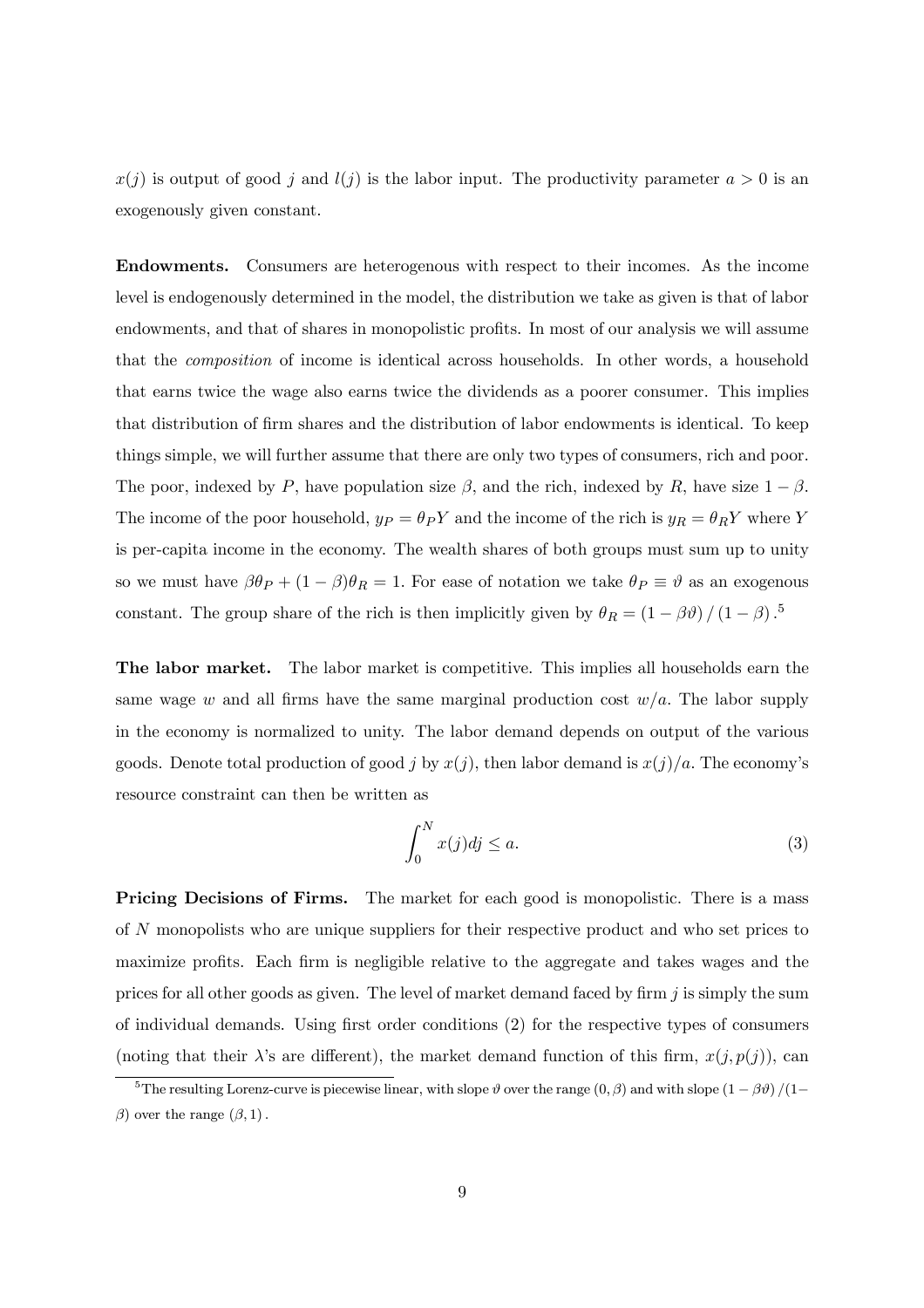be expressed as

$$
x(j, p(j)) = \begin{cases} 0 & \text{if } p(j) \in [s/\lambda_R, \infty), \\ (1 - \beta) [s - \lambda_R p(j)] & \text{if } p(j) \in [s/\lambda_P, s/\lambda_R), \\ s - [\beta \lambda_P + (1 - \beta) \lambda_R] p(j) & \text{if } p(j) \in [0, s/\lambda_P). \end{cases}
$$
(4)

When the price exceeds the reservation price of the rich,  $p(j) \geq s/\lambda_R$ , market demand is zero; when the price is between the reservation prices of rich and poor,  $p(j) \in (s/\lambda_P, s/\lambda_R]$ , only rich consumers purchase; when the price falls short of the reservation price of the poor,  $p(j) \lt s/\lambda_P$ , both rich and poor consumers purchase (Figure 1).

#### Figure 1

Now consider a monopolist's profit maximizing price taking wages and the prices of all other goods as given. (Note that wages and goods prices do not show up directly in the market demand function (4), but only indirectly via the consumers' marginal utilities of income,  $\lambda_R$ and  $\lambda_P$ . In setting its own price, firm j takes the  $\lambda$ 's as given.)

Firms choose the price  $p(j)$  that maximizes the profit function  $[p(j) - w/a] x(j, p(j))$ . As the market demand function (4) is piecewise linear, there are two candidates for that price. Either only the rich buy, in which case the upper (steeper) segment is relevant; or both groups of consumer buy, in which case the lower (flatter) segment is relevant. Taking each of the two segments separately, it is straightforward to calculate the respective monopoly prices for these two demand curves as

$$
p(j) = \begin{cases} \frac{1}{2} [w/a + s/\lambda_R] & \text{if only the rich buy,} \\ \frac{1}{2} [w/a + s/(\beta \lambda_P + (1 - \beta)\lambda_R)] & \text{if all consumers buy.} \end{cases}
$$
(5)

Obviously, selling only to the rich is only a relevant option for the monopolist when the reservation price of the poor  $s/\lambda_P$  is smaller than  $[w/a + s/\lambda_R]/2$ . This is the case if  $\lambda_R$  is sufficiently smaller than  $\lambda_P$ . In other words, setting high prices and selling only to the rich is only profitable, if the income difference between rich and poor is sufficiently high. More generally, firms face a trade off between market size and price. When they charge the high price, their profit margin is high but the level of demand is low. When they charge a low price, they are able to attract the whole customer base but their profit margin is low.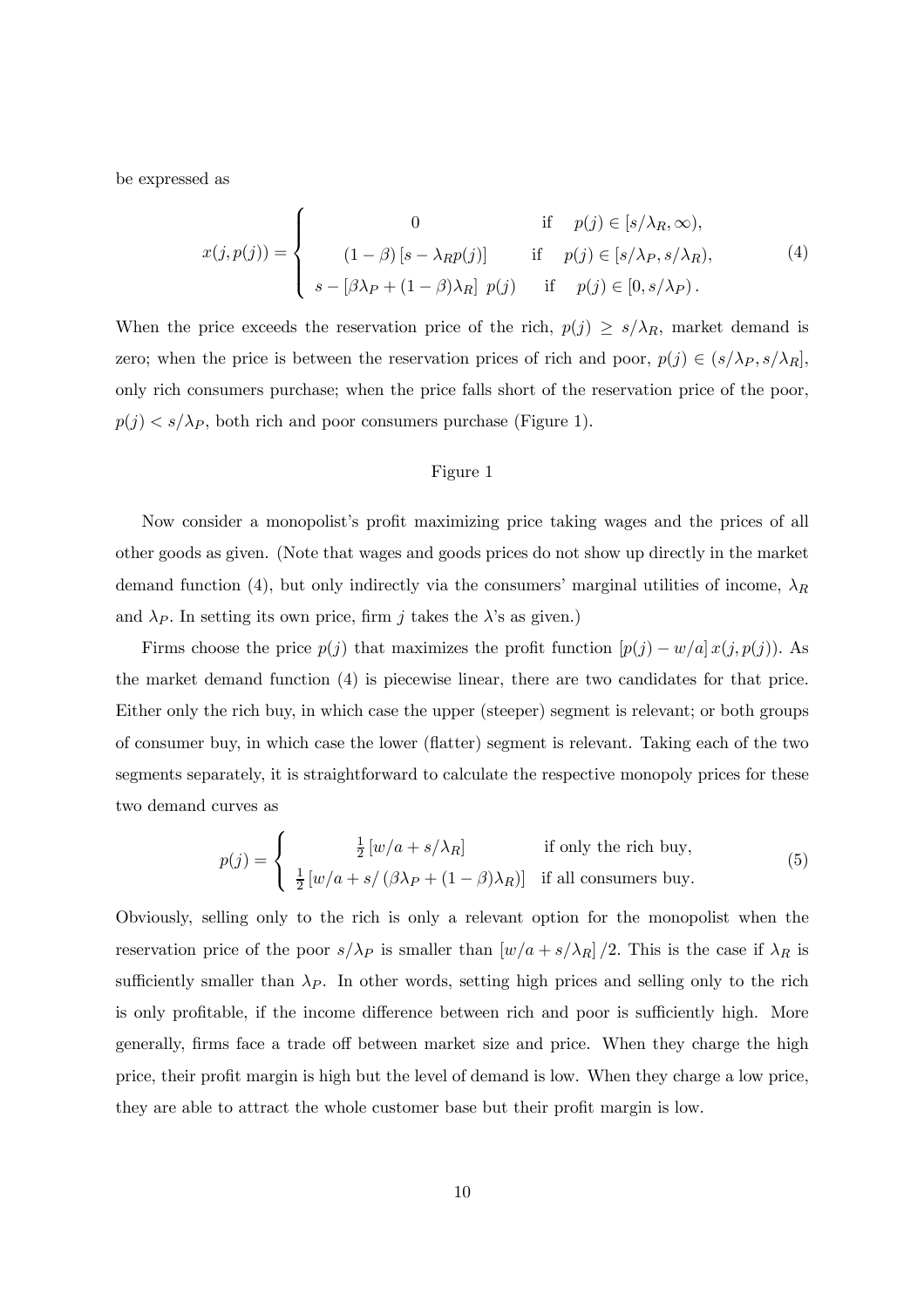Symmetric and asymmetric equilibria. Recall that all firms face the same demand and cost functions. This implies that, in equilibrium, all firms must earn the same profit. Hence there are two possible outcomes: (i) a symmetric equilibrium where all firms charge the low price and all consumers purchase all goods; (ii) an asymmetric equilibrium where firms are indifferent between the high and the low price. In the latter case some firms charge high prices and sell only to the rich; and some firms charge a low price and serve the whole customer base. In other words, pricing decisions lead to a particular industry structure that divides the economy into an "mass consumption sector" and an "exclusive goods sector". The poor are "excluded" because firms set prices that the poor cannot afford (although they have a willingness to pay above the marginal cost of production). Note further that this outcome is entirely due to the fact that households' endowments with economic resources in unequal.

In what follows we will first focus on the simple case when the equilibrium is symmetric. As this case has been studied previously (including a recent paper by Saint-Paul, 2005) we will be brief. However, we will comment on the question of how endowment inequality may affect outcomes in such equilibria, a question about which previous work has been silent. We then will discuss in more detail the asymmetric case which previous work has so far not addressed at all.

# 3 Symmetric equilibria

A symmetric equilibrium will only prevail in equilibrium if the distribution of income is sufficiently even. In that case, each firm sets the same price  $p(j) = p$ . This price is along the lower (flat) segment of the demand curve and strictly dominates all prices along the upper (steep) segment of the demand curve. Given that all goods have the same price each consumer allocates expenditures equally across products. This implies that, in equilibrium, each sector produces the same quantity, so we have  $x(j) = x$ .

A full employment equilibrium. When the labor force is fully employed, the resource constraint (3) holds with equality equilibrium output per firm is  $x = a/N$ .

It is interesting to study how these parameters affects prices and wages, and hence the distribution of income in a full employment equilibrium. A useful indicator is the "Lerner index" which relates the profit margin (price minus marginal cost) to the price level. To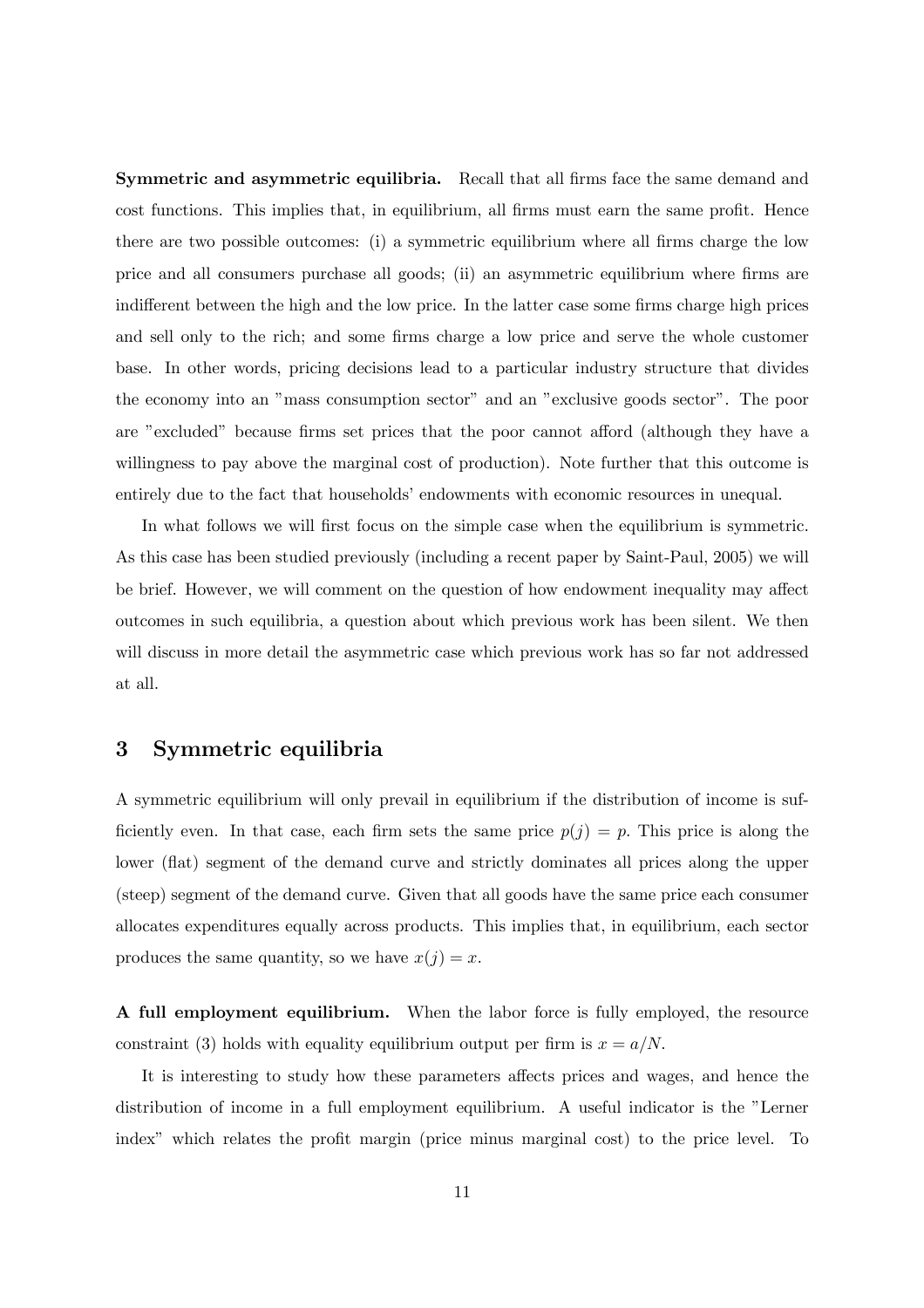calculate this index we first note that, in a symmetric equilibrium, firms operate on the lower segment of the demand curve. Hence, from (5), the firms' profit maximizing price is  $p =$  $(1/2)$   $[w/a + s/(\beta\lambda_P + (1 - \beta)\lambda_R)]$  where p, w,  $\lambda_P$ , and  $\lambda_R$  are endogenous variables. To get rid of the  $\lambda$ 's, we use the consumers' first order conditions  $s - c_i = \lambda_i p$  and the households' budget constraints  $pc_i = \theta_i$ , where we note that aggregate income  $Y = pxN = pa$ . We then rewrite the budget constraint of consumer i as  $pN(s - \lambda_i p) = \theta_i ap$  which gives us  $\lambda_i$  as a function of p. This allows us to replace the  $\lambda_i$ 's and, using  $\beta \theta_P + (1 - \beta)\theta_R = 1$ , we get  $p = (w/a) (sN - a) / (sN - 2a)$ . Hence the "Lerner index" is

$$
\frac{p - w/a}{p} = \frac{a}{sN - a},\tag{6}
$$

and the real wage is

$$
\frac{w}{p} = a \frac{sN - 2a}{sN - a}.\tag{7}
$$

An equilibrium with unemployment. Full employment is not the only possible outcome. Under certain parameter values, it may be that the labor force is not fully utilized – despite the fact that there is a perfectly competitive labor market with fully flexible wages. To see this, notice that a linear market demand function has the property that revenues  $px(p)$  do not monotonically increase but are hump-shaped in x with maximum revenue at  $s/2$ . This implies that, whatever the cost of production, no firm will ever sell more than  $s/2$ . Our above discussion has implicitly assumed that equilibrium firm output  $x = a/N < s/2$ . From equation (7) we see that this condition is required to guarantee that labor demand and labor supply intersect at a positive real wage. In the knife-edge case  $a/N = s/2$  the intersection occurs when  $w/p = 0$ ; and when  $a/N > s/2$ , no intersection of labor demand and labor supply exists. In other words, there is unemployment at any wage. In equilibrium, the real wage falls to zero and employment e is given by

$$
e = \frac{sN}{2a}.\tag{8}
$$

While one can argue that a situation where wages fall to zero and all income is appropriated by capitalists lacks any realism, it is also clear, that qualitatively similar arguments go through, once we would allow for a minimum wage, unemployment benefits, or other social transfers that put a limit to further wage cuts. The important point here is that the product market power per se may cause unemployment. Clearly, bringing labor market imperfections into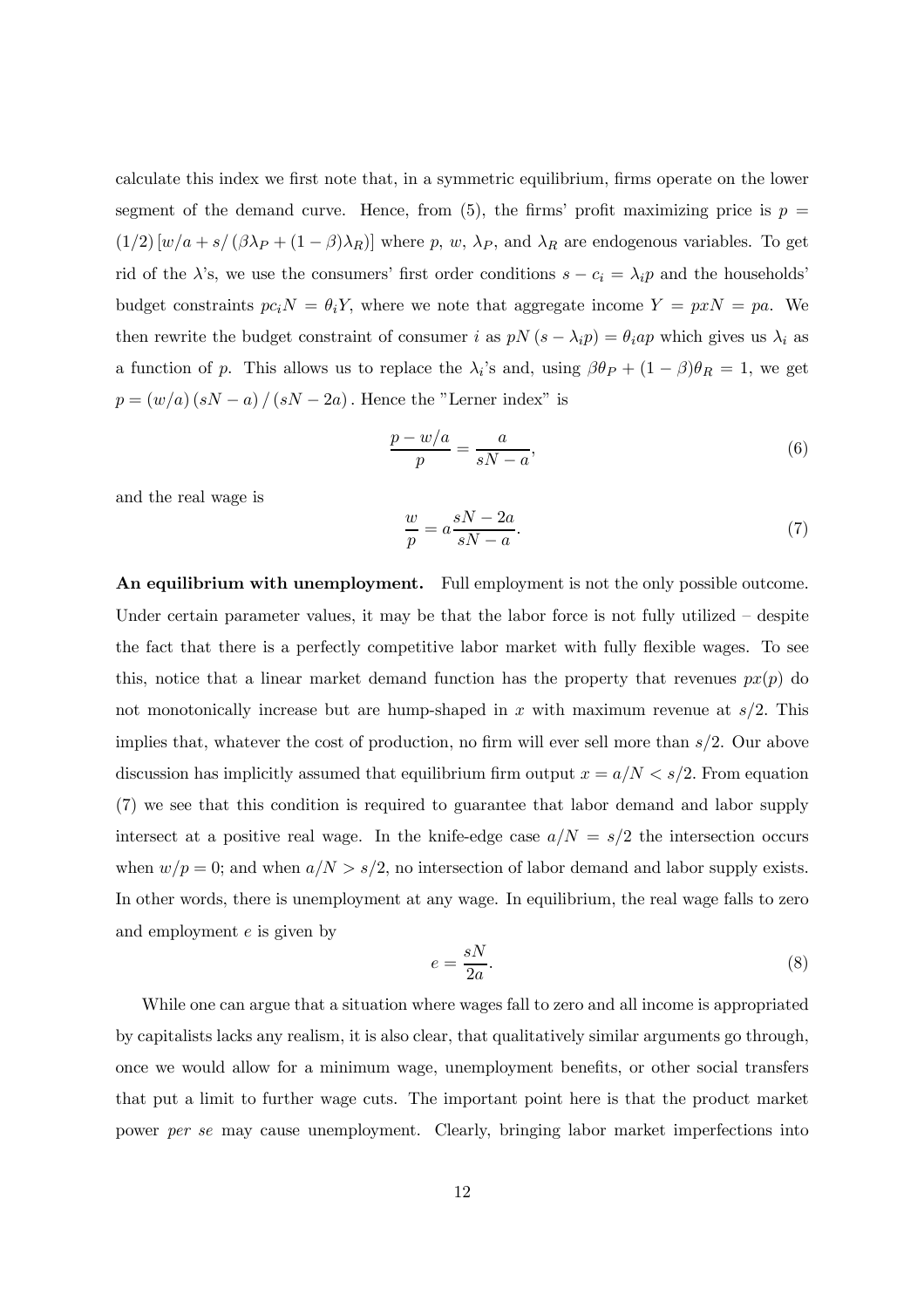the picture is necessary to bring the model closer to reality. We also note that the argument according to which product market power alone may cause unemployment is not new and has been brought forward by Dehez (1985), D'Aspremont, Dos Santos Fereira, and Gerard-Varet (1989, 1990), and Silvestre (1990). (For a survey of this literature, see Silvestre 1993).

Discussion. There are several points worth mentioning. The *first* point relates to the question how the extent of inequality in the distribution of economic resources affects the employment level, mark-ups and real wages. From equations (8) and (6) neither the employment levels nor the Lerner index and the real wage are affected by the distribution parameters  $\beta$  and  $\vartheta$ . To see why notice that the Lerner index equals the inverse of the market demand elasticity  $\varepsilon(x)$ . It is straightforward to show that the market demand elasticity is the weighted sum of individual demand elasticities  $\eta(c_i)$ , the weights being the relative consumption levels  $c_i/x$ , hence  $\varepsilon(x) = \beta \eta(c_P) c_P / x + (1 - \beta) \eta(c_R) c_R / x$ . With quadratic utility we have  $\eta(c_i) = (s - c_i) / c_i$ which implies that the weighted elasticities  $\eta(c_i) \cdot (c_i/x) = (s - c_i) / x$  are linear in  $c_i$ . As a consequence, variations in the distribution of  $c_i$  have no effect on  $\varepsilon(x)$ . Obviously, this logic holds for any level of x, so it also holds both for the full employment case (when  $\varepsilon(x = a/N) > 1$ ) and for the unemployment case (when  $\varepsilon(x = s/2) = 1$ ).<sup>6</sup> We will see in the next section that the neutrality of distribution does not longer hold in asymmetric equilibria. In that case, we have  $c_P /x = 0$  in some sectors which destroys the linearity of  $\eta(c_i) \cdot (c_i /x)$  in  $c_i$  and generates distributional implications for employment or factor income shares.

A second point refers to our assumption that all households earn wage and profit income in the same proportion (albeit in different levels). This implies that the extent of inequality remains unchanged, irrespective of the particular equilibrium considered. In particular, when there is unemployment and wages have fallen to zero, low income households gain from high profits in the same proportion as rich households. However, a more realistic assumption is that poor households earn predominantly wage income, where rich households earn predom-

 $6$ Moreover, this result is not specific to quadratic preferences but applies to all utility functions that belong to the HARA-class (see Foellmi and Zweim¨uller (2004)). Only utility functions that do not belong to the HARA-class feature non-linearity of  $\eta(c_i) \cdot (c_i/x)$  in  $c_i$  implying distributional effects on the Lerner index and real wage (in a full employment equilibrium) and on employment levels (in an unemployment equilibrium). For instance, higher endowment inequality increases the market demand elasticity if  $\eta(c_i) \cdot (c_i/x)$  is convex in  $c_i$ and vice versa if  $\eta(c_i) \cdot (c_i/x)$  is concave in  $c_i$ . It is hard to say, however, which case is the more plausible one from an empirical point of view. The answer involves higher order-derivatives of the subutility function  $v(c_i)$ .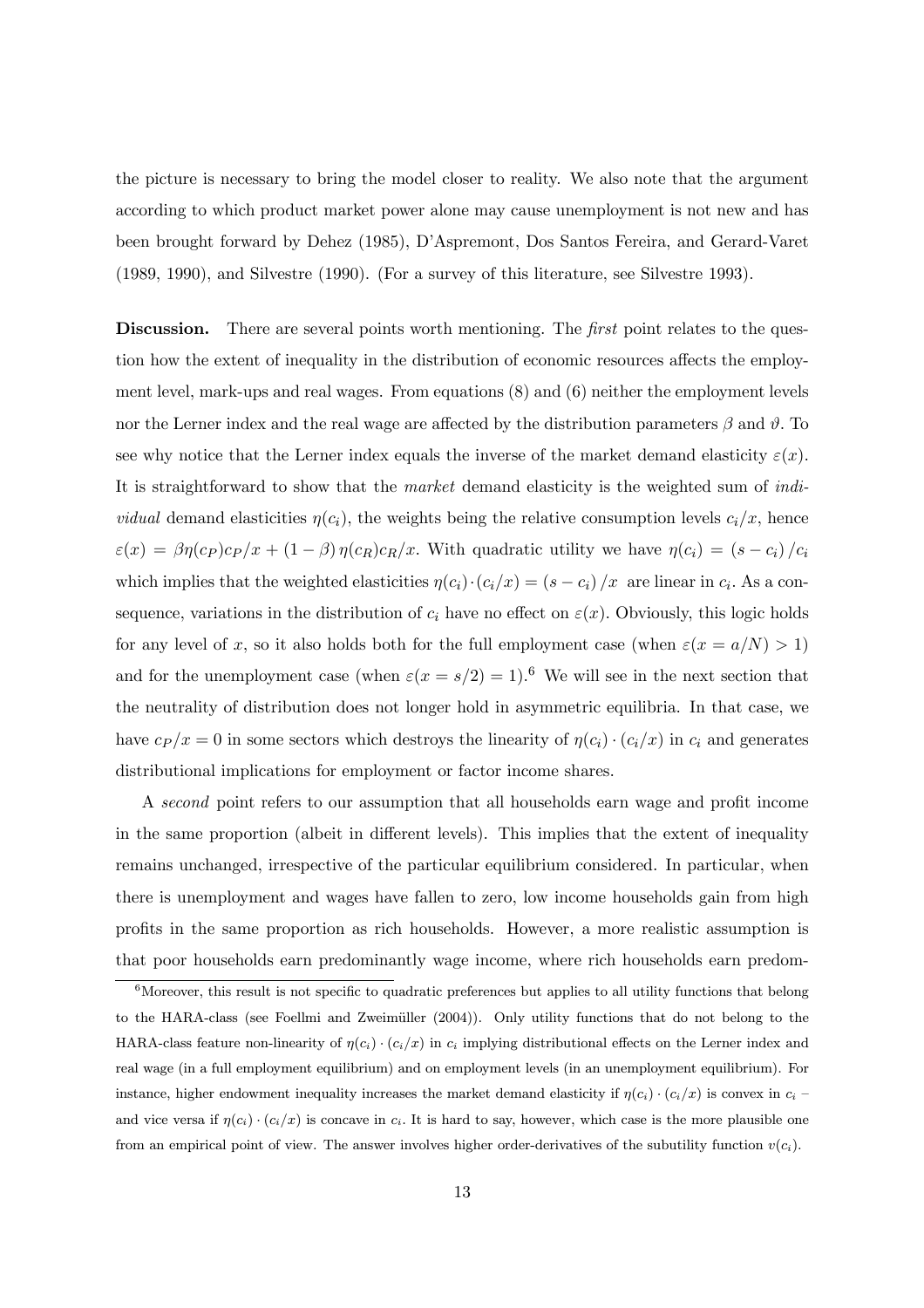inantly profit income. In the extreme case, where there are workers (owning no firm shares) and capitalists (supplying no labor), an equilibrium as described above where all households purchase all goods can no longer be supported. Obviously, when workers have no income, the lower (flat) segment of the market demand curve in Figure 1 disappears and only the upper (steep) segment is relevant. More generally, with sufficiently unequal factor income compositions across households, equilibria of types described in this section may not be supportable. In section 6 below we will come back to this issue.

A third point worth mentioning refers to the role of productivity and product variety in the determination of the factor income distribution or the employment levels. Equation (6) reveals that an increase in product variety  $N$  decreases the Lerner index (in the full employment equilibrium) or increases employment levels (in the unemployment equilibrium). Exactly the opposite is the case for an increase in productivity a. The reason is the following. In a full employment equilibrium, increases in product variety  $N$  lets consumers spread out expenditures across a larger number of goods. In the new equilibrium, each single firm gets less demand and hence operates at a point along the demand curve that is associated with a higher price elasticity of demand — implying a lower Lerner index. This is perfectly in line with intuition: a larger number of firms implies more competition which squeezes profits. Exactly the opposite is the case for increases in productivity a. Increases in productivity allow firms to produce more output per variety. In the new equilibrium, each single firm produces at a point that is associated with a *lower* demand elasticity. Hence the increase in  $a$  acts as if there was less competition. In an unemployment equilibrium, increases in a simply displaces workers. To produce revenue maximizing output level, a lower number of worker suffices. In contrast, product innovation increase employment: each additional revenue-maximizing firms will hire  $s/2a$  unemployed workers. In sum, our analysis suggests that *product* innovations and *process* innovations may have fundamentally different implications for employment and/or the factor income distribution.

A fourth, and related, point has recently been elaborated in an interesting paper by Saint-Paul (2005). He studies the role of technical progress for real wages and shows that, when individual demand elasticities are decreasing, changes in productivity a have two opposing effects. On the one hand, there is the standard mechanism according to which higher productivity pushes up wages. On the other hand, an increase in a unambiguously increases mark-ups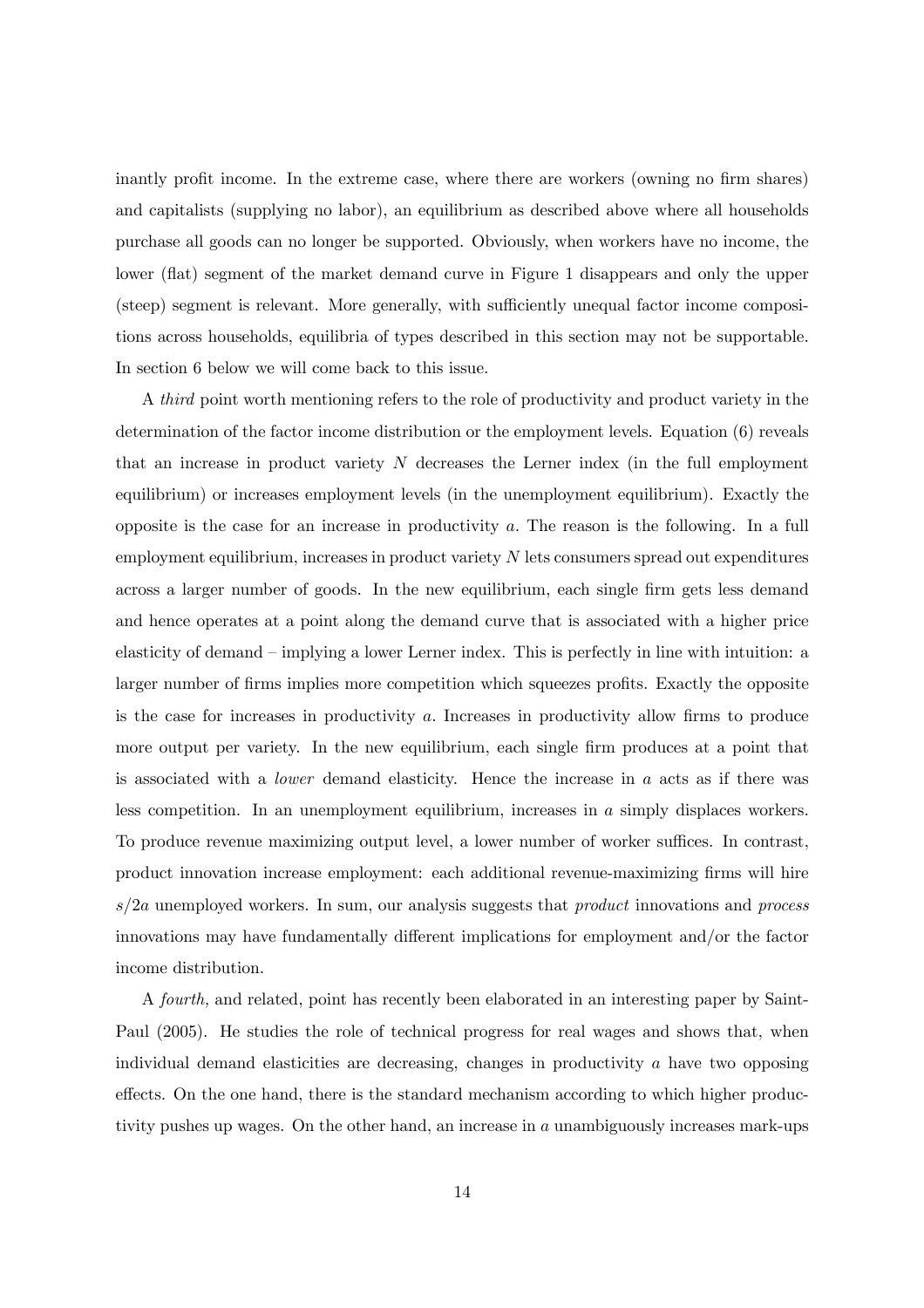thus pushing wages down. These mechanisms can be inferred from differentiating equation (7) with respect to a. We see that for low levels of a the former effect dominates the latter, but beyond a critical level, call it  $\bar{a}$ , further increases in a reduce the real wage. It is straightforward to see that  $\bar{a} = sN(1 - \sqrt{2}/2)$ . As a result of technical progress, workers become increasingly less valuable on the market, a situation reminiscent of Marx's vision of technical progress as a cause of exploitation and the pauperization of the proletariat.<sup>7</sup>

## 4 Mass consumption and exclusion under full employment

The last section has studied symmetric equilibria. Intuitively, such outcomes will occur if consumer heterogeneity is sufficiently small and all firms are better off by selling to the whole customer base rather than serving only rich consumers. Let us now consider situations where the extent of inequality is high. In that case the high purchasing power of the rich generates an incentive for firms to set high prices and sell only to the rich. In other words, monopolists pursuing such a price policy "exclude" the poor from consumption. (Their willingness to pay is above the marginal product but monopolistic prices imply that they cannot afford such goods). In such an equilibrium, the economy is divided into a sector of "exclusive goods" and a sector of "mass consumption goods". Firms are indifferent between the exlusion strategy (= setting a low price and selling to the whole customer base) and the mass consumption strategy (= setting a high price and selling only to the rich).

Existence of an exclusion regime. Let us first consider conditions under which an asymmetric equilibrium with exclusive and mass producers exists. We have to compare profits from selling exclusively to the rich (the upper segment of the demand curve in Figure 1) to the profits from selling on mass markets (the lower segment). Selling exclusively to the rich yields market demand  $(1 - \beta)(s - \lambda_R p)$ , the profit maximizing price is  $(w/a + s/\lambda_R)/2$ , and profits are

$$
\Pi_R = (1 - \beta) (s - \lambda_R w/a)^2 / (4\lambda_R).
$$

<sup>7</sup>Interestingly, various writers including Joan Robinson have defined "exploitation" as a situation where workers are paid below their marginal product - drawing however on firms' monopsony power in the labor market rather than monopoly power in the product market . (For a recent review of these arguments see Boal and Ransom, 1997) An increase in a increases the wedge between real wages and the marginal product and, in this sense, increases "exploitation".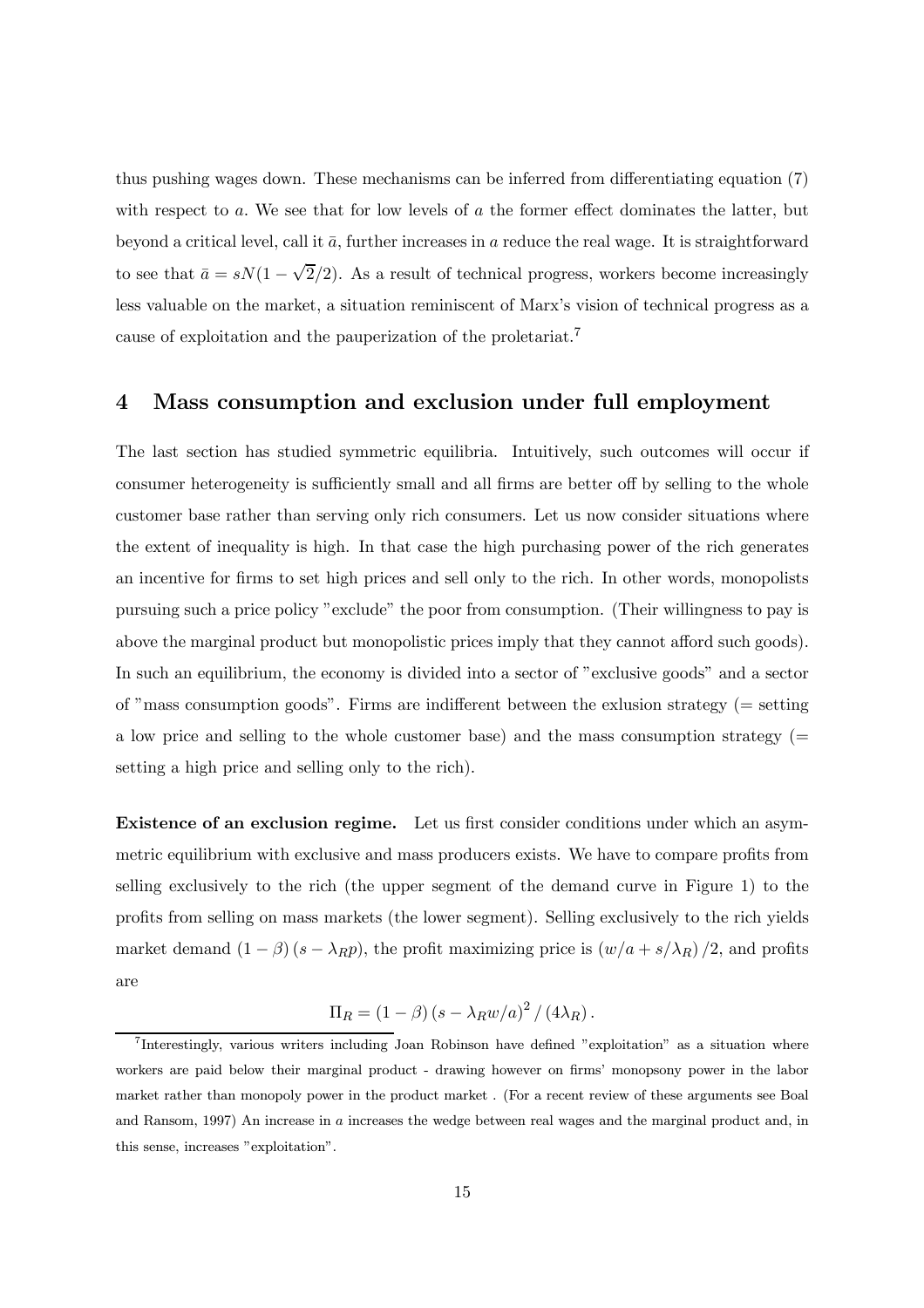Selling to all customers yields market demand  $s - [\beta \lambda_P + (1 - \beta) \lambda_R] p$ , the profit maximizing price is  $[w/a + s/(\beta \lambda_P + (1 - \beta) \lambda_R)]/2$ , and profits are

$$
\Pi_{tot} = [s - (\beta \lambda_P + (1 - \beta) \lambda_R) w/a]^2 / [4 (\beta \lambda_P + (1 - \beta) \lambda_R)].
$$

We note first that, in a symmetric equilibrium, the mass consumption strategy strictly dominates the exclusion strategy  $\Pi_{tot} > \Pi_R$ . In contrast, in an asymmetric equilibrium, mass consumption producers and exclusive producers must earn the same profit  $\Pi_{tot} = \Pi_R$ . Note also that  $\Pi_{tot} < \Pi_R$  cannot be an equilibrium. In such a situation no firm would sell to the poor, which would leave this group with idle purchasing power and a very high willingness to pay for some goods.

To understand under which conditions an asymmetric equilibrium exists, it is instructive to consider first a symmetric Nash equilibrium where all firms are mass producers and look at incentives to deviate from the mass consumption strategy. Let us denote equilibrium profits under symmetry by  $\Pi_{tot}$  and the deviation profit (under the exclusion strategy) by  $\Pi_R$ . In a symmetric equilibrium, all firms have demand  $x = a/N$ . The above expressions for the  $\Pi$ 's contain the endogenous variables  $\lambda_P$ ,  $\lambda_R$ , and w. To get rid of the  $\lambda$ 's we use  $c_i = s - \lambda_i p$ and  $c_i = \theta_i a/N$ . Using equation (6) to replace p, the marginal utility of income becomes  $\lambda_i = (s - \theta_i a/N) (a/w) (sN - 2a) / (sN - a)$ , and we get the interesting profits levels  $\tilde{\Pi}_R$  and  $\Pi_{tot}$  in terms of w and exogenous parameters

$$
\tilde{\Pi}_R = \frac{(1-\beta)}{4} \frac{wa}{N} \frac{\left((1+\theta_R)sN - 2\theta_R a\right)^2}{\left(sN - a\right)\left(sN - 2a\right)\left(sN - \theta_R a\right)}, \quad \text{and} \quad \tilde{\Pi}_{tot} = \frac{wa}{N\left(sN - 2a\right)}.\tag{9}
$$

The symmetric outcome is a Nash equilibrium if  $-$  starting from a situation where all firms are mass producers and earn profit  $\Pi_{tot}$  – no single firm has an incentive to deviate and adopt the exclusive strategy. In other words, the inequality  $\Pi_R < \tilde{\Pi}_{tot}$  must hold strictly. Using equations (9), noting that  $\theta_R = (1 - \beta \vartheta) / (1 - \beta)$ , we get

$$
\beta < \frac{4\vartheta (1-z)^2}{4\vartheta^2 (1-z)^2 + (1+\vartheta)^2 - 4\vartheta (z+\vartheta(1-z))}.\tag{10}
$$

where  $z \equiv a/sN$ .

If condition (10) is violated, an asymmetric equilibrium arises. It is easy to check that the right hand side of this inequality goes to zero if  $\vartheta \to 0$ , goes to unity if  $\vartheta \to 1$ , and is monotonically increasing as  $\vartheta$  increases from 0 to 1. Hence condition (10) is more likely violated with higher inequality, that is, when  $\beta$  is large and/or  $\vartheta$  is small (see footnote 4).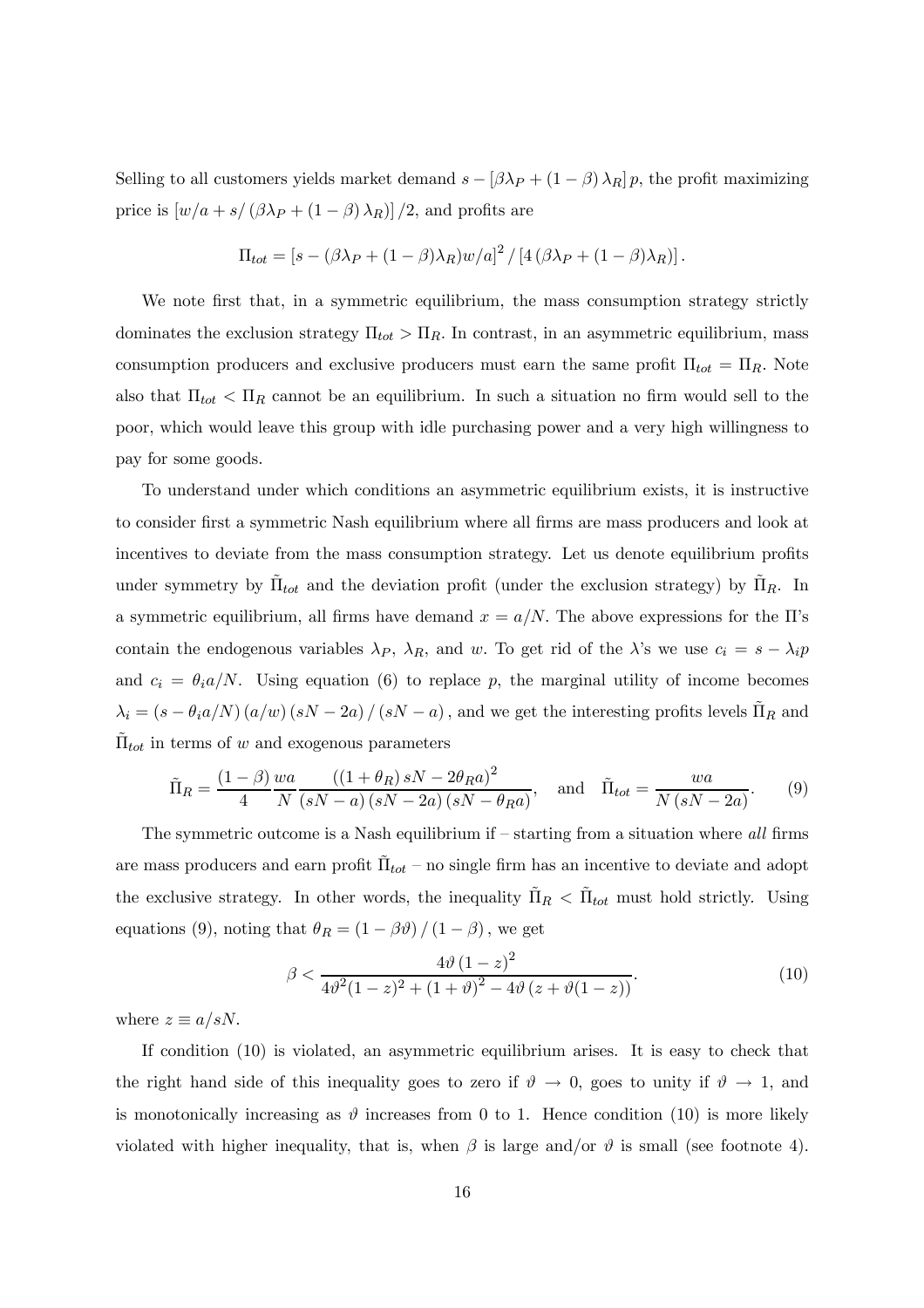This confirms our claim that high inequality makes an asymmetric outcome with exclusive goods and mass consumption goods more likely.

It is also interesting to see how  $z$  affects condition  $(10)$ . In a full employment equilibrium, we must have  $0 < z \leq 1/2$ . It is straightforward to check that, for  $z = 1/2$ , inequality (10) reduces to  $\beta < \vartheta$  and, for  $z = 0$ , the inequality becomes  $\beta < 4\vartheta/(1+\vartheta)^2$ . Since  $4\vartheta/(1+\vartheta)^2 > \vartheta$ , and increase in z implies there are more  $(\beta, \vartheta)$ -combinations for which condition (10) is violated, so that an asymmetric equilibrium becomes more likely.<sup>8</sup> The reason is the following. A higher  $z = a/sN$  means higher production per firm and allows an increase in consumption for both groups. This increases mark-ups as both types of consumers purchase at a less elastic point on their individual demand curves. (Recall that, under our specification of preferences, the demand elasticity decreases along the demand curve). However, since rich consumers are closer to their saturation point than the average consumer this causes a disproportionate decrease in their demand elasticity. In other words, when  $z$  increases mark-ups increase more strongly when firms sell exclusively to the rich and increase less strongly when they sell on mass markets. As a result, the exclusion strategy becomes more attractive for a degree of inequality.

Exclusion and the extent of inequality. In an exclusion equilibrium mass consumption goods and exclusive goods co-exist. We are free to order the goods in such a way, that  $j \in [0, n]$  are mass consumption goods and  $j \in (n, N]$  are exclusive goods. Note that the variable *n* describes the *industry structure* of the economy. Within  $[0, n]$  and within  $(n, N]$ firms are identical. We are also free to choose a numeraire for which we use the price of mass consumption goods. In what follows, we will denote the price of the exclusive good by  $p$ . Inter alia, this implies that  $w$  is the real consumption wage of the poor and the real product wage of mass consumption producers. Notice also that  $p > 1$ .

Let us now solve this model. It turns out convenient to focus on the three endogenous variables  $p, w$ , and  $n$ . To solve for the respective equilibrium values we need three equations. The first equilibrium condition is the firms' arbitrage equation  $\Pi_R = \Pi_{tot}$ . The second condition is the resource constraint (3). The third condition follows from the consumers' budget

<sup>&</sup>lt;sup>8</sup>Note that the right hand side (10) of is monotonically decreasing in  $z$  over the relevant range. Taking the derivative of (10) with respect to z gives  $-8(1-\vartheta)\vartheta(1-z)/(1+\vartheta(1-2z))^3 < 0$ . A different way to interprete these conditions is that  $\beta > \theta$  is a necessary condition for an equilibrium with exclusive and mass consumption goods, whereas  $\beta > 4\vartheta/(1+\vartheta)^2$  is a sufficient condition.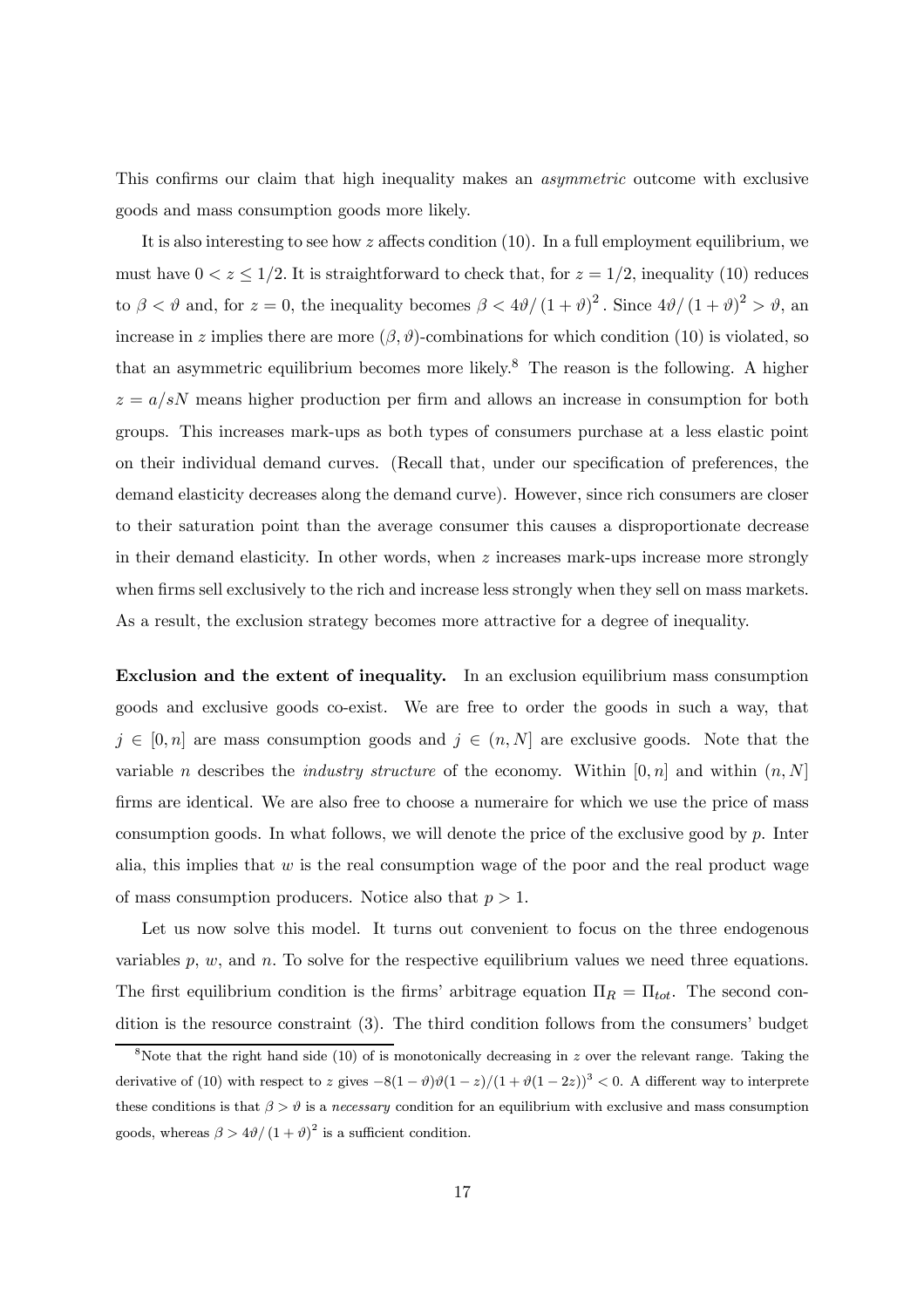constraints (see below).

To get the *first* equilibrium condition, some calculations are needed. We know from (5) that the price of exclusive goods is  $p = [w/a + s/\lambda_R]/2$  and that the price of mass consumption goods is  $1 = [w/a + s/(\beta \lambda_P + (1 - \beta)\lambda_R)]/2$ . We use these two equations to express the marginal utilities of income of both poor and rich,  $\lambda_P$  and  $\lambda_R$  in terms of p and substitute the resulting expression for the  $\lambda$ 's in the consumers' first order conditions (2). We get for the consumption levels of the rich and the poor

$$
c_R(j) = \begin{cases} s - [s/(2p - w/a)] & j \in [0, n], \\ s - [s/(2p - w/a)]p & j \in (n, N]. \end{cases}
$$
  
\n
$$
c_P(j) = \begin{cases} s - (s/\beta) [1/(2 - w/a) - (1 - \beta)/(2p - w/a)] & j \in [0, n], \\ 0 & j \in (n, N]. \end{cases}
$$
\n(11)

Finally, the equilibrium quantities of market demand can then be written as

$$
x(1) = s(1 - w/a) / (2 - w/a) \text{ for } j \in [0, n]
$$
  
\n
$$
x(p) = (1 - \beta) s (p - w/a) / (2p - w/a) \text{ for } j \in (n, N].
$$
\n(12)

Using these expression, it is straightforward to calculate the profit  $\Pi_{tot}$  of a firm that serves the entire market; and the profit  $\Pi_R$  for a firm that sells only to the rich. This yields our first equilibrium condition

$$
\Pi_R = \Pi_{tot} \quad \Leftrightarrow \quad s(1-\beta)\frac{(p-w/a)^2}{2p-w/a} = s\frac{(1-w/a)^2}{2-w/a}.\tag{13}
$$

Note that we can solve the latter equation for  $p$  and we get the following monotonically decreasing relationship between p and w

$$
p = \frac{w}{a} + \frac{(1 - w/a)^2 + (1 - w/a)\sqrt{(1 - w/a)^2 + (1 - \beta)(2 - w/a)w/a}}{(1 - \beta)(2 - w/a)} \equiv g(w)
$$

with  $g'(w) < 0$ . Note that the monotonicity of the function  $g(w)$  is very intuitive. Combinations of p and w that satisfy equation (13) guarantee that profit maximizing firms are indifferent between selling to only to the rich and selling to all customers. If the wage rate is higher mass consumption producers' profits decrease. To prevent mass consumption producers from switching to exclusion, a lower exclusive price  $p$  is required for the arbitrage condition  $(13)$  to hold.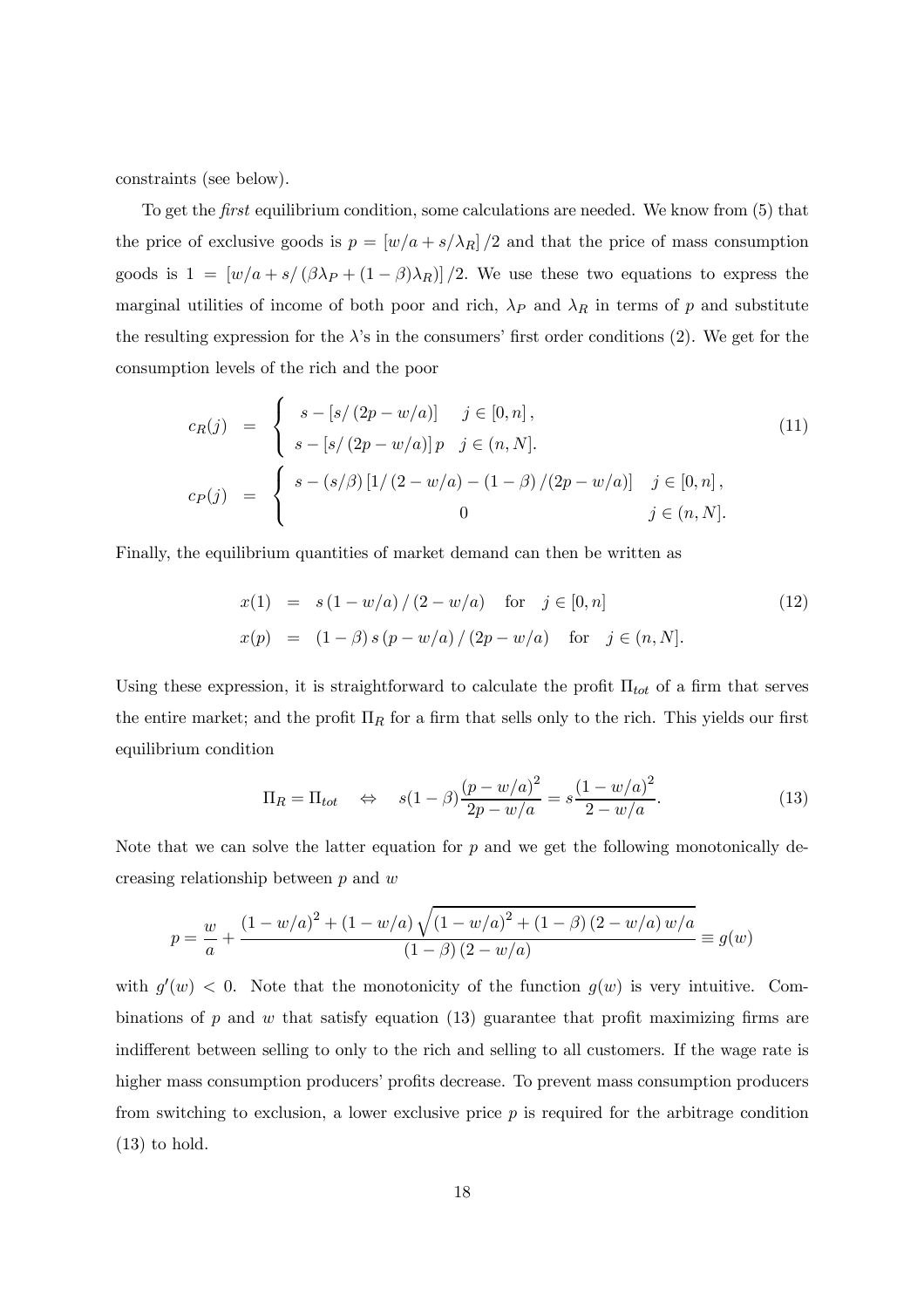The second equilibrium condition derives from the resource constraint (3). Since there is full employment, the resource constraint has to be satisfied with equality and aggregate production equals a. The resource constraint can be written as  $a = nx(1) + (N - n)x(p)$ , and using the equations in (12) the resource constraint can be rewritten as

$$
ns\frac{1-w/a}{2-w/a} + (N-n)s(1-\beta)\frac{p-w/a}{2p-w/a} = a.
$$
\n(14)

The *third* equilibrium condition is derived from the consumers' budget constraints. Using equations (11) we can write for the rich consumers' budget constraint as

$$
y_R = ns [(2p - 1 - w/a) / (2p - w/a)] + (N - n)s [(p - w/a) / (2p - w/a)] p.
$$

The budget constraint of poor consumers is

$$
y_P = ns [1 - (1/\beta) (1/(2 - w/a) - (1 - \beta) / (2p - w/a))].
$$

We further note that  $y_R = \theta_R Y$  and  $y_P = \theta_P Y$ . Using  $\theta_P = \vartheta$  and  $\theta_R = (1 - \beta \vartheta)/(1 - \beta)$ allows us to divide both sides of the former budget constraint by the latter. This yields a third conditions in  $n, p$ , and  $w$ 

$$
\frac{1 - \beta \vartheta}{(1 - \beta)\vartheta} = \frac{ns(2p - 1 - w/a)/(2p - w/a) + p(N - n)s(p - w/a)/(2p - w/a)}{ns[1 - (1/\beta)(1/(2 - w/a) - (1 - \beta)/(2p - w/a))]}.
$$
(15)

The three equations (13), (14), and (15) have a convenient recursive structure. We first solve the resource constraint (14) for n. We then use the resulting expression to replace n in equation (15), which leaves us with an equation in  $p$  and  $w$ . Finally, we make use to the fact that equation (13) implies  $p = g(w)$  with  $g'(w) < 0$ . This means we end up with a single equation that determines  $w$ . This equation can be written as

$$
\frac{1 - \beta \vartheta}{(1 - \beta)\vartheta} = h(w, g(w); z).
$$
 (16)

where again  $z \equiv a/sN$ . Once w is known all other endogenous variables of the model can be determined in a straightforward way. We are now ready to state the following

Proposition 1 a) There exists a unique equilibrium. b) More inequality, in terms of a lower  $\vartheta$ , increases markups and leads to more exclusion.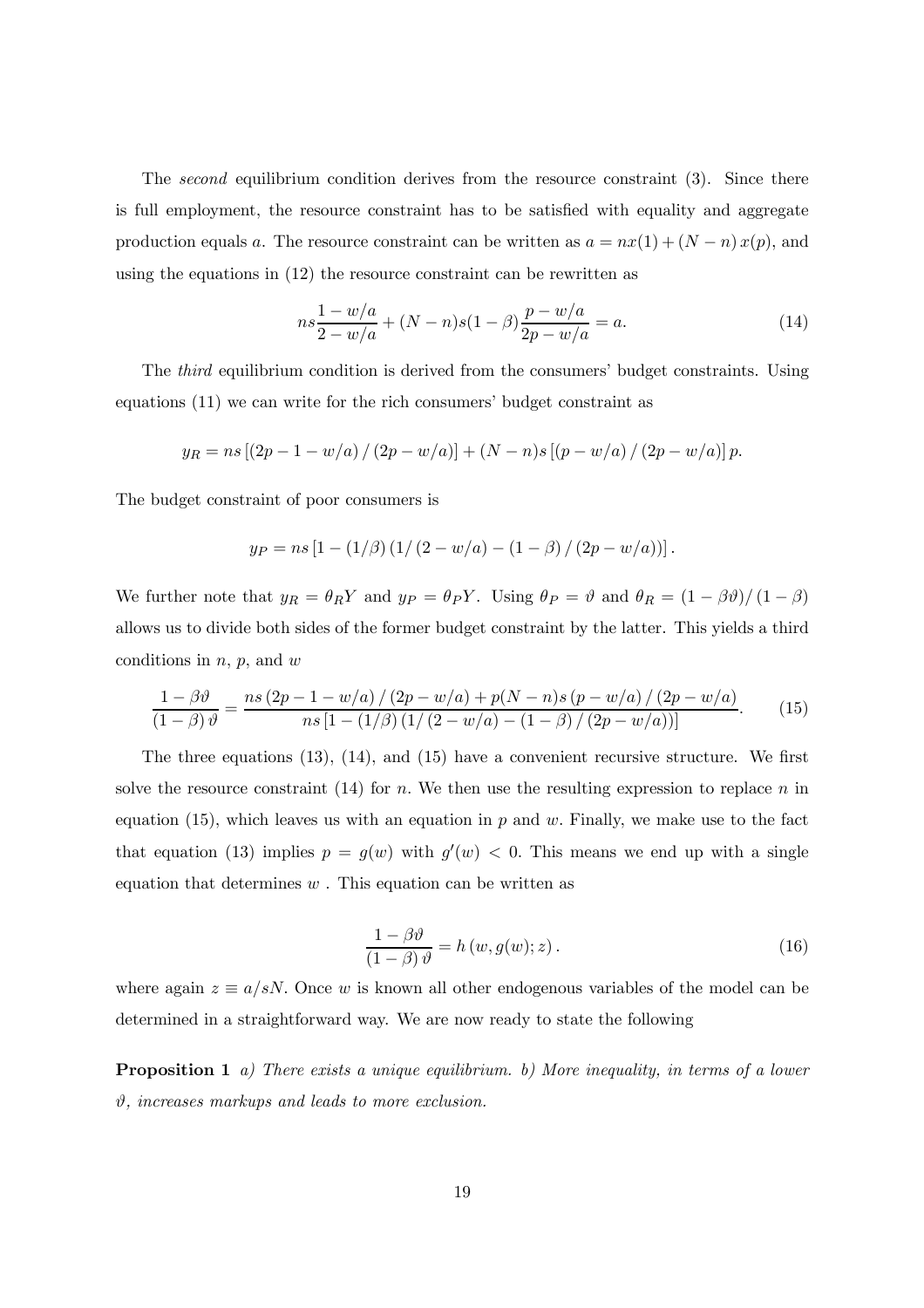#### Proof. a) See appendix.

b) Since  $h(w, g(w); z)$  monotonically decreases in w, we directly see that a lower  $\vartheta$  decreases the equilibrium value of w. This in turn implies a higher  $p$ , since  $p$  is negatively related to w. Hence, mark-ups will unambiguously rise. Further, the production levels  $x(1)$  and  $x(p)$  both rise as they increase in  $p$  and decrease in  $w$ . Hence, the resource constraint (3) can only be fulfilled if n, the number of goods sold to all, is lower.  $\blacksquare$ 

Discussion. Part b. of the proposition states a first important result of our model. Higher inequality affects the industry structure and leads to more exclusion. A more unequal distribution also leads to larger price distortions in terms of higher mark-ups and increases the profit share. What is the intuition behind these results? First note that more inequality leads to more exclusion, that is more products will be sold only to the rich. As there is full employment, aggregate output is constant and equal to a. Since more products are sold at the lower quantity, the production levels of the exclusive goods must rise to keep aggregate output at its full employment level. In particular, both  $x(1)$  and  $x(p)$  must rise to satisfy the arbitrage condition (13). Since the demand becomes more inelastic when quantities are higher, the mark-ups must be higher as well. Hence, the mark-ups on all other markets are higher are higher and/or products are sold at higher prices p because there is more exclusion. Therefore the mark-ups and profits share rise due to more inequality.

The impact of the population share  $\beta$  is more difficult to analyze because it enters directly in  $h(w, g(w); z)$ . However, by means of simulations we can show that an increase in  $\beta$  has the same effects on markups as a decrease in  $\vartheta$ . Finally, the function  $h(w, g(w); z)$  decreases in z. When the productivity  $\alpha$  rises, real wages decrease because - with higher equilibrium production of each good - the monopolists may set higher markups.

The results do not hinge on the particular quadratic utility function adopted here. We would get the same qualitative outcome with a more general subutility function  $v(c)$  with properties  $v'(0) < \infty$  and  $-cv''(c)/v'(c)$  increasing in c. The latter assumption implies that the price elasticity of demand decreases along the demand curve. Intuitively, consumers get increasingly saturated with this product when consumption becomes large.<sup>9</sup>

A final caveat concerns the uniqueness of the equilibrium. This result hinges critical on

<sup>&</sup>lt;sup>9</sup>When preferences exhibit a bliss point, the elasticity of substitution equals zero at  $c = s$ , hence the assumption is trivially satisfied for c near to s.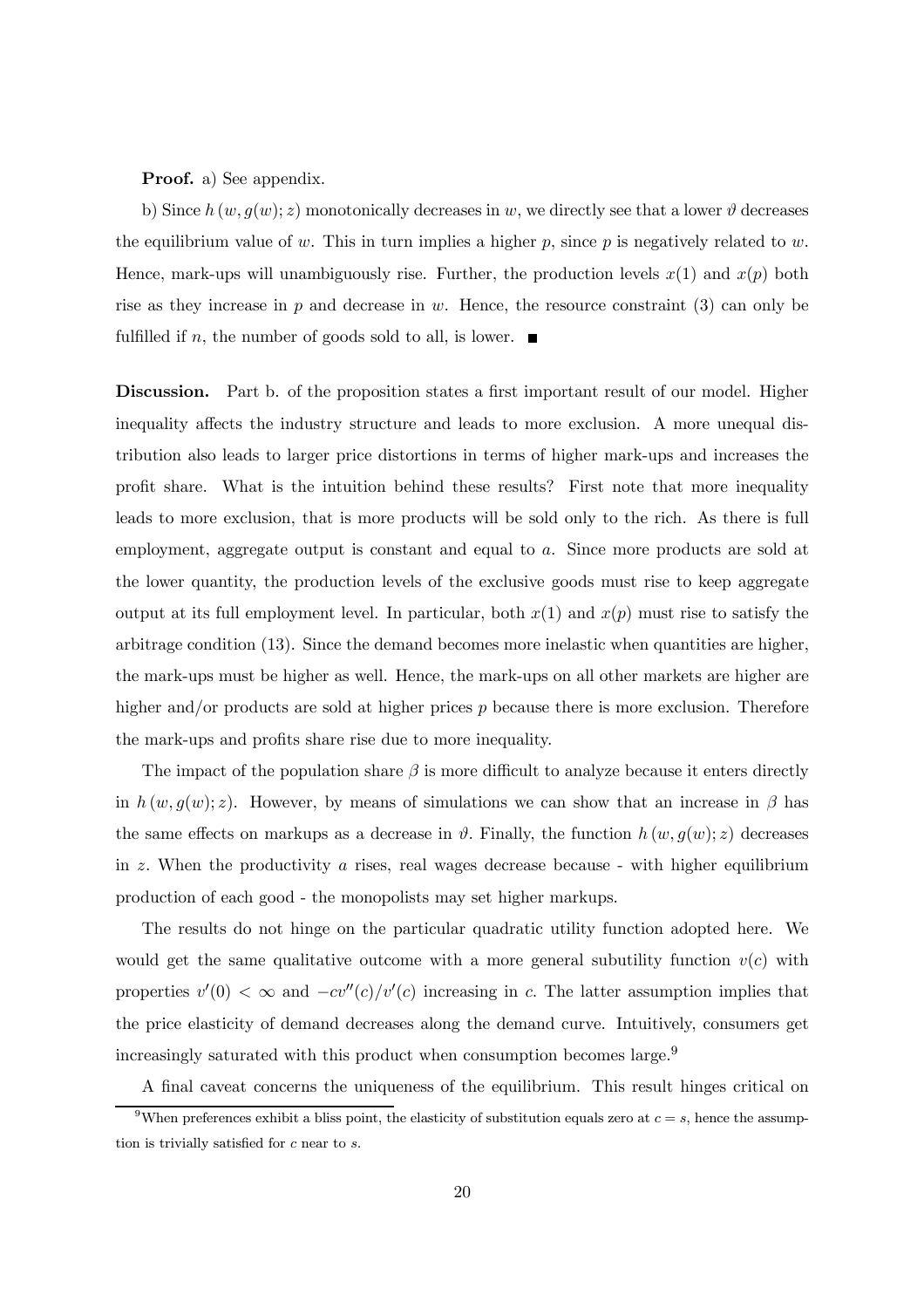the equal factor income composition of the rich and the poor. We will come to this issue in section 6 below.

# 5 Exclusion and unemployment

Unemployment due to product market power may arise when firms' revenues are bounded. Such a maximum level of revenues imposes an upper limit on the number of workers that firms are willing to hire. We have seen above that, in a symmetric equilibrium, unemployment (with zero wages) arise when the (economy-wide) feasible output per firm  $a/N$  is larger than the level of output that guarantess the revenue maximum  $s/2$ . In the asymmetric equilibrium, where the poor are excluded from some markets, unemployment will arise more easily in the sense that a weaker condition than  $a/N > s/2$  holds. With exclusion, some firms (= exclusive producers) operate on the upper segment of the demand curve and some firms (= mass producers) operate on the lower segment. Along the former, only rich consumers purchase and the revenue maximum is reached when market demand equals  $(1-\beta)s/2$ . Hence the highest level of employment that firms are willing to hire is smaller than  $sN/2a$  and will be the smaller the larger is the degree of exclusion.

We solve the model with exclusion and unemployment in the same way as for the case with exclusion and full employment. Consider *first* the firms' arbitrage condition. Since a firm that serves the entire market reaches its maximum revenue at  $s/2$  and a firm that sells exclusively to the rich reaches its maximum revenue at  $(1 - \beta)s/2$ , the conditions which guarantees that no firm has an incentive to deviate form its current pricing policy is  $s/2 = p(1 - \beta)s/2$  or

$$
p = \frac{1}{1 - \beta}.\tag{17}
$$

The second condition derives from the economy's resource constraint. In the unemployment equilibrium (with real wages equal to zero), there are n mass producers and  $N - n$  exclusive firms, with respective output levels  $s/2$  and  $(1 - \beta)s/2$ . Such a situation arises if in such a situation the labor resources are not fully utilitzed, that is when  $a > ns/2 + (N - n)(1 - \beta)s/2$ . We denote the degree of resource utilization by e (the employment rate) which replaces the real wage  $w$  as the endogenous variable. The labor market equilibrium condition is then

$$
e = ns/(2a) + (N - n)(1 - \beta)s/(2a).
$$
 (18)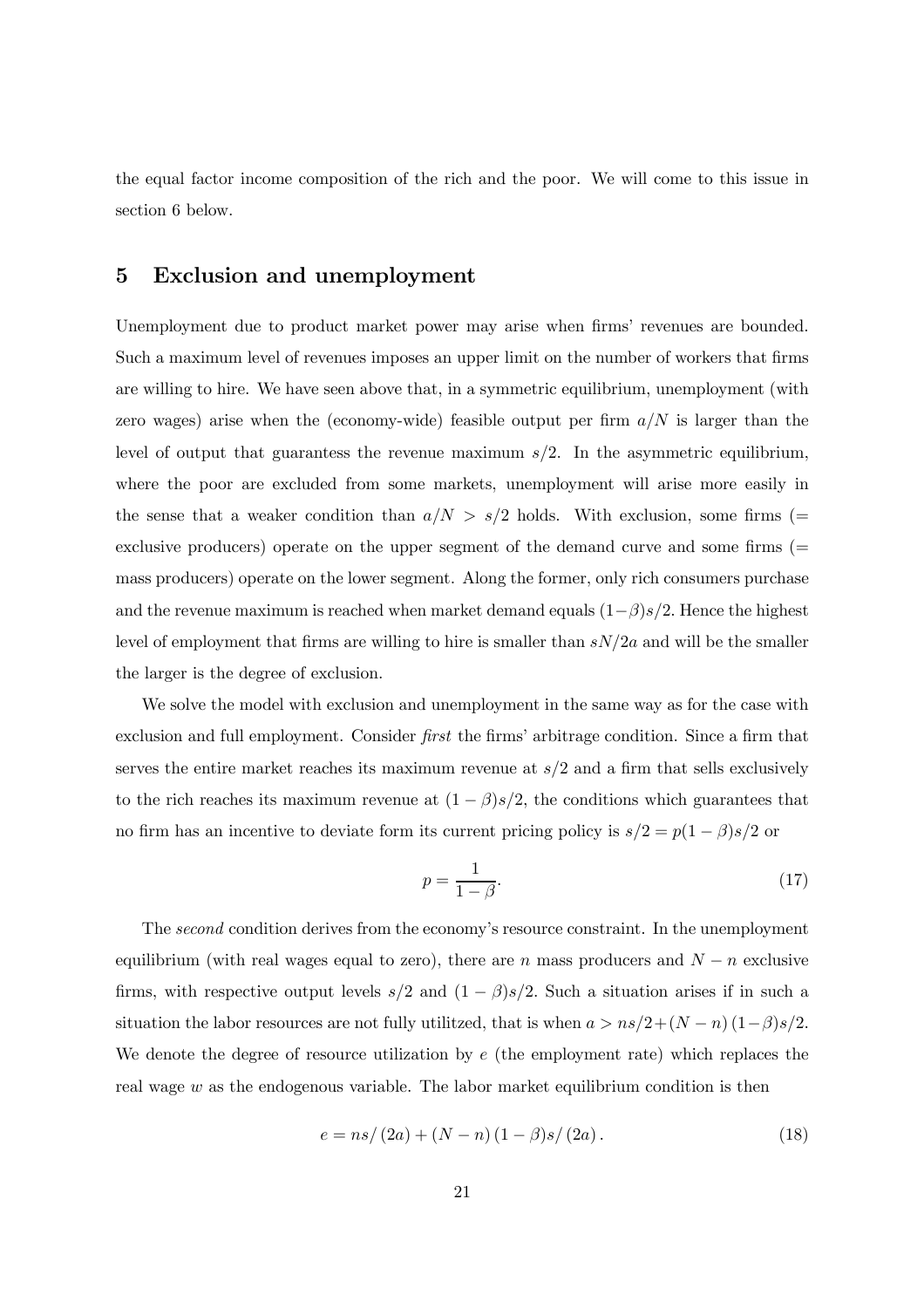The third equilibrium condition derives from consumers' budget constraints. The consumption level of a poor household is  $c_P = s-\lambda_P$  for goods  $j \in [0, n]$  and  $c_P = 0$  for goods  $j \in (n, N]$ . The consumption level of a rich household is  $c_R = s - \lambda_R$  for goods  $j \in [0, n]$ and  $c_R = s-\lambda_R p$  for goods  $j \in (n, N]$ . We know from (5) and  $w = 0$  that the marginal utilities of, respectively, a rich and a poor consumer are  $\lambda_P = (s/\beta) [1/2 - (1 - \beta) / (2p)]$  and  $\lambda_R = s/(2p)$ . Using  $p = 1/(1 - \beta)$ , from our first equilibrium condition, we can calculate the respective consumption levels as  $c_P(j) = \beta s/2$  and  $c_R(j) = (1 + \beta)s/2$  for  $j \in [0, n]$ . As we know that  $c_P(j) = 0$  and  $c_R(j) = s/2$  for  $j \in (n, N]$  we can write the budget constraint for a rich consumer as

$$
\frac{1-\beta\vartheta}{(1-\beta)\vartheta} = \frac{n(1+\beta)s/2 + (N-n)ps/2}{n\beta s/2}.
$$
\n(19)

Conditions  $(17)$ ,  $(18)$ , and  $(19)$  contain the three unknowns  $e$ ,  $p$ , and  $n$ . For later use, it will be convenient to express the equilibrium condition in terms of the employment level  $e$ . We solve the resource constraint for  $n$ , which yields  $n$  as a function of  $e$  and we the arbitrage condition  $p = 1/(1 - \beta)$ . This allows us to replace n and p in (19) and we end up with an expression in the endogenous variable e

$$
\frac{1 - \beta \vartheta}{(1 - \beta)\vartheta} = h(0, g(0), ez) = \frac{1 - \beta [2ez - (1 - \beta)]}{(1 - \beta) [2ez - (1 - \beta)]} \equiv \tilde{h}(e).
$$
\n(20)

We note that the function  $\tilde{h}(e)$  is decreasing in e. It is now easy to calculate the equilibrium employment level

$$
e = \frac{sN}{2a} \left( 1 + \vartheta - \beta \right),\tag{21}
$$

and the equilibrium amount of exclusion is

$$
\frac{n}{N} = \frac{\vartheta}{\beta}.\tag{22}
$$

As  $\vartheta < \beta$ , which is the necessary and sufficient condition for the existence of an exclusion regime, the share  $n/N$  is smaller than one. The result is very intuitive. If inequality increases, either because relative income of the poor  $\vartheta$  goes down, or because the group size of the poor  $\beta$  increases, the fraction of goods purchased by both groups of consumers decreases and the fraction of exclusive goods increases.

**Proposition 2** If there is exclusion, more inequality leads to higher unemployment. Also in the unemployment equilibrium, more inequality raises exclusion.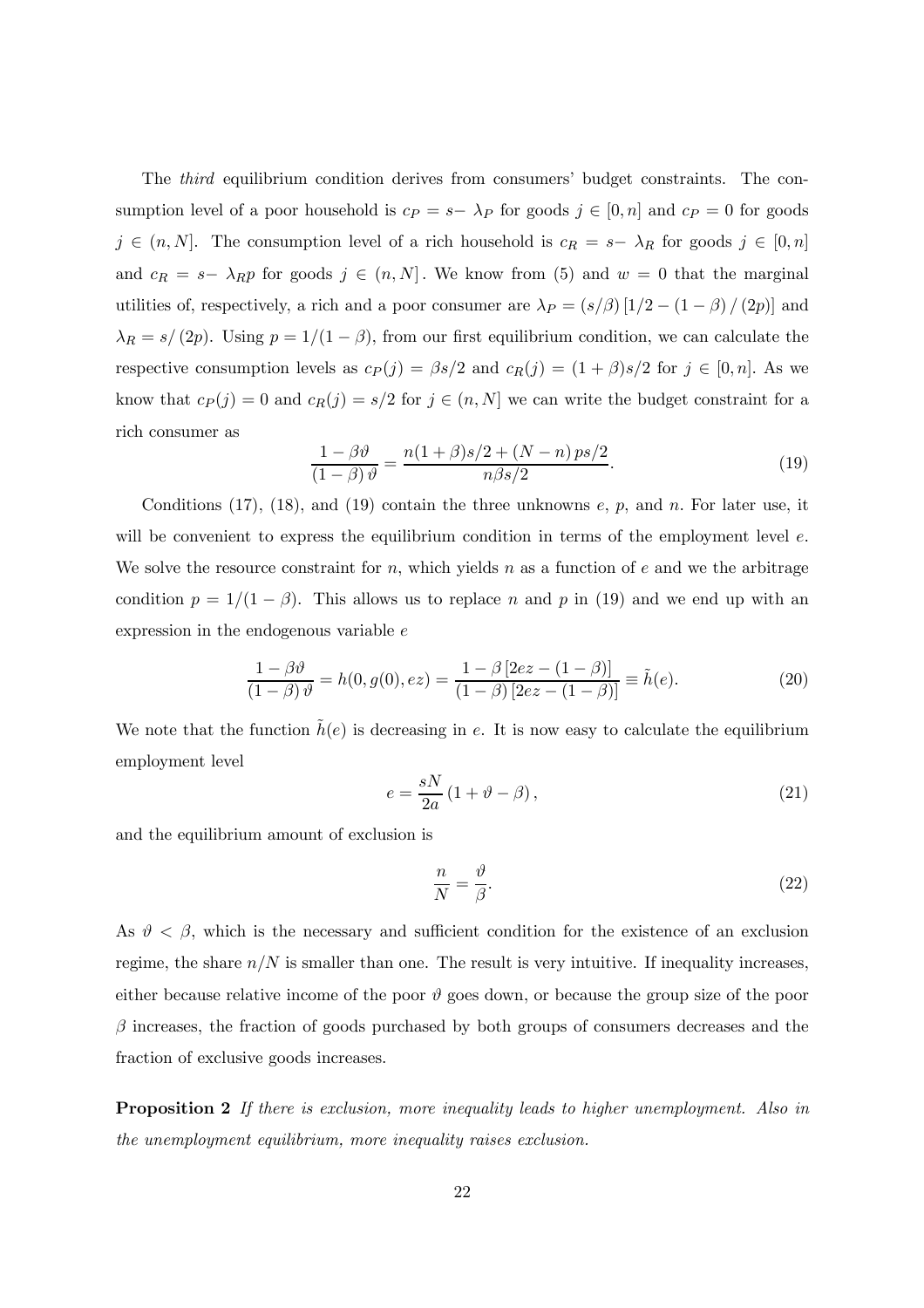**Proof.** If  $\vartheta$  falls or  $\beta$  rises, inequality rises in a Lorenz sense. The proposition follows directly from (21) and (22).  $\blacksquare$ 

In the exclusion regime, the unemployment rate depends on the extent of inequality. It is easy to see that the employment rate  $e$  is higher in an asymmetric equilibrium than in the symmetric regime. If inequality rises, because  $\vartheta$  falls or  $\beta$  rises, the poor will be excluded from more markets and  $n/N$  falls. More monopolists choose to set the high price  $p = 1/(1 - \beta)$  and produce only  $(1 - \beta)s/2$  (for the rich), instead of setting the low price (equal to unity) and producing s/2 (for both rich and poor). As a result, more inequality reduces aggregate real output and labor demand.

This result has striking welfare implications.

**Proposition 3** In the unemployment equilibrium, a redistribution of income from the rich to the poor is Pareto improving.

**Proof.** Evaluating utility function (1) for both types of consumers, respectively, at  $c_P$  =  $\beta s/2$  and  $c_R = (1 + \beta) s/2$  for  $j \in [0, n]$  and  $c_P = 0$  and  $c_R = s/2$  for  $j \in (n, N]$  yields  $u_P = -(4 - 4\vartheta + \vartheta \beta) s^2 N/8$  and  $u_R = -(1 - 2\vartheta + \vartheta \beta) s^2 N/8$ . Obviously, both  $u_P$  and  $u_R$ increase in  $\vartheta$  and decrease in  $\beta$ . ■

To understand the intuition behind this result let us consider an increase in  $\vartheta$ . From equation (22) we know that this reduces the number of exclusive producers and increases the number of mass producers whereas the consumption levels are not affected. The poor consume a larger range of goods in quantity  $c_P = \beta s/2$  which obviously raises their welfare. The rich consume a larger range of goods in quantity  $c_R = (1 + \beta) s/2$  and a smaller range of goods in quantity  $c_R = s/2$  so that also their welfare is increased. Less inequality due to a reduction  $\beta$ also increases the range of mass consumption goods. While a reduction of  $\beta$  also reduces the mass consumption levels for both rich and poor households, the net effect is an unambiguous increase in welfare for both groups.

An alternative way to phrase this result is that redistribution has a demand effect. It increases the level of demand by the poor which raises not only employment but also aggregate profits. Obviously, this increases the level of real income of the poor: they have a larger share in a larger pie. It also increases the level of income by the rich: their smaller share is overcompensated by the larger size of the pie. So, on net, also the rich have a higher real income.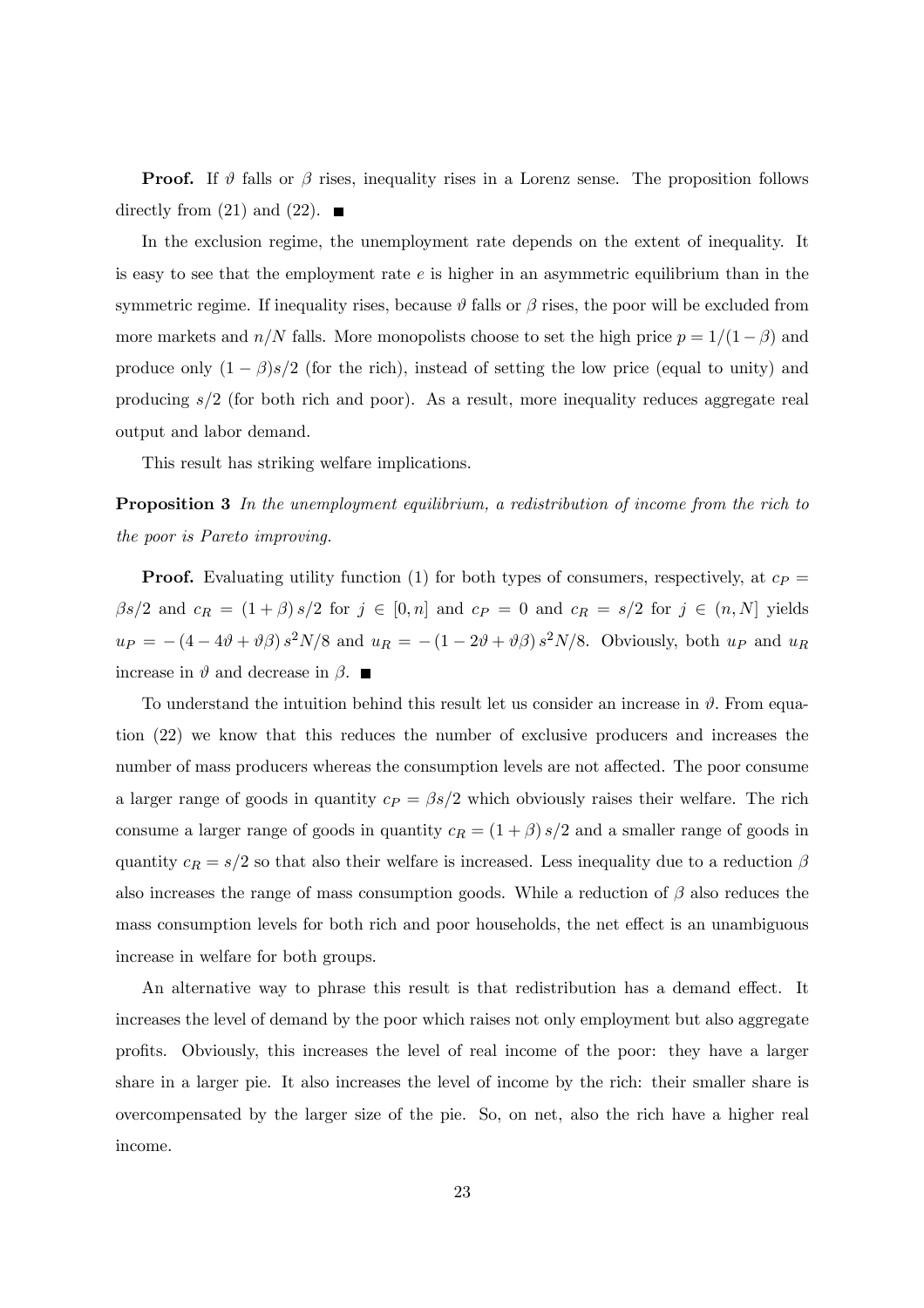Figure 2 summarizes how the distribution parameters affect equilibrium outcomes. Panel a. is depicted for the case  $z \equiv a/(sN) < 1/2$ . The separation between the symmetric and the asymmetric regime is given by equation (10). In that case, unemployment is only possible in the exclusion regime and it occurs if and only if  $z > (1 + \vartheta - \beta)/2$ . If  $\beta$  rises and/or  $\vartheta$  falls, unemployment rises. If  $\beta = 1$  and  $\vartheta = 0$ , aggregate output diverges to zero and the unemployment rate equals one. In Panel b. the parameter  $z$  is higher than  $1/2$ . Then, unemployment will arise already in the symmetric case. However, in the exclusion regime (which arises if  $\beta > \vartheta$ ) unemployment is higher and depends on distribution.

### Figure 2a and 2b

# 6 Variable income composition and multiple equilibria

So far, we have assumed identical income composition of rich and poor households. This is clearly a very unrealistic assumption. It implies that the share of capital income in total individual income is as high for the poor as it is for the rich. In reality, the incomes of the poor consist manly of labor income whereas richer household typically own a disproportionate share in aggregate wealth so their income typically consists to a large extent of returns on those assets. This has the implication that labor income is typically less unequally distributed than capital income; or that total income is more equally distribution than wealth.

To capture these empirical facts, we now allow for situations where the factor bundle owned by the poor are different from those owned by the rich. Assume that a poor household owns  $\Delta_P$  units of labor and the rich own  $\Delta_R$  units. Since we have normalized aggregate labor supply to unity we have  $\beta \Delta_P + (1 - \beta) \Delta_R = 1$ . Again this leave us with one degree of freedom and we take  $\Delta_P \equiv \delta$  as exogenous from which  $\Delta_R = (1 - \beta \delta) / (1 - \beta)$  is determined. Similarly, we assume that profits distributed to a poor household amount to a fraction  $\Gamma_P < 1$  of profits per capita where the rich equals  $\Gamma_R > 1$ . Again, we must have  $\beta \Gamma_P + \Gamma_R (1 - \beta) = 1$  and set  $\Gamma_P \equiv \gamma$ as exogenous from which  $\Gamma_R = (1 - \beta \gamma) / (1 - \beta)$  is determined. So far, we have studied the case  $\delta = \gamma \equiv \vartheta$ . Now we concentrate on the more realistic case where  $\gamma < \delta$ . In the special case when workers own no firms and firm owners do not work, that is a "worker-capitalist" economy, we have  $\gamma = 0$  and  $\delta = 1/\beta$ .

We can use our analysis from the last two sections to see how this affects the equilibrium in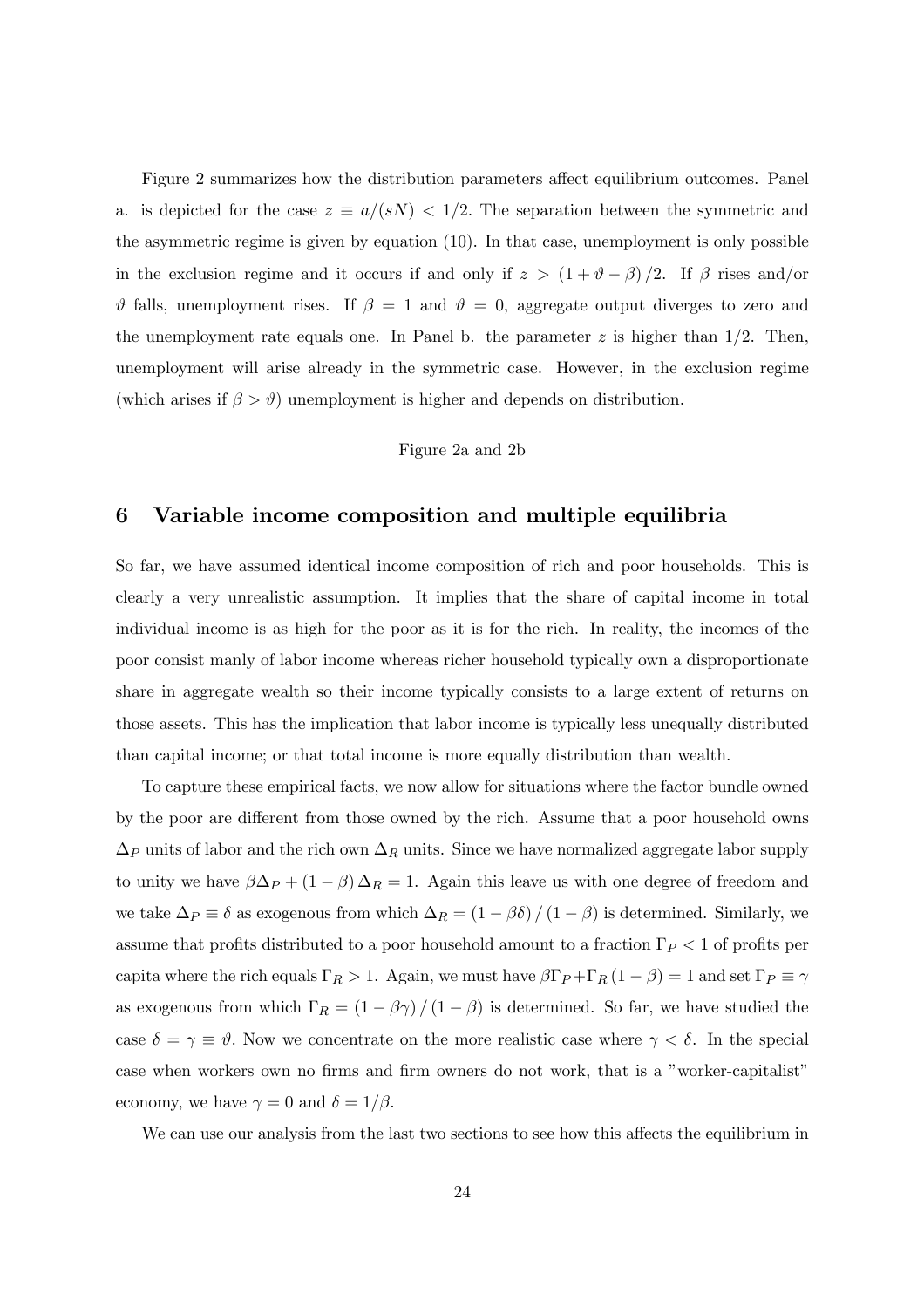a situation with exclusion. Notice that the first two equilibrium conditions (the firms' arbitrage conditions (13) and (17) and the resource constraints (14) and (18)) and also the right hand side of relative budget constraints (15) and (19) hold for any arbitrary distribution of factor incomes and hence the right hand sides of equations (16) and (20) are the same as before. However, the left hand sides are now different. In the full employment equilibrium, the income ratio  $y_R/y_P$  can be expressed as

$$
\frac{y_R}{y_P} = \frac{w\left(1 - \beta\delta\right) / \left(1 - \beta\right) + N\Pi(w)\left(1 - \beta\gamma\right) / \left(1 - \beta\right)}{w\delta + N\Pi(w)\gamma} \equiv \phi(w)
$$

where, from (13), we have  $\Pi(w) = s(1 - w/a)^2/(2 - w/a)$ . Notice that  $\phi'(w) < 0$ . The negative slope of the function  $\phi$  is intuitive. If real wages increase, the income ratio falls because poor households benefit disproportionately from an increase in the compensation of labor. When there is unemployment with zero wages, as in the last section, aggregate income consists only of profits and the income ratio is determined solely by profit distribution parameters  $\beta$ and  $\gamma$  of profit income whereas the labor income distribution parameter  $\delta$  does not play any role. The general equilibrium condition can then be rewritten as

$$
\phi(w) = h(w, g(w); z) \quad \text{with full employment}
$$
\n
$$
\frac{1 - \beta \gamma}{(1 - \beta)\gamma} = h(0, g(0); ez) \quad \text{with un employment}
$$
\n(23)

To establish the equilibrium, we draw the left hand side and the right hand side of the equations (23) against unemployment  $u = 1 - e$  (left part of figure 3; u measured from right to left) and against w (right part of figure). We have already checked above that the right hand sides coincide at  $w = 0$  and  $e = 1$  or  $u = 0$  (the knife-edge case where labor demand and labor supply cut exactly at  $w = 0$ ). Moreover, we have seen that both  $h(w, g(w))$  decreases in w and  $h(0, g(0); (1 - u)z)$  decreases in  $e = 1 - u$ .

Similarly, it is straightforward to check that also the income ratios (left hand side of (23)) does is continuous when going from full employment to unemployment as  $\phi(0) = (1 - \beta \gamma) / [(1 - \beta) \gamma]$ . Furthermore, we know that the expenditure ratio is decreasing under full employment  $(\phi(w))$ decreasing in w) but constant under unemployment.

**Proposition 4** With an unequal income composition, the general equilibrium need no longer be unique. In case of multiplicity, there is at most one equilibrium with unemployment.

Figures 3a and 3b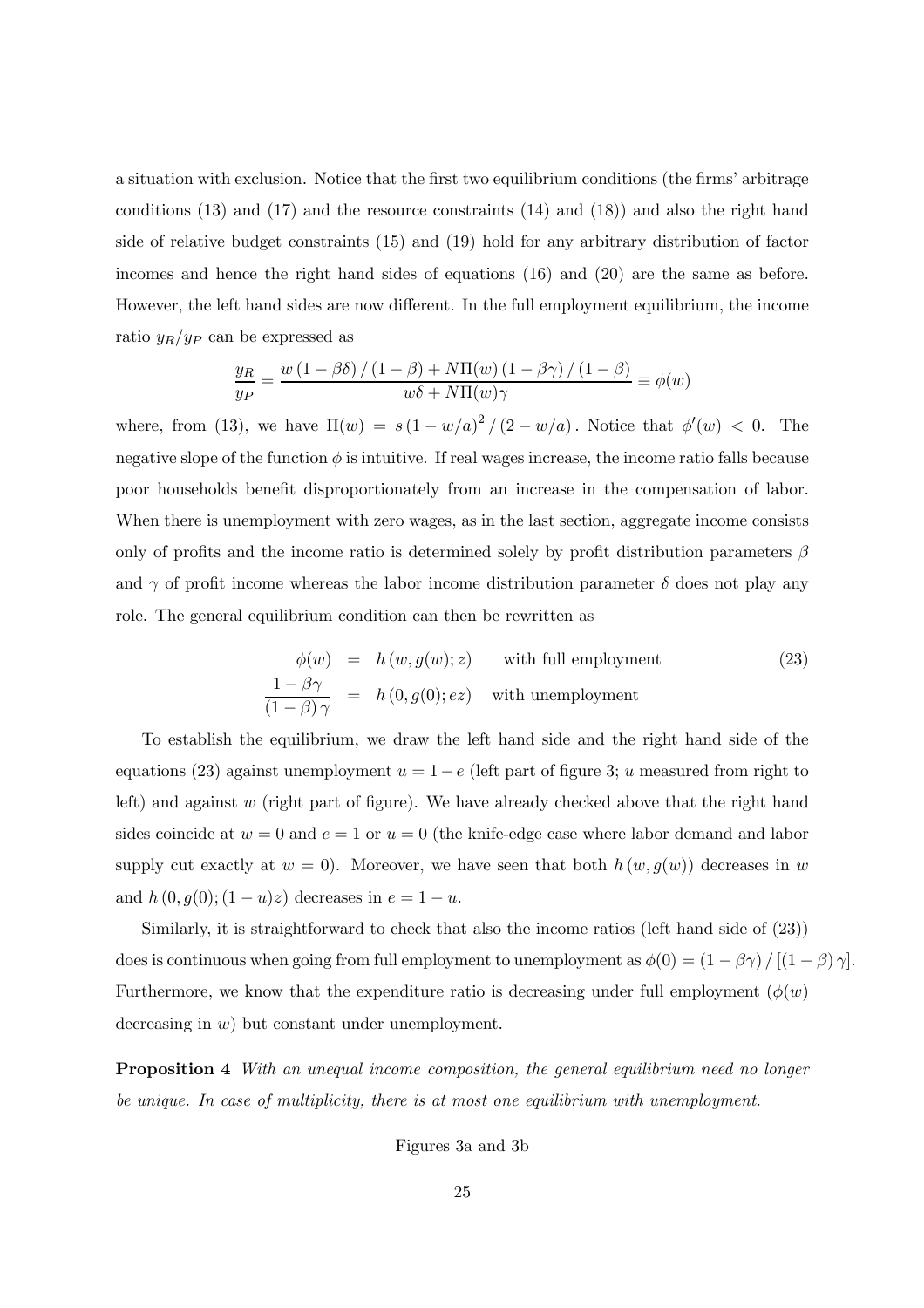Using simulations, it is straightforward to show that the above proposition holds. Obviously, several outcomes are possible. Panel 3a shows a unique equilibrium. Depending on parameters, the intersection point may lie in the right part (full employment) or in the left part (unemployment). Exactly the same mechanisms are at work as discussed in the last sections. We have already proved in these sections that for the special case where  $\delta = \gamma$  the equilibrium is unique. Intuitively, if  $\delta$  and  $\gamma$  do not differ much, multiple equilibria are less likely.

However, when the factor income composition is very different there may be multiple equilibria, see figure 3b. It can be shown that full employment and unemployment equilibria may co-exist.<sup>10</sup> It may also be that more than one full employment equilibrium exist. Note however, that one and only one unemployment equilibrium can exist. The reason is that, under unemployment, the income ratio is independent of the level of employment whereas the consumption expenditure ratio is decreasing in the level of employment.

The reason why multiple equilibria may occur is a that firms' employment decisions are strategic complements. When all firms employ many workers and pay high wages, inequality and hence exclusion is low. But this implies that labor demand is high so that a full employment equilibrium with high wages can be sustained. When firms do not employ all workers and pay zero wages, income inequality is high as workers have only little (or no) income and hence only little (or no) demand for products. In that case, labor demand is low and hence an equilibrium with unemployment and zero wages is sustained.

# 7 Minimum wages

One reason that we do not observe in practice the extreme case of zero real wages is that policy would prevent mark-ups to rise excessively. A possible measure to retain the purchasing power of wages is the introduction of a minimum wage  $\bar{w}$ , measured in terms of the numeraire. In other words, we consider a minimum wage that is indexed to the costs of living of the poor which is given by the price of mass consumption goods.

Let  $w \geq 0$  be the equilibrium wage in the laissez-faire equilibrium. Obviously, when  $\bar{w} \leq w$ the minimum wage is not binding and firms pay the wage w. Instead, when  $\bar{w} > w$ , the

 $10$ This can be shown by means of an example. When the exogenous parameters take the following values:  $a = 3.72, \beta = 0.65, N = 10, s = 2, \delta = 0.485, \gamma = 0$ ; there are two equilibria with exclusion but full employment:  $w_1 = 2.857$  and  $w_2 = 0.752$  and one equilibrium with unemployment where  $u = 0.0591$ .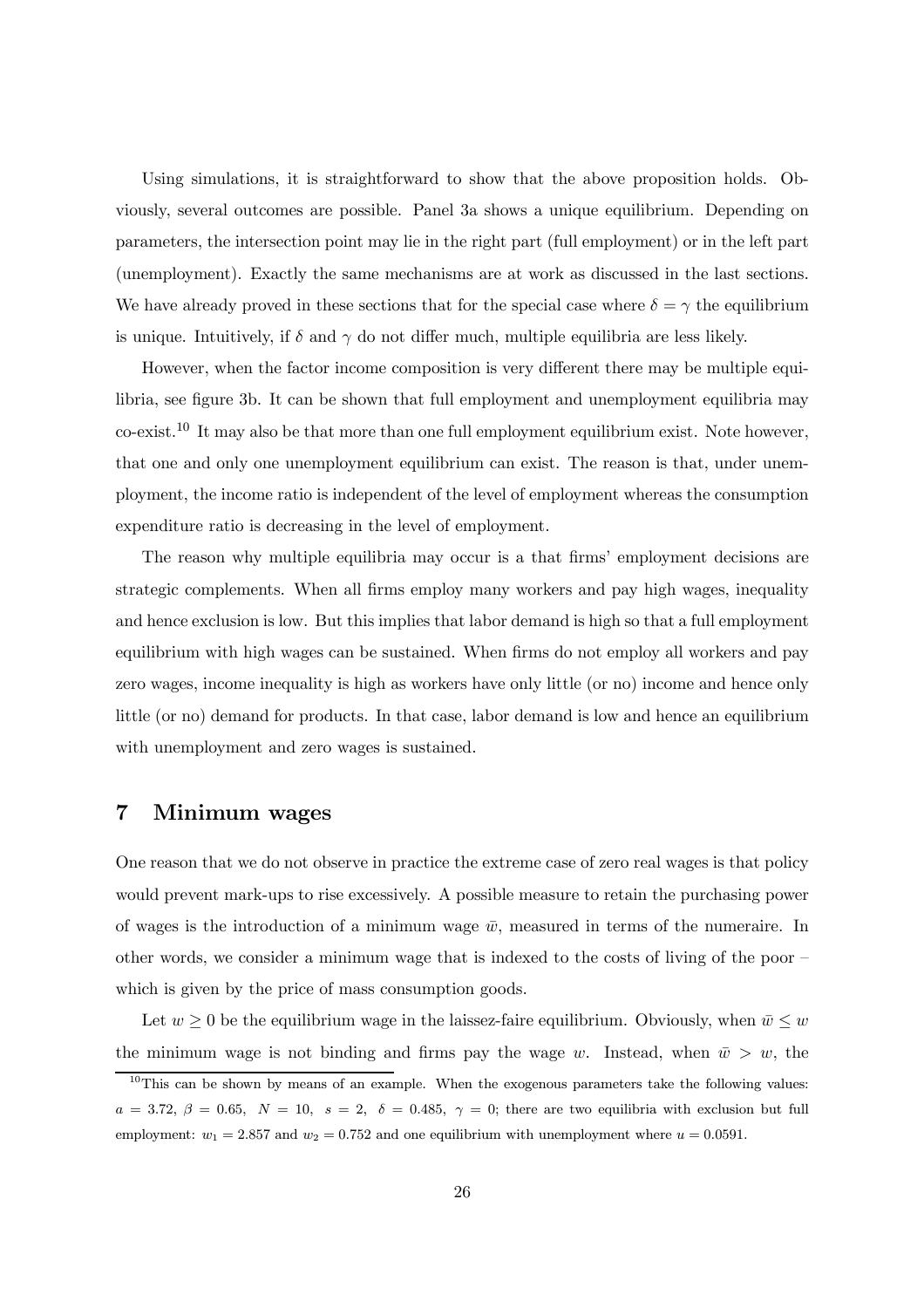minimum wage becomes a constraint for firms. In this case the model is readily solved. We have to replace w by  $\bar{w}$  in the full employment relations (13), (14), and (15). Moreover, we have to take account of the fact that not all resources are fully utilitzed  $e < 1$ . This implies that a on the right hand side of (15) has to be replaced by  $ea < a$ . These are three equations in the three unknowns e, n, and p. Just like in the full employment case (where we could reduce the general equilibrium conditions to the single reduced form equation (16) in w), we can now reduce our three equilibrium conditions to a single equation in the employment rate  $e$ .

Identical income composition. It is instructive to consider first the case when rich and poor households have an identical income composition so that  $\gamma = \delta \equiv \vartheta$ . In that case, the general equilibrium condition can be written as

$$
\frac{1 - \beta \vartheta}{(1 - \beta) \vartheta} = h(\bar{w}, g(\bar{w}); ez).
$$
 (24)

It is straightforward to verify that the right hand side of equation (24) is falling in e. As the left hand side is independent of  $e$ , an unemployment equilibrium, if it exists, is unique. Just like in an unemployment equilibrium with zero wages, the amount of consumption expenditures of the rich relative to those of the poor, as described by  $h(\bar{w}, g(\bar{w}); ez)$ , is the lower the higher the level of employment.

What is the effect of an increase in the minimum wage? We know from our above discussion that the function  $h(\bar{w}, g(\bar{w}); e\bar{z})$  is decreasing  $\bar{w}$ . As the function h is decreasing in e, this implies a negative relationship between e and  $\bar{w}$ . In other words, an increase the minimum wage leads to a reduction in employment. The reason is very intuitive. A minimum wage raises the cost of production and reduces mark-ups. This induces firms to operate on a point along the demand curve that is associated with less production (and a higher demand elasticity), firms hire less workers and unemployment increases. The increase in the minimum wage reduces profits more strongly in the mass consumption sector. Hence in the new equilibrium there are more exclusive and less mass consumption producers.

Above we have shown that a redistribution of income from the rich to the poor may enhance employment and welfare, starting from an unemployment equilibrium with zero wages. Does this result still hold in the in the presence of positive minimum wages? Equation (24) makes it clear that this result remains unchanged even with positive minimum wages. To see this,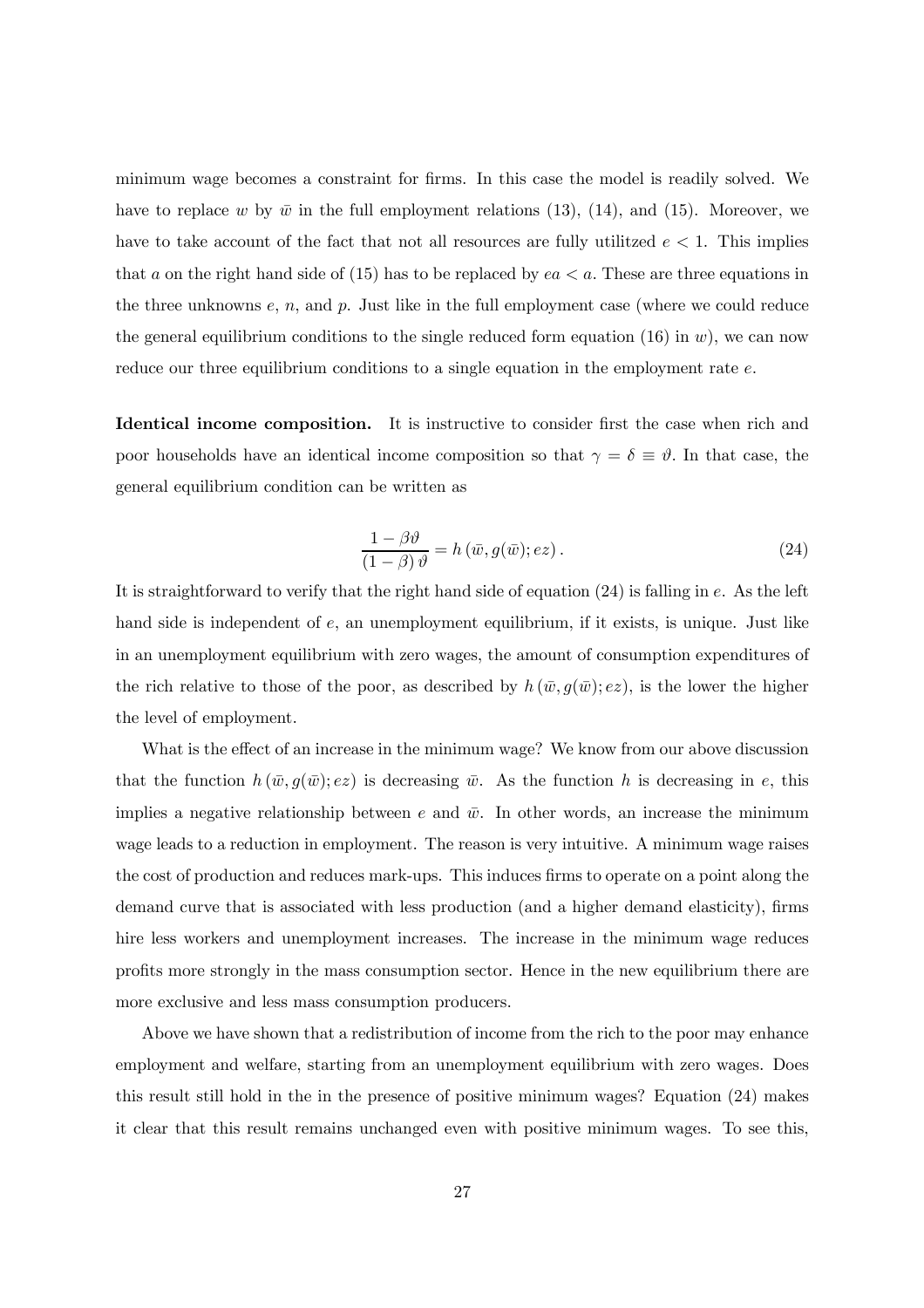notice that an increase in  $\vartheta$  reduces the left hand side of equation (24) but leaves the right hand side unaffected. To establish equilibrium, employment e has to increase for equation  $(24)$ to be satisfied. Intuitively, a reduction in inequality due to a rise in  $\vartheta$  leads to less exclusion and more products are mass consumption goods. This increases aggregate production and employment. Notice that, as long as the minimum wage  $\bar{w}$  remains unchanged prices remain unchanged. Hence all adjustment is made by former exclusive firms now adopting the mass consumption strategy. This implies there are more sectors that supply goods at low prices and less sectors that supply goods at high prices. As this is beneficial for both groups of consumers, such redistribution is Pareto-improving.

Unequal income composition. Under identical income compositions the introduction of minimum wages has no impact on inequality and relative incomes  $y_R/y_P = (1 - \beta \vartheta) / [(1 - \beta) \vartheta]$ are independent of  $\bar{w}$ . This is clearly very unrealistic. In fact, minimum wage policies are often explicitely adopted to reduce poverty and inequality. Let us therefore study the relevant case,  $\delta > \gamma$ , when the poor draw mainly labor income and the rich predominantly profit income. In that situation, relative income  $y_R/y_P$  are no longer constant, but depend on the level of employment e and on the minimum wage  $\bar{w}$ . Formally, we have

$$
\frac{y_R}{y_P} = \frac{e \cdot \bar{w} (1 - \beta \delta) / (1 - \beta) + N \Pi(\bar{w}) (1 - \beta \gamma) / (1 - \beta)}{e \cdot \bar{w} \delta + N \Pi(\bar{w}) \gamma} \equiv \tilde{\phi}(\bar{w}, e).
$$

(Notice that  $\Pi(\bar{w})$  depends only on  $\bar{w}$  but not on e; replacing w by  $\bar{w}$  equation (13) is still relevant; furthermore, we assume here that rich and poor are equally harmed by unemployment in the sense that the degree of underutilization of labor same  $1 - e$  is the same for both types of consumers). It is straightforward to verify that  $\partial \tilde{\phi}(\bar{w}, e)/\partial e < 0$ .

Now consider the general equilibrium. The right hand side of equation (24) is still relevant, we only have to replace the left hand side by  $\tilde{\phi}(\bar{w}, e)$ . This yields

$$
\tilde{\phi}(\bar{w}, e) = h(\bar{w}, g(\bar{w}); ez). \tag{25}
$$

Both function  $\tilde{\phi}$  and h are downward sloping in e and provided that  $\tilde{\phi}$  is flatter than h at the point of intersection, we have a stable general equilibrium. Furthermore, it is no longer sure, whether the equilibrium is unique or whether we have multiple equilibria. (In the case of multiplicity low and high unemployment equilibria  $-$  at the same minimum wage  $-$  may co-exist, the reason for multiplicity being again a labor demand complementarity).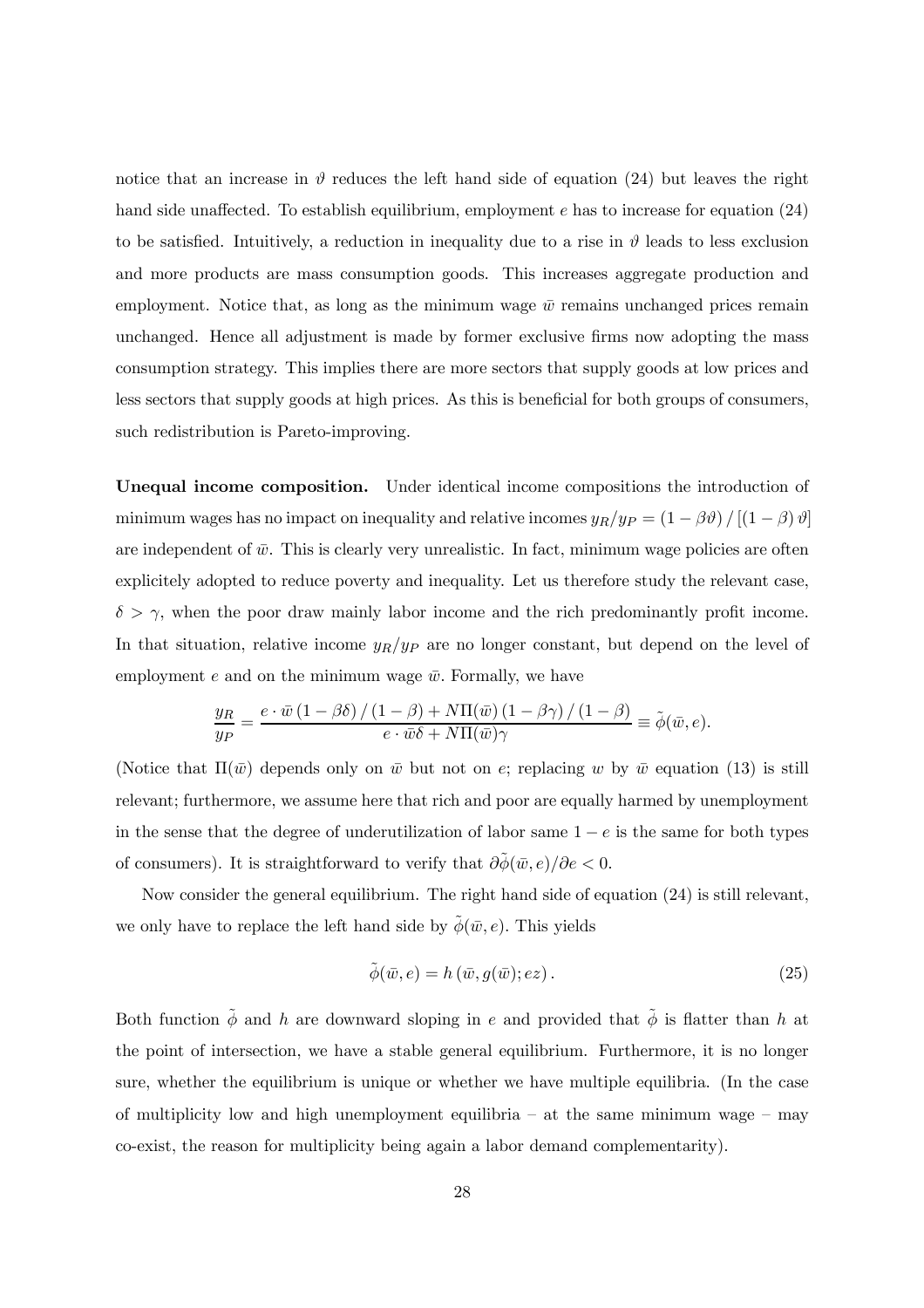Let us consider again the employment effect of an increase in the minimum wage  $\bar{w}$ . An increase in the minimum wage now reduces both the left hand side and the right hand side of equation (25). Clearly, if both sides of the equation fall by exactly the same amount, the general equilibrium condition still holds and no adjustments in employment e are necessary. In general, however, it is not clear whether the left hand side falls more strongly than the right hand side. Intuitively, there is still a cost effect, which induces firms to hire less labor. This cost effect dominates when minimum wages do not have an impact on relative incomes (the case discussed above when  $\delta = \gamma \equiv \vartheta$ ). However, when wages increase relative incomes and hence reduce inequality, there is also a purchasing power effect. This purchasing power effect leads to less exclusion and has positive effects on the demand for products and hence on employment. The former effect is captured by the right hand side of equation whereas the latter effect is captured by the left hand side of (25). It can be shown by simulations that, under some paramter constellations, the purchasing power effect dominates the cost effect, whereas under other parameter values, the opposite is the case.

Notice further that, also under differing income compositions between household types, redistributions from the rich to the poor do not only enhance employment and but also improve welfare for both groups. The following proposition summarizes the role of minimum wages and of redistribution of income in an unemployment equilibrium.

**Proposition 5** Consider an unemployment equilibrium characterized by a positive minimum wage  $\bar{w} > 0$ . a) When the composition of income is identical across households, an increase in the minimum wage reduces employment. b) When the poor draw mainly labor income and the rich draw mainly profit income, an increase in the minimum wage has an ambiguous impact on employment. c) A redistribution of income from the rich to the poor (for instance, by appropriate fiscal policies) raises employment.

## 8 Entry

We have shown that unemployment may be an equilibrium under the assumption that the number of firms N is fixed and entry is prohibited. Since firm's revenues are maximized at a finite quantity of output, there is an upper limit on the firms' demand for labor. Furthermore, in such an equilibrium, an increase in productivity a must eventually lead to decline in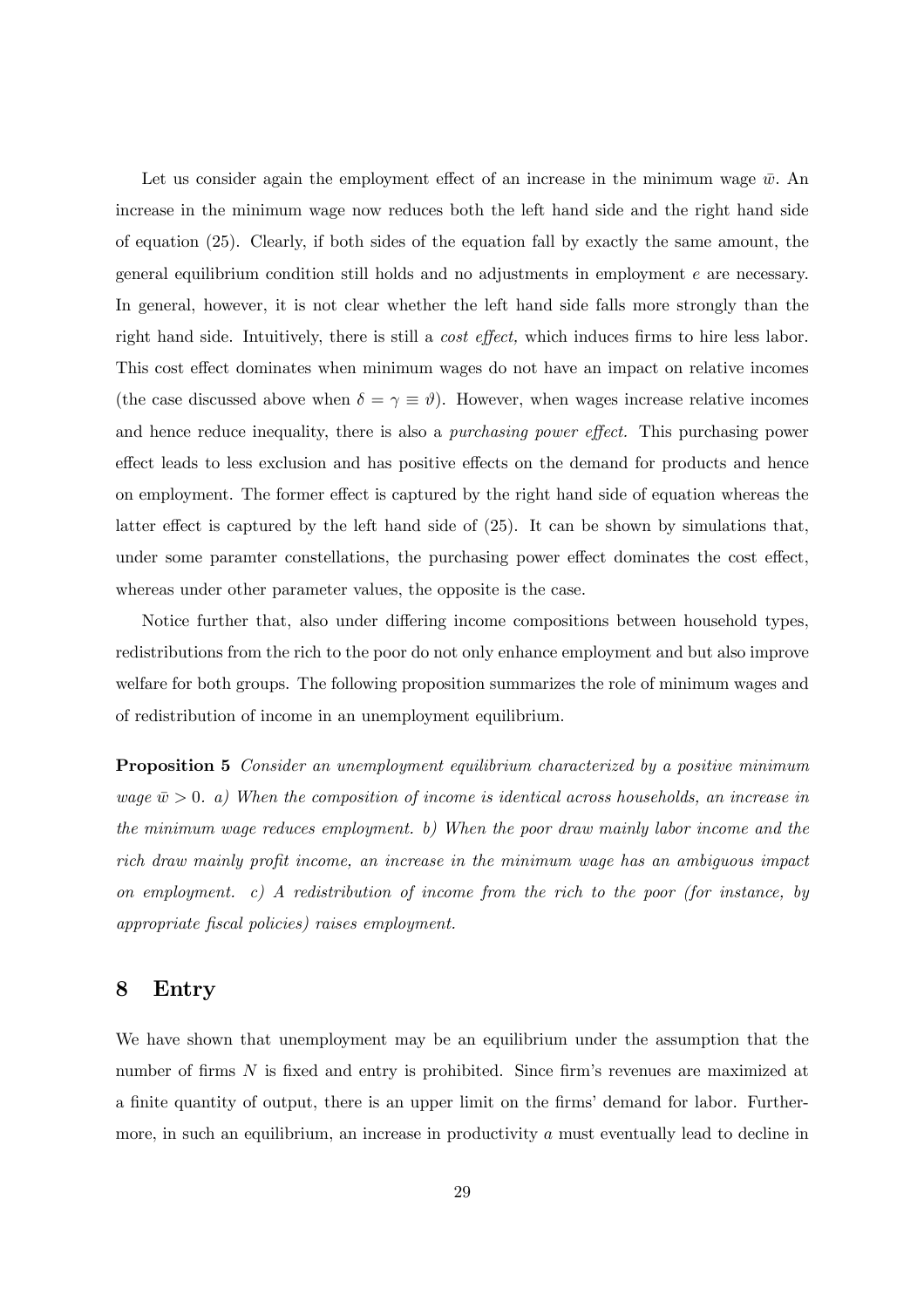labor demand. However, an obvious possibility that may let the economy escape this demand constraint, is to allow for entry.

We proceed in two steps. We first assume as before that all workers are homogenous and that they can work either in production or in a sector that introduces new goods. In all other respects, the model is the same as before. We will show that under such conditions, unemployment disappears. Second, we analyze a situation where the design of products requires skills. When these skills are scarce unemployment may still prevail even when we allow for entry. We show conditions under which such technological unemployment is still a theoretical possibility and the results we reached in previous sections hold even if we allow for entry.

Homogenous workers. Assume that G workers are needed to develop a new product. We assume free entry, hence the setup costs  $wG$  must equal profits. Profits are given by equation (13) and the free entry condition reads

$$
wG = s\frac{(1 - w/a)^2}{2 - w/a}.
$$
\n(26)

Note that - as before - marginal costs in (final) goods production equal  $w/a$  and act as numeraire. The number of products is then determined by the following relationship

$$
N = G\left(1 - L_Y\right) \tag{27}
$$

where  $L<sub>Y</sub>$  denote the number of workers employed in production. Labor force equals 1 and thus  $1 - L_Y$  workers work in the design sector.

Consequently, output in final goods production equals  $aL<sub>Y</sub>$ . Taking this into account we insert the labor market equilibrium condition (14) to get the rewritten general equilibrium condition (16)

$$
\frac{1 - \beta \vartheta}{(1 - \beta) \vartheta} = h\left(w, g(w); \frac{aL_Y}{sN}\right).
$$
\n(28)

where  $g(w)$  is defined as above and z is replaced by  $aL_Y/(sN)$ . We have two new endogenous variables, N and  $L_Y$ , and two new equations: (26) and (27). The arbitrage condition (13) is of the same form as in the baseline model.

The solution of this extended model is straightforward. Wages  $w$  are determined by  $(26)$ . The price of the exclusive good  $p$  can be calculated from  $(13)$ . We may insert the prices and (27) into (28) which yields a unique solution for  $aLy/(sN)$ .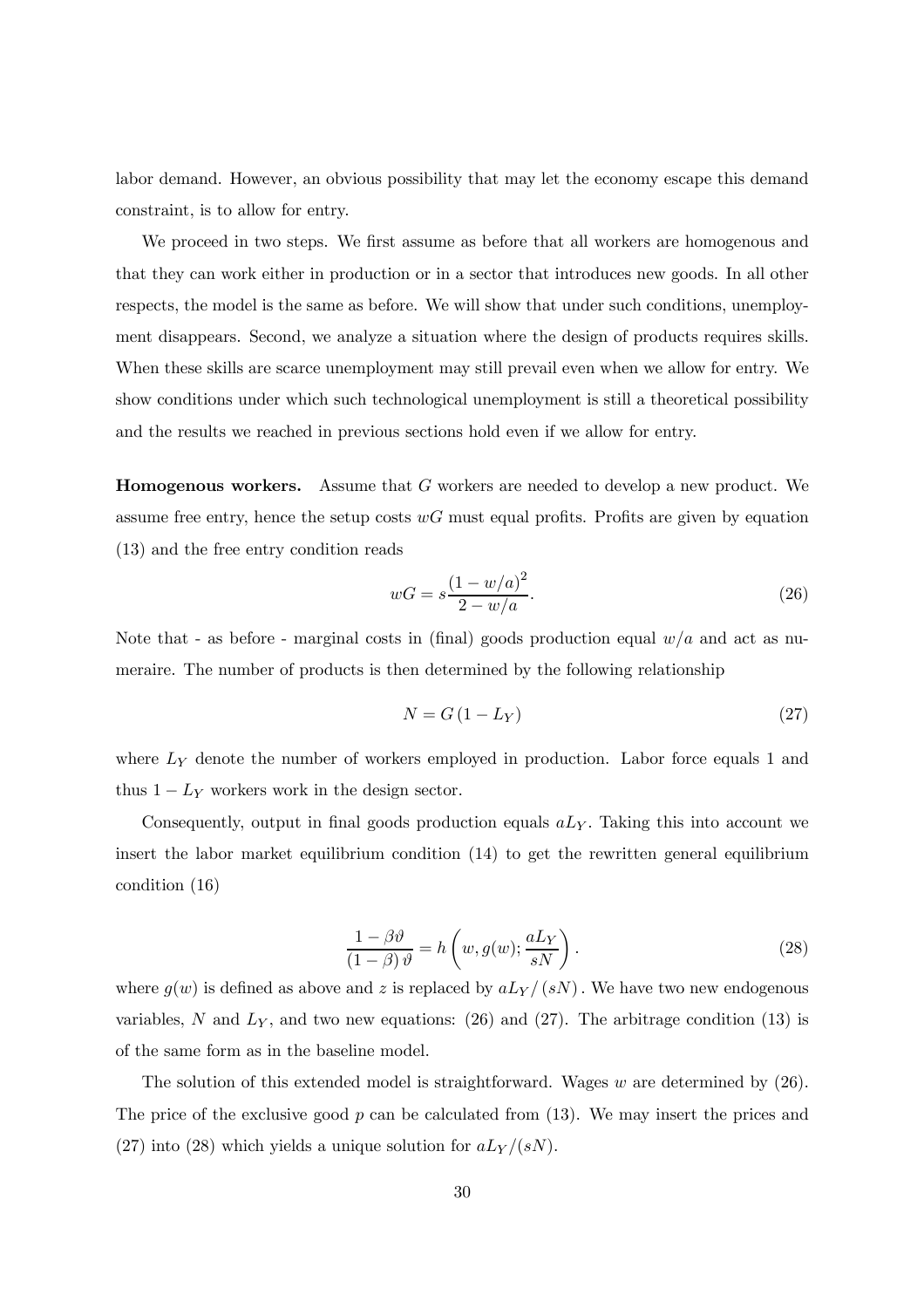An increase in productivity a triggers entry of new firms because this decreases the costs of production and increases mark-ups. Unemployment cannot arise any more. Put differently, real wages cannot fall to zero as becomes clear from equation (26). As workers may be employed both in production and design sectors, a wage of zero would imply zero entry cost. This would trigger entry of new firms and prevents aggregate labor demand from falling short of labor supply.

High and low skilled workers. The assumption that labor is homogeneous and employed both in the design and final goods production sector prevented long run unemployment to arise. However, when there are low skilled workers who are not employed (or to a lesser extent) in the design sector they may not profit from increases in the productivity and / or stay unemployed even in the long run where the number of products is endogenous.

Assume that there exist two types of workers: high-skilled and low-skilled. In the design sector, only high-skilled workers are employed. In analogy to the model just analyzed we assume that G high-skilled workers are needed to create a new design. Instead, in goods production both types of workers are employed. The technology is given by

$$
y = AF(h_Y, l) \tag{29}
$$

where  $h_Y$  and l denote the number of high- and low-skilled workers employed in a single sector. The production function has constant returns in factors  $h<sub>Y</sub>$  and l. The production function has an associated marginal cost function which we denote by

$$
m \equiv \frac{w_H}{A} q \left( \frac{w_L}{w_H} \right), \text{ with } c' > 0 \tag{30}
$$

where  $w_L$  and  $w_H$  denote the high- and low-skilled wage, respectively. The other elements of the model are identical to before. Hence, we get the isomorphic equilibrium equations where we simply replace  $w/a$  with m.

Firms minimize costs and produce with the same factor intensity due to constant returns to scale. Denote total employment in goods production by  $H_Y = \int_0^N h_Y(j)dj$  for high skilled workers and  $L = \int_0^N l(j)dj$  for low skilled workers. As all firms have the same production function, all firms choose the same factor intensity  $H_Y/L$ . The wage ratio must satisfy the following first order condition

$$
\frac{w_L}{w_H} = \frac{F_L(h_Y, l)}{F_H(h_Y, l)} \equiv \varphi\left(\frac{H_Y}{L}\right), \text{ with } \varphi' > 0.
$$
\n(31)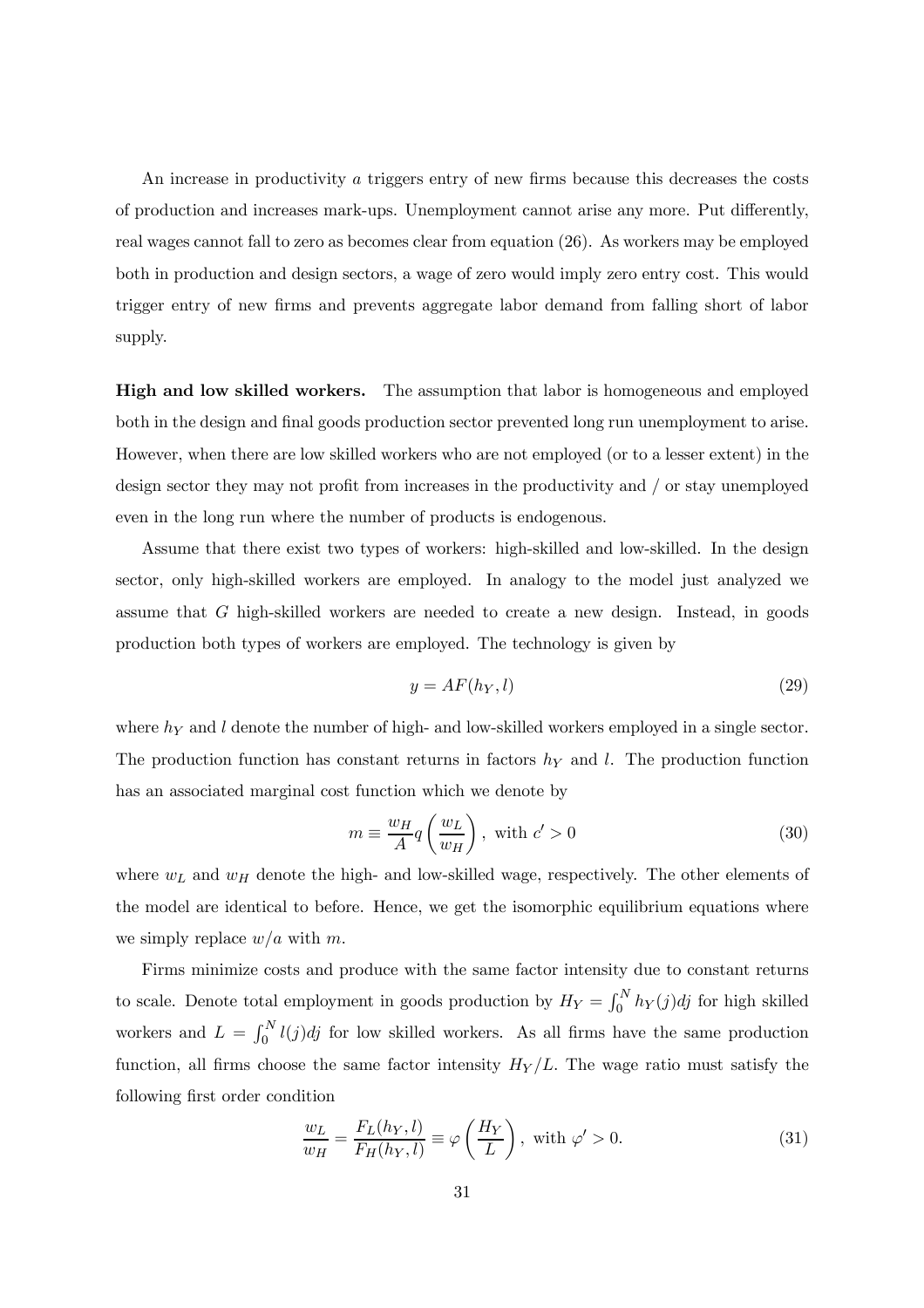To keep the model as close as possible to our baseline treatment let us take the extreme assumption that poor and rich have the same relative endowment of the high- and low-skilled factor. (Profits are zero with free entry). This implies that the expenditure share is exogenous. Using the variety production function  $N = G(H - H_Y)$ , the resource and the individual budget constraints we find the first equilibrium condition

$$
\frac{1 - \beta \vartheta}{(1 - \beta) \vartheta} = h\left(m, g(m); \frac{AF(H_Y, L)}{sN}\right).
$$
\n(32)

The only difference to above is that total goods output equals  $AF(H_Y, L)$  instead of aL. As we know from Proposition 1 the right hand side of  $(32)$  is decreasing in m and decreasing in  $AF(H_Y, L)/(sN)$ , hence (32) defines a negatively sloped curve in the  $(H_Y, m)$  space with  $H_Y$ on the horizontal axis.

The second equilibrium condition is derived using the free entry condition  $w_H G = \Pi_{tot}(m)$ . The wage  $w_H$  can be expressed as a function of  $H_Y/L$  with (30) and (31). We get

$$
\frac{AG}{q\left(\varphi\left(H_Y/L\right)\right)}m = s\frac{\left(1-m\right)^2}{2-m}.\tag{33}
$$

The right hand side,  $\Pi_{tot}(m)$ , decreases in its argument and the left hand side decreases in  $H_Y/L$ . Hence, equation (33) defines a monotonically increasing curve in the  $(H_Y, m)$  space.

**Proposition 6** There exists a unique equilibrium with  $H_Y^* \geq 0$ . a) If the elasticity of substitution  $\varepsilon$  between production factors is between zero and one,  $0 < \varepsilon \leq 1$ ,  $H_Y^* > 0$  and there is no unemployment among the low skilled. b) If  $\varepsilon > 1$ , there may be unemployment. Unemployment arises if  $sGH(1+\vartheta-\beta)/2 < AF(0,L)$ .

Proof. Existence. We argue graphically (Figure 4). The slope of the equilibrium curves is discussed above. The budget constraint curve crosses the  $H_Y$  - axis at  $AF(H_Y, L)/(sG(H - H_Y))$  =  $(1+\vartheta-\beta)/2$  which must occur at a  $\hat{H}_Y < H$ . If the curves do not cross,  $H_Y^* = 0$  in equilibrium.

a. When the  $m$  axis intercept of budget constraint curve exceeds that of the free entry curve,  $H_Y > 0$  must hold in equilibrium. Note first, if  $\varepsilon \leq 1$ , equation (32) only holds true for  $H_Y = 0$  when  $m = 1$ . On the other hand, both factors are necessary in production or  $F(0, L) = 0$ . In that case  $c (\varphi(0)) = c(0) = 0$ , hence the value of marginal costs m satisfying the free entry condition (33) goes to zero when  $H<sub>Y</sub>$  approaches zero.

b. If  $\varepsilon > 1$ , positive production can be achieved using one factor only  $F(0, L) > 0$ . In a possible unemployment equilibrium, markups are infinite and aggregate demand for low skilled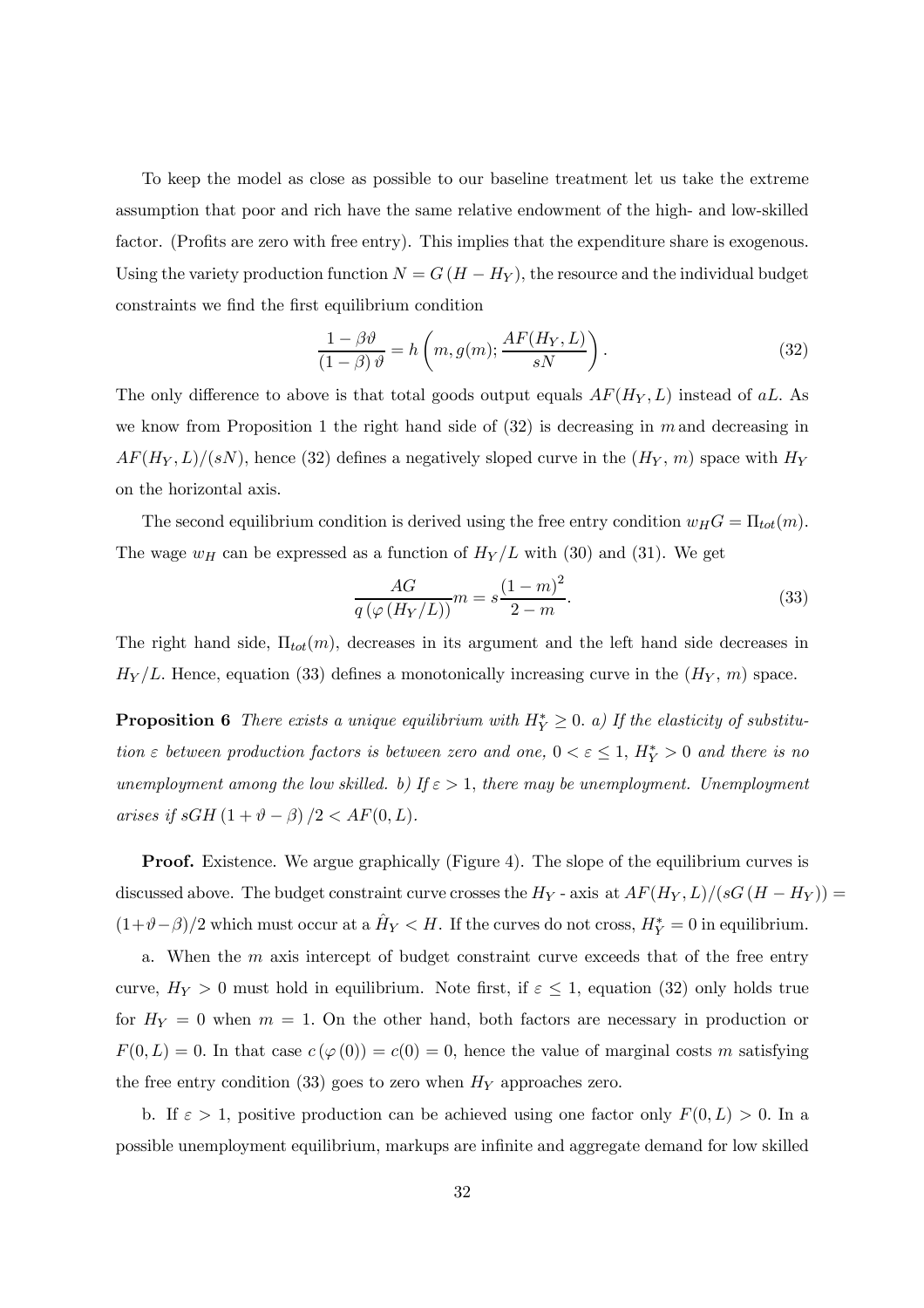labor equals  $GH$  (1 +  $\vartheta$  –  $\beta$ ) s/2. If this number falls short of  $AF(0, L)$ , there is unemployment.

#### Figure 4

Discussion. Unemployment arises if the low skilled workers can produce the final goods output alone which possible because the maximum number of varieties is pinned down by the stock of high skilled workers:  $N = GH$ . Intuitively, the elasticity of substitution is low, the productivity of an additional low skilled worker decreases strongly. Exactly this pattern helps the low skilled to escape from unemployment. This is an analogous result to the impact of productivity a discussed in our baseline model. Further note that an increase in the stock of high skilled reduces the unemployment problem of the low skilled. With more high skilled workers the potential range of products is higher which increases the demand for low skilled workers in final goods production.

A further interesting point of this model is the fact that an increase in productivity A although not itself skill-biased - leads to an increase in the skill-premium  $w_H/w_L$ . Because the preferences exhibit satiation, an increase in A raises markups since all monopolists face a more inelastic demand curve with higher production per good. This raises the value of product design hence the size of the skill-intense design sector increases what drives up high-skilled wages.

# 9 Summary and conclusions

п

We have studied the macroeconomic equilibrium in a model of monopolistic competition where consumers have linear (rather than isoelastic) demand curves. We have seen that this apparently slight change in assumptions compared to the standard monopolistic competition model has major consequences for macroeconomic outcomes. As a result, our analysis raises strong doubts about the innocence of the representative agent assumption of the monopolistic competition model.

First, we have seen that the extent of inequality has implications for the structure of industry. With sufficiently high inequality, there may be mass consumption sectors and sectors producing exclusive goods. Such an outcome — which arises despite ex ante identical cost and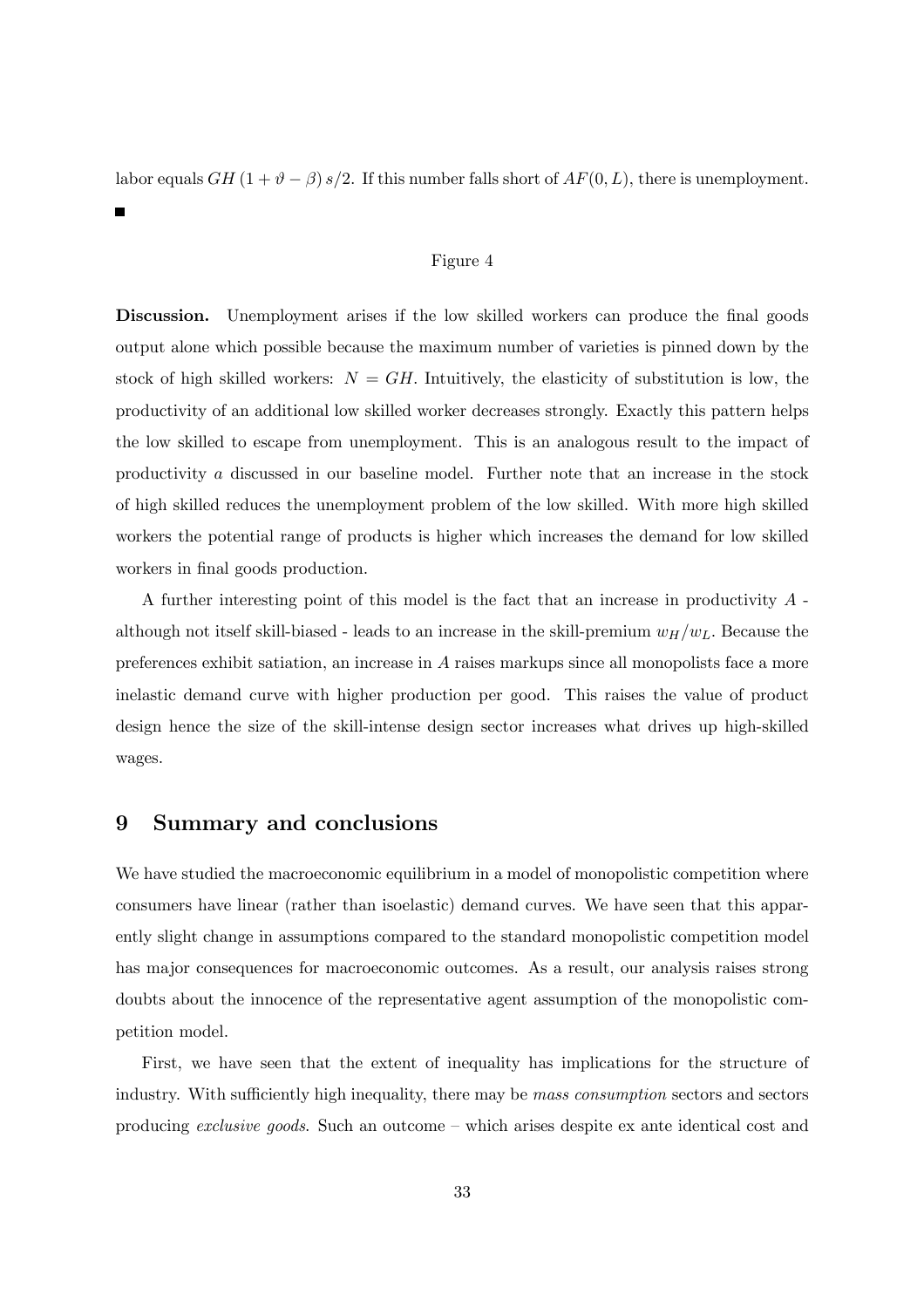demand conditions across sectors — is more likely when incomes are more unequally distributed. Hence our model supports the intuition that mass consumption sectors are less prevalent in less egalitarian societies.

A second main implication is that the macroeconomic equilibrium may feature technological unemployment. This is a situation which arises when productivity is high relative to the potential market size and such unemployment is more likely to occur with a higher degree of income inequality. Hence firms' market power and inequality in the household income distribution may be important factors explaining why resistance to the introduction of new technologies is more important in certain environments and less important in others.

A third main results concerns the implications of redistributive fiscal policies in an unemployment equilibrium. We have shown that a policy that redistributes income from the rich to the poor may not only help reducing unemployment but may benefit all groups in the population. The employment effect is due to a purchasing power effect on the part of the poor. The increase in product demand supports higher employment. This leads to less exclusion, that a larger number of sectors that charge low prices for their products. This redistribution obviously benefits the poor, because they can afford more products. This redistribution also benefits the rich, because they benefit from the lower price in those sectors that swith from exclusion to mass production.

A fourth result is that there may be multiple (Pareto-rankable) equilibria due to a complementary in the demand for labor. On the one hand, there may by an equilibrium where all firms hire many workers and pay them high wages. This leads to a high demand for consumption goods and supports a high-wage high-employment equilibrium. On the other hand, there may an equilibrium where, under the same parameter values, firms hire few workers and pay them low wages. This leads to a low demand for consumption goods and supports a low-wage equilibrium with unemployment.

A fifth main results of our analysis concerns the role of the minimum wage for the employment level. Increasing the minimum wage has two opposing effects. On the one hand, it raises costs and induces firms to hire less labor. On the other hand, increases in the minimum wage reduce income inequality which increases the demand for firms' output. It is not a priori clear which effect dominates and it has been shown by simulations that the latter effect may dominate the former. Note that such positive employment effects may arise despite a perfectly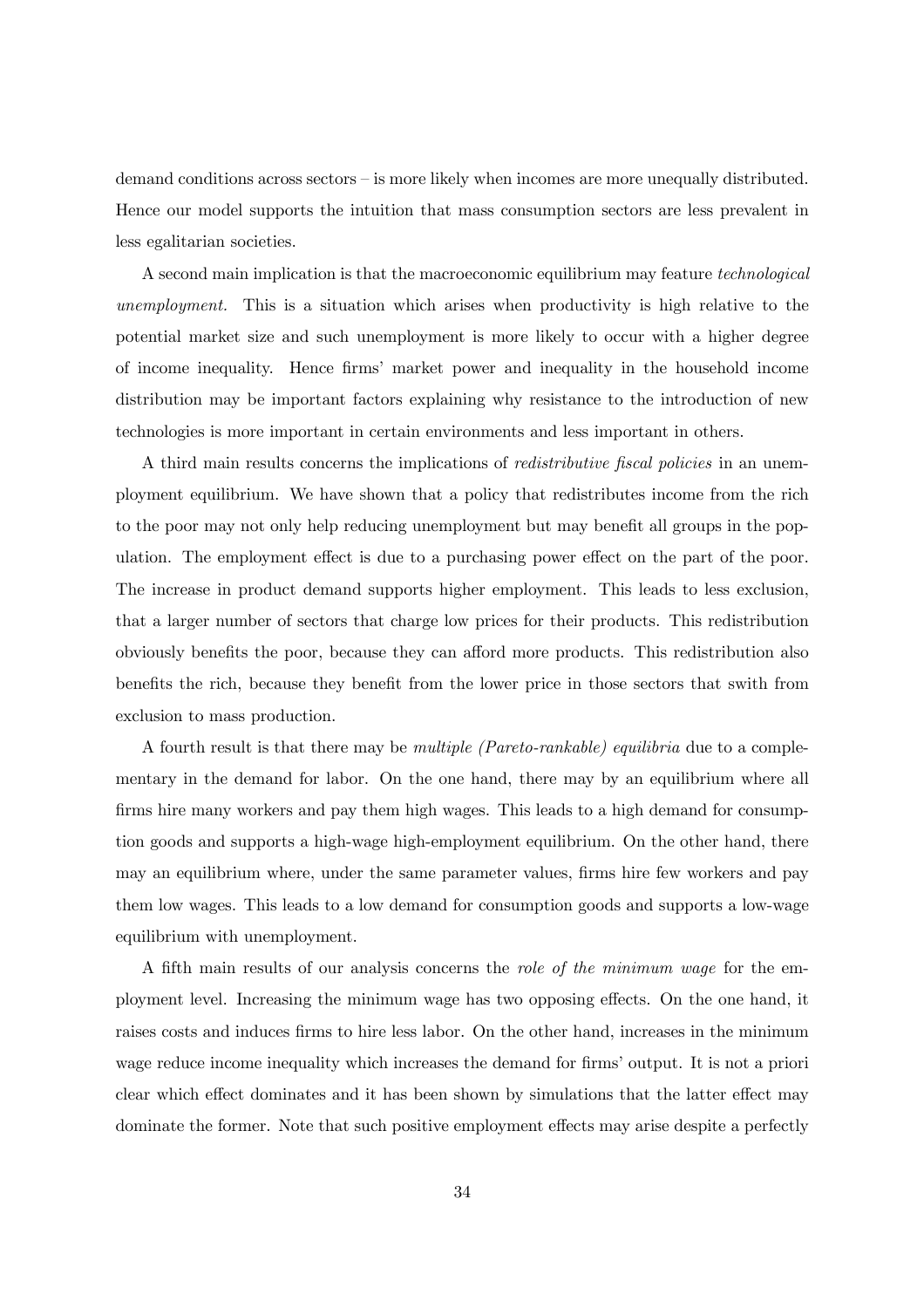competitive labor market. Hence our analysis shows that product market imperfections may be another reason (in addition to monopsonistic labor markets) why many empirical studies fail to find significantly negative employment effects of minimum wage increases.

Finally, we explore the consequences of *entry of new firms* in unemployment equilibria. When entry is costly and requires a fixed homogenous labor input, unemployment will be eliminated on a perfect labor market. However, when entry requires a scarce resource (skills such as "entrepreneurial talent") unemployment is not necessarily eliminated since scarcity of resources puts an upper limit on the number of firms that enter. Moreover, in reality, unemployment equilibria are associated with positive wages and, in such a situation, firms have not only an incentive to introduce new products but also to reduce costs of production. We have shown that technological unemployment results from a "race" between product and process innovations. Unemployment will be eliminated only if the employment gains by additionally entering firms outweighs the employment losses that from increases in productivity. Hence our model features the intuition that product innovations are necessary for employment and economic growth because cost-saving technical progress alone makes workers in existing industries obsolete.

How general are our results? We have assumed quadratic preferences and have restricted the distribution to two types of consumers. (With respect to the assumption of quadratic preferences we note that this specific utility function belongs to the HARA class. This class has nice aggregation properties but these properties disappear as soon as non-negativity constraints do become binding.) However, our results do not hinge on the specific formulation of quadratic utility. Two important assumptions on preferences are needed to generate our results. The first assumption is that  $v'(0)$  is finite, hence the prohibitive price is finite. The second assumption is that the elasticity of demand is falling in the consumption level. Hence richer individuals will also have the more inelastic demand, and monopolists are tempted to sell exclusively to the rich as mark-ups from such a strategy are higher. It is in this sense that the quadratic utility function is an interesting example that highlights potentially important mechanisms relating inequality and market power.

Our focus on the simple case with only two groups of consumers is less essential. It is easy to imagine (though somewhat tedious to calculate) an equilibrium in which there are three (or more) different groups. If these groups are sufficiently different from each other, the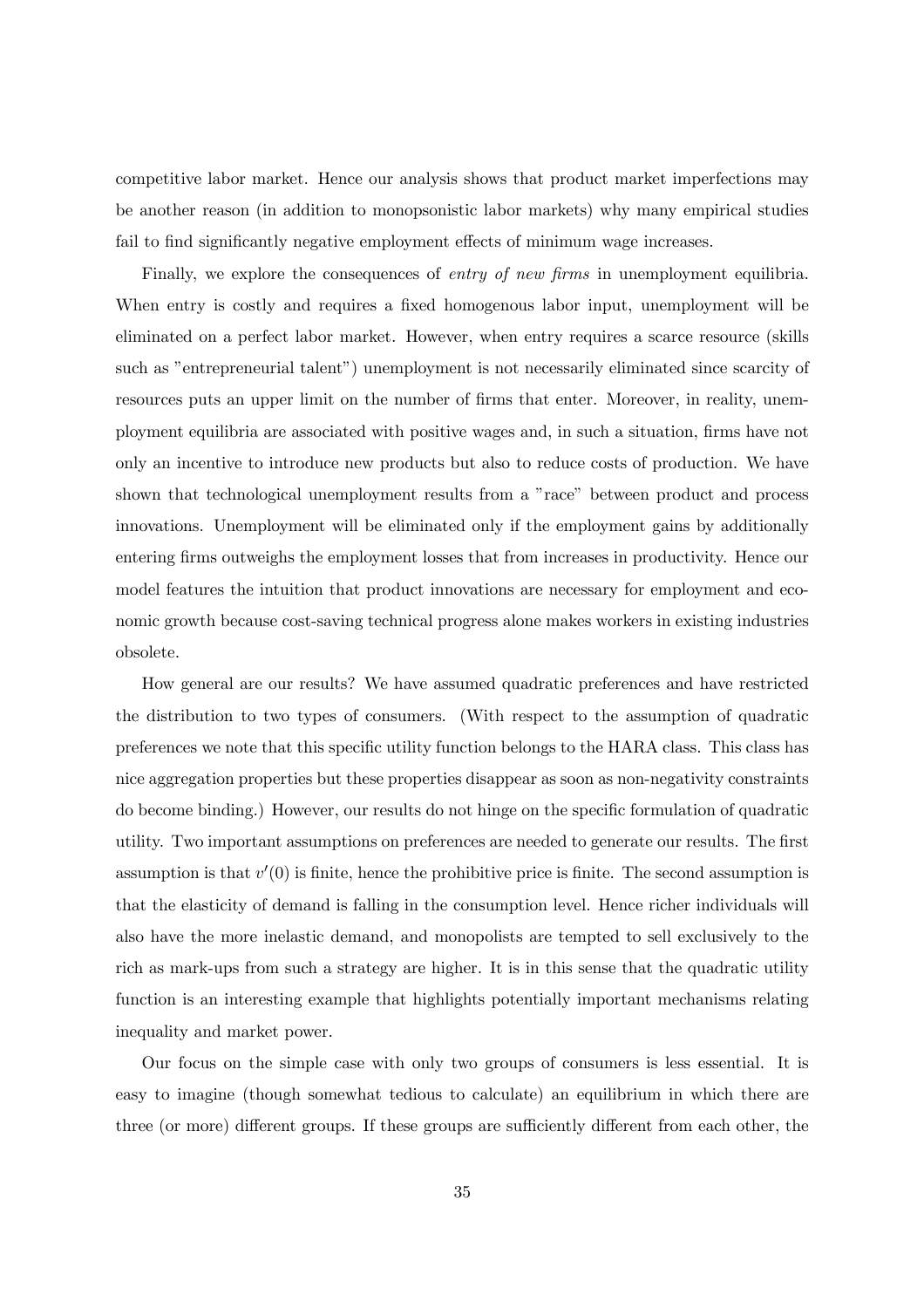asymmetric equilibrium will be characterized by a situation where a certain range of product is purchased only by the rich, another range also by the middle class, and the remaining goods will be mass consumption goods. Our result are robust to different assumptions about the distribution of income. What is essential to get an asymmetric equilibrium, however, is a sufficiently polarized income distribution.

Finally, let us emphasize that our results on technological unemployment refer to contexts where increases in productivity tend to make (certain groups of) workers redundant without a corresponding increase in the potential market size. This is not to say that, over the long-run, the introduction of new technologies has harmed workers. In historical perspective exactly the opposite has been the case. Nevertheless, our analysis sheds light on mechanisms that may be potentially important to understand medium-run episodes in which (groups of) workers are in low demand and face severe employment problems over extended time intervals. The problems that low-skilled workers currently face on labor markets in most industrial countries is a recent example for such times.

# References

- [1] Acemoglu, Daron (1998), Why Do New Technologies Complement Skills? Directed Technical Change and Wage Inequality, Quarterly Journal of Economics 113, 1055-1089.
- [2] Acemoglu, Daron (2002), Directed Technical Change, Review of Economic Studies 69, 781-810.
- [3] Aghion, Philippe and Patrick Bolton (1997), A Trickle-Down Theory of Growth and Development with Debt Overhang, Review of Economic Studies 64, 151-172.
- [4] Banerjee, Abhijit V. and Andrew F. Newman (1993), Occupational choice and the process of development, Journal of Political Economy 101, 274-298.
- [5] Bénabou, Roland (1996), Inequality and Growth, NBER Macroeconomics Annual, 1996, B. Bernanke and J. Rotemberg, eds., 11-74.
- [6] B´enabou, Roland (2005), Inequality, Technology, and the Social Contract, forthcoming chapter in: Handbook of Economic Growth, P. Aghion and S. Durlauf, eds., North-Holland.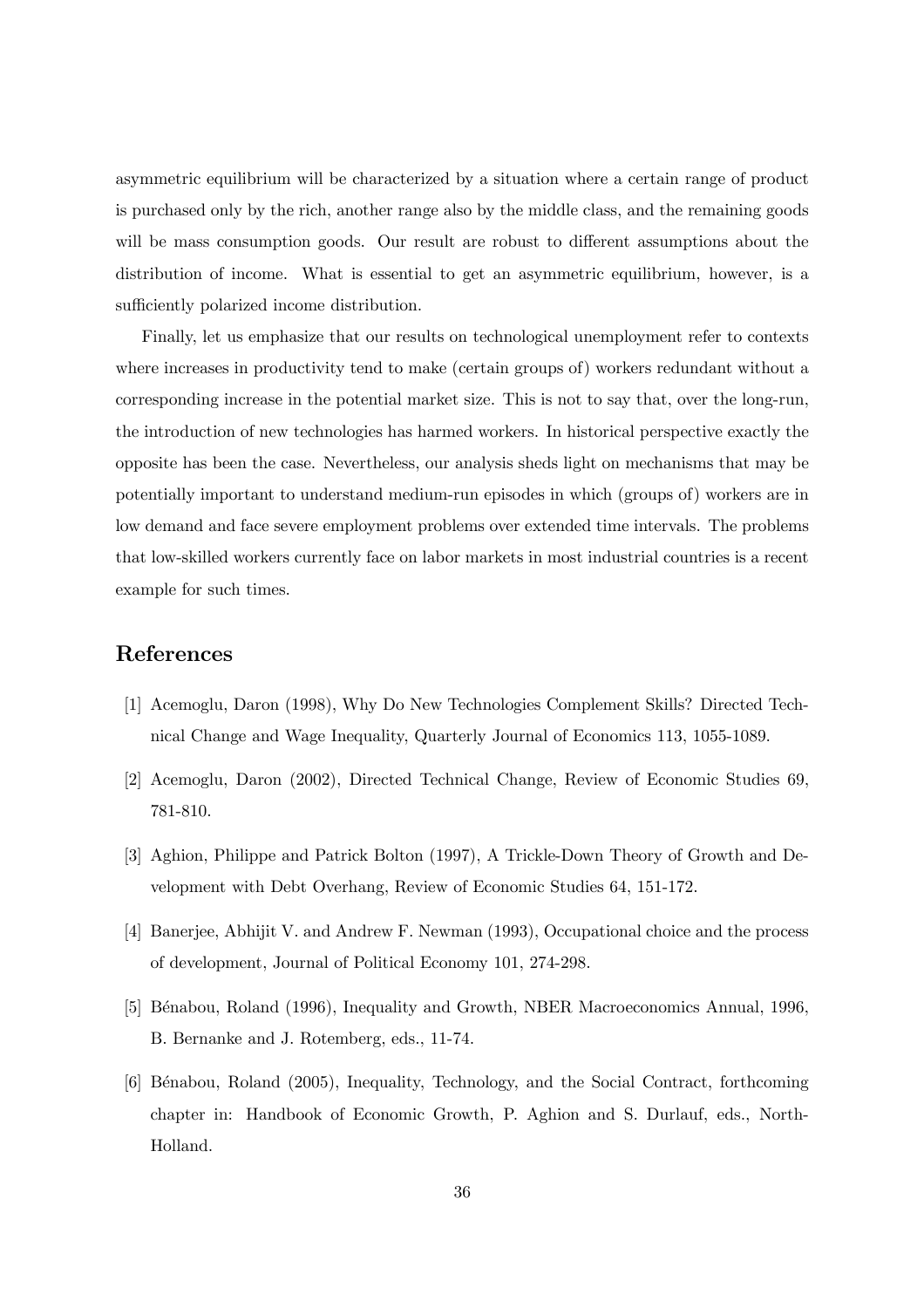- [7] Boal, William M. and Michael R. Ransom, Monopsony in the Labor Market, Journal of Economic Literature 35, 86-112.
- [8] D'Aspremont, Claude, Rodolphe Dos Santos Ferreira, and Louis-André Gérard-Varet (1989), Unemployment in an Extended Cournot Oligopoly Model, Oxford Economic Papers 41, 490-505.
- [9] D'Aspremont, Claude, Rodolphe Dos Santos Ferreira, and Louis-André Gérard-Varet (1990), On monopolistic competition and involuntary unemployment, Quarterly Journal of Economics 105, 895-919.
- [10] Dehez, Pierre (1985) Monopolistic Equilibrium and Involuntary Unemployment, Journal of Economic Theory 36, 160-165.
- [11] Dixit, Avinash and Joseph Stiglitz (1997), Monopolistic Competition and Optimum Product Diversity, American Economic Review 67, 297-308.
- [12] Falkinger, Josef (1994), An Engelian model of growth and innovation with hierarchic demand and unequal incomes, Ricerche Economiche 48, 123-139.
- [13] Foellmi, Reto and Josef Zweimueller (2004), Inequality, Market Power and Product Diversity, Economics Letters 82, 139-145.
- [14] Gabszewicz, Jaskold and Jacques-François Thisse (1979), Price competition, quality and income disparities, Journal of Economic Theory 20, 340 - 359.
- [15] Gabszewicz, Jaskold and Jacques-François Thisse (1980), Entry (and exit) in a differentiated industry, Journal of Economic Theory 22, 327 - 338.
- [16] Galor, Oded and Omer Moav (2000), Ability-Biased Technological Change, Inequality and Economic Growth, Quarterly Journal of Economics 115, 469-498.
- [17] Galor, Oded and Joseph Zeira (1993), Income distribution and macroeconomics, Review of Economic Studies 60, 35-52.
- [18] Gottschalk, Peter, and Timothy M. Smeeding (2000), Empirical Evidence on Income Inequality in Industrialized Countries, in: Bourguignon, Francois and AnthonyB. Atkinson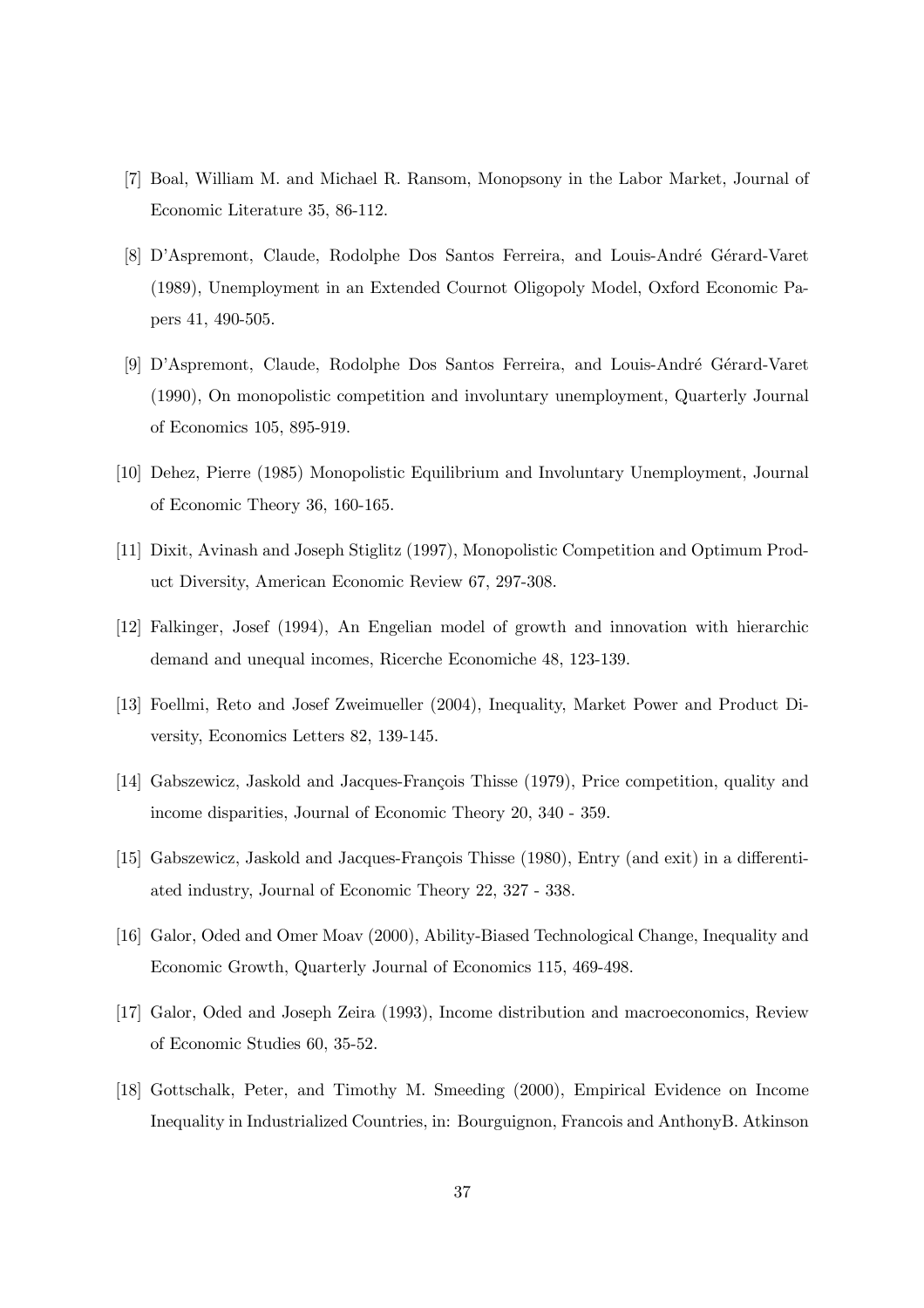(eds.), Handbook of Income Distribution, Amsterdam New York: North Holland, pp. 261- 307.

- [19] Hart, Oliver (1982), A model of imperfect competition with Keynesian features, Quarterly Journal of Economics 97, 109-138.
- [20] Juhn, Chinhui, Kevin M. Murphy and Brooks Pierce (1993) "Wage Inequality and the Rise in Returns to Skill," Journal of Political Economy 101:410-442.
- [21] Juhn, Chinhui, Kevin M. Murphy and Robert H. Topel (2001), Current Unemployment, Historically Contemplated, Brookings Papers on Economic Activity 1:2002, 79-116.
- [22] Katz, Lawrence and David Autor (1999), "Changes in the Wage Structure and Earnings Inequality," in: Ashenfelter, Orley and David Card (eds.) Handbook of Labor Economics 3A, Amsterdam: North Holland, pp. 1463-1555.
- [23] Katz, Lawrence and Kevin M. Murphy (1992), "Changes in Relative Wages: Supply and Demand Factors," Quarterly Journal of Economics 107:35-78.
- [24] Lloyd-Ellis, Huw (1999), Endogenous Technological Change and Wage-Inequality, American Economic Review 89, 47-77.
- [25] Mokyr, Joel (1990), The Lever of Riches, Technological Creativity and Economic Progress, New York Oxford: Oxford University Press.
- [26] Murphy, Kevin M., Shleifer, Andrei and Robert Vishny (1989), Income distribution, market size, and industrialization, Quarterly Journal of Economics 104, 537-564.
- [27] Persson, T. and G. Tabellini. (1994), "Is Inequality Harmful for Growth?," American Economic Review 84, 600-621.
- [28] Piketty, Thomas and Emmanuel Saez (2003), Income Inequality in the United States, 1913-1998, Quarterly Journal of Economics 118, 2003, 1-39.
- [29] Robinson, Joan (1933), The economics of imperfect competition, MacMillan, London.
- [30] Romer, David (1996), Advanced Macreconomics, New York: McGraw Hill.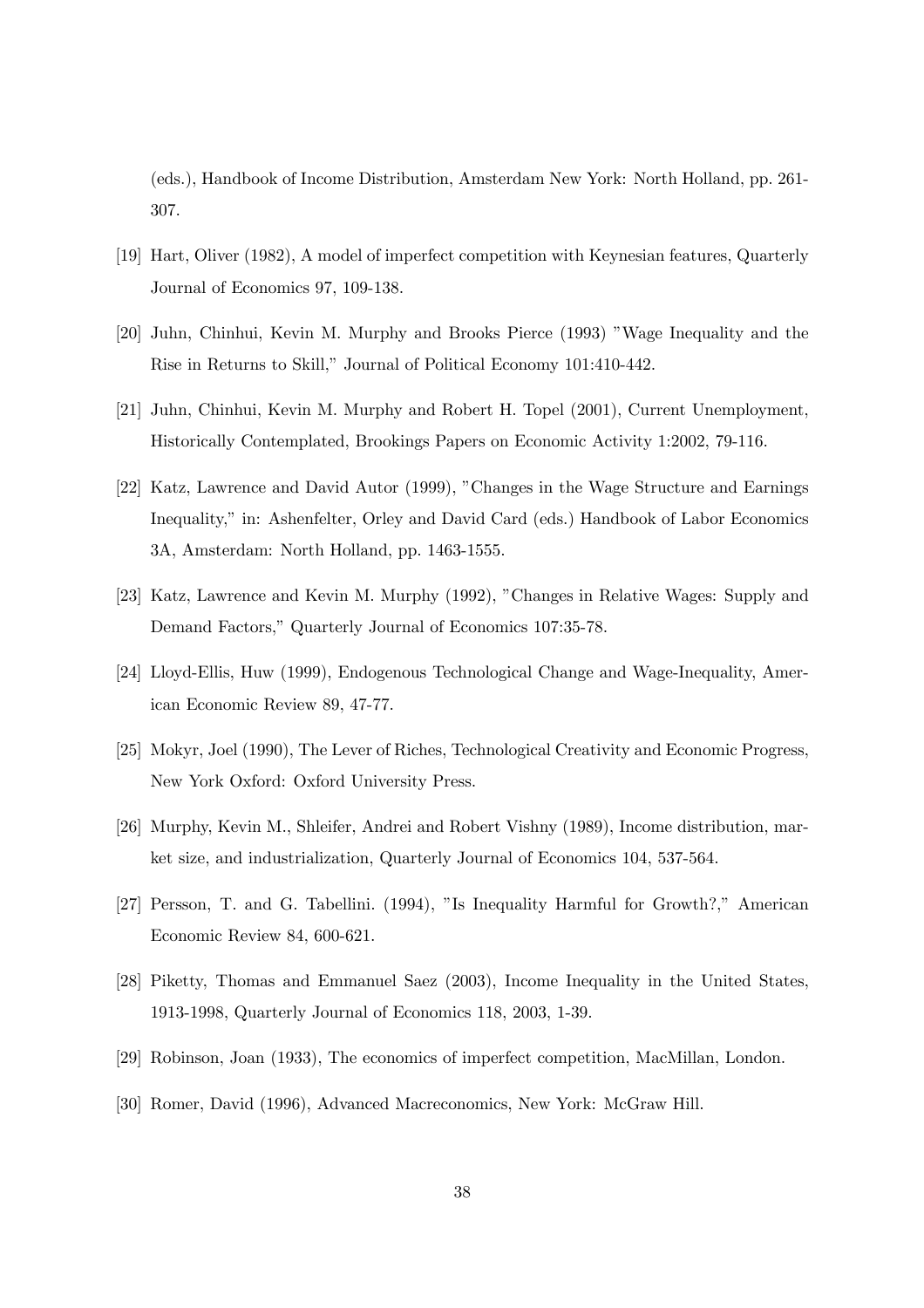- [31] Saint-Paul, Gilles (2005), Distribution and growth in an economy with limited needs, Economic Journal, forthcoming.
- [32] Shaked, Avner and John Sutton (1982), Relaxing price competition through product differentiation, Review of Economic Studies 49, 3 - 13.
- [33] Shaked, Avner and John Sutton (1983), Natural oligopolies, Econometrica 51, 1469 1483.
- [34] Silvestre, Joaquim (1990), There may be unemployment when the labour market is competitive and the output market is not, Economic Journal 100, 899-913.
- [35] Silvestre, Joaquim (1993), The Market-Power Foundations of Macroeconomic Policy, Journal of Economic Literature 31, 105-141.
- [36] Zweimueller, Josef (2000), Schumpeterian Entrepreneurs Meet Engel's Law: The Impact of Inequality on Innovation-Driven Growth, Journal of Economic Growth 5, 185-206.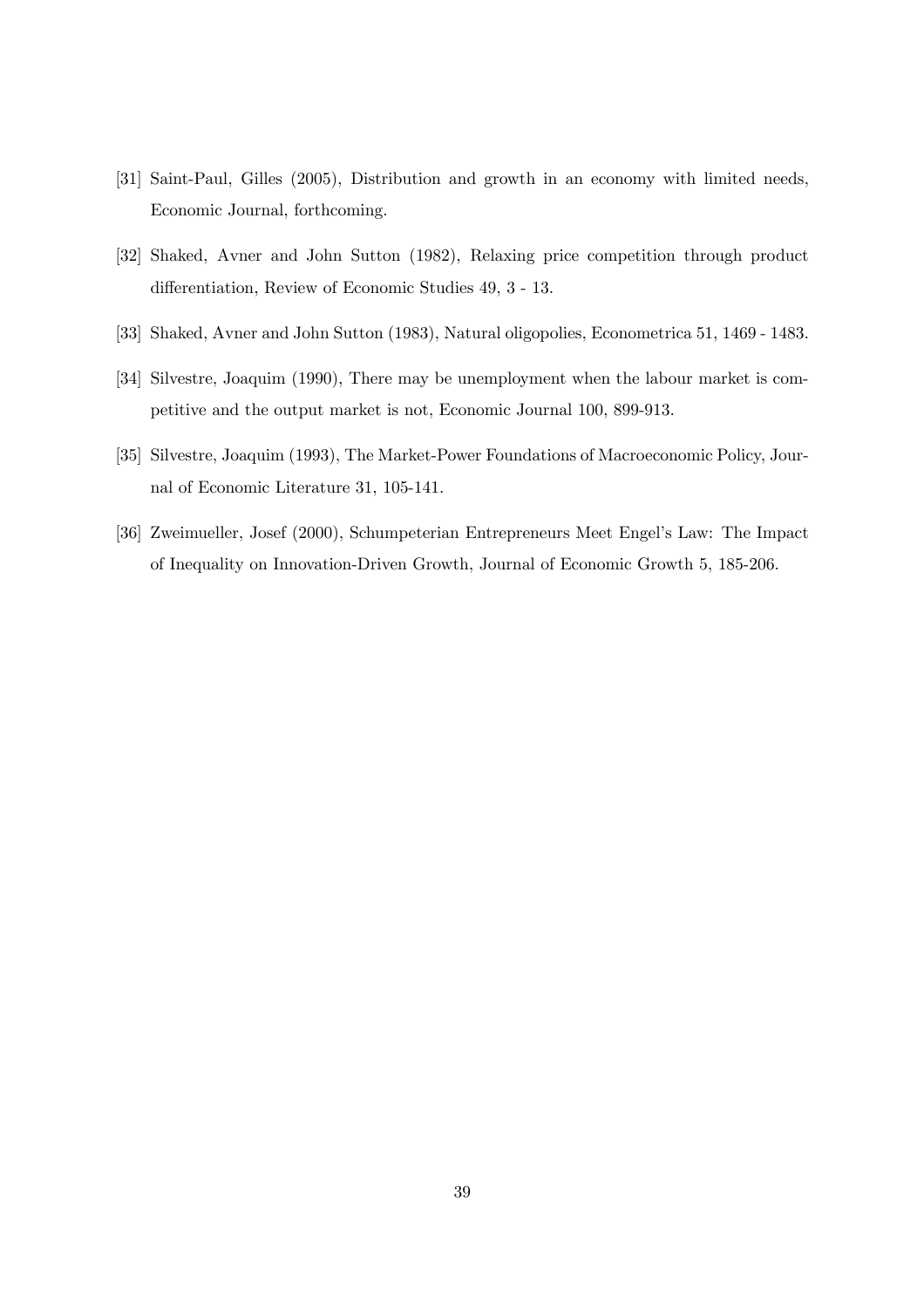# Appendix

Proof of Proposition 1 To show that the equilibrium exists it suffices to show that  $h(w, g(w))$  is larger than  $\frac{1-\beta\vartheta}{(1-\beta)\vartheta}$  for small values of w and smaller than  $\frac{1-\beta\vartheta}{(1-\beta)\vartheta}$  for high w because  $h(\cdot)$  is a continuous function. The maximum wage w for which equation (16) is relevant, is the wage  $\hat{w}$  which just implies  $n = N$  in the resource constraint (14). For  $w < \hat{w}$  the resource constraint can only be fulfilled for  $n < N$ . Inserting  $n = N$  into (14) and solving for  $\hat{w}$  yields  $\hat{w} = a \frac{1-2z}{1-z}$  where  $z = a/(sN)$ . We calculate  $h(\hat{w}, g(\hat{w}))$  (note that the formula greatly simplifies since  $n = N$ ) and get after rearranging

$$
h(\hat{w}, g(\hat{w})) = \frac{2g(\hat{w}) - 1 - w/a}{2g(\hat{w}) - w/a - \frac{1}{\beta} \left(\frac{2g(\hat{w}) - w/a}{2 - w/a} - (1 - \beta)\right)}
$$
  
= 
$$
\frac{\beta}{1 - \beta} \frac{(2z - 1)^2 - \beta(2z - 1) - 2(z - 1)\left(z - 1 + \sqrt{(z - 1)^2 + \beta(2z - 1)}\right)}{\beta(2z - 1) + 2(z - 1)\left(z - 1 + \sqrt{(z - 1)^2 + \beta(2z - 1)}\right)}
$$

Hence, as is easy to see,  $h(\hat{w}, g(\hat{w})) < \frac{1-\beta\vartheta}{(1-\beta)\vartheta}$  iff  $\theta <$  $\beta(2z-1)+2(z-1)\left(z-1+\sqrt{(z-1)^2+\beta(2z-1)}\right)$  $\frac{\sqrt{2(z-1)^2}}{(\beta(2z-1)^2)}$ . This condition is equivalent to equation (10) which is necessary and sufficient that the exclusion regime exists.

We now show that  $h(w, g(w)) > \frac{1-\beta\vartheta}{(1-\beta)\vartheta}$  for  $w \to 0$ . First note that  $h(\cdot)$  contains the term  $\left[\frac{1-w/a}{2-w/a} - z\right] / \left[z - (1-\beta)\frac{\bar{p}-w/a}{2\bar{p}-w/a}\right]$  which goes to  $+\infty$  when  $\bar{p} = \frac{w}{a} \frac{1-z/(1-\beta)}{1-2z/(1-\beta)}$  (remember that  $\frac{1-w/a}{2-w/a}$  >  $(1-\beta)\frac{\bar{p}-w/a}{2\bar{p}-w/a}$  because (13) holds). Hence, if  $z < (1-\beta)/2$ ,  $h(w, g(w))$  goes to infinity as w declines and the claim is trivially satisfied. It remains to consider the case  $z \geq (1 - \beta)/2$ . In that case we have to calculate  $\lim_{w\to 0} h(w, g(w))$ . Applying de l'Hôpital's Rule and noting that lim  $w\rightarrow 0$  $g'(w) = -\frac{1}{a}$ 3 2  $\frac{\beta}{1-\beta}$ , we get

$$
\lim_{w \to 0} h(w, g(w)) = \frac{1 + \beta - \beta^2 - 2\beta z}{(1 - \beta)(2z + \beta - 1)}.
$$

Remember that  $z \leq 1/2$ . Since the expression above is decreasing in z, we get a lower bound if it is evaluated at  $z = 1/2$ 

$$
\lim_{w \to 0} h(w, g(w)) \ge \frac{1 - \beta^2}{(1 - \beta)\beta} > \frac{1 - \beta\vartheta}{(1 - \beta)\vartheta}
$$

where the latter inequality follows from  $\beta > \frac{4\vartheta(1-z)^2}{(1+z)^2(1+z)^2}$  $\frac{4\vartheta(1-z)}{(1+\vartheta)^2+4\vartheta z(\vartheta z-(1+\vartheta))} > \vartheta.$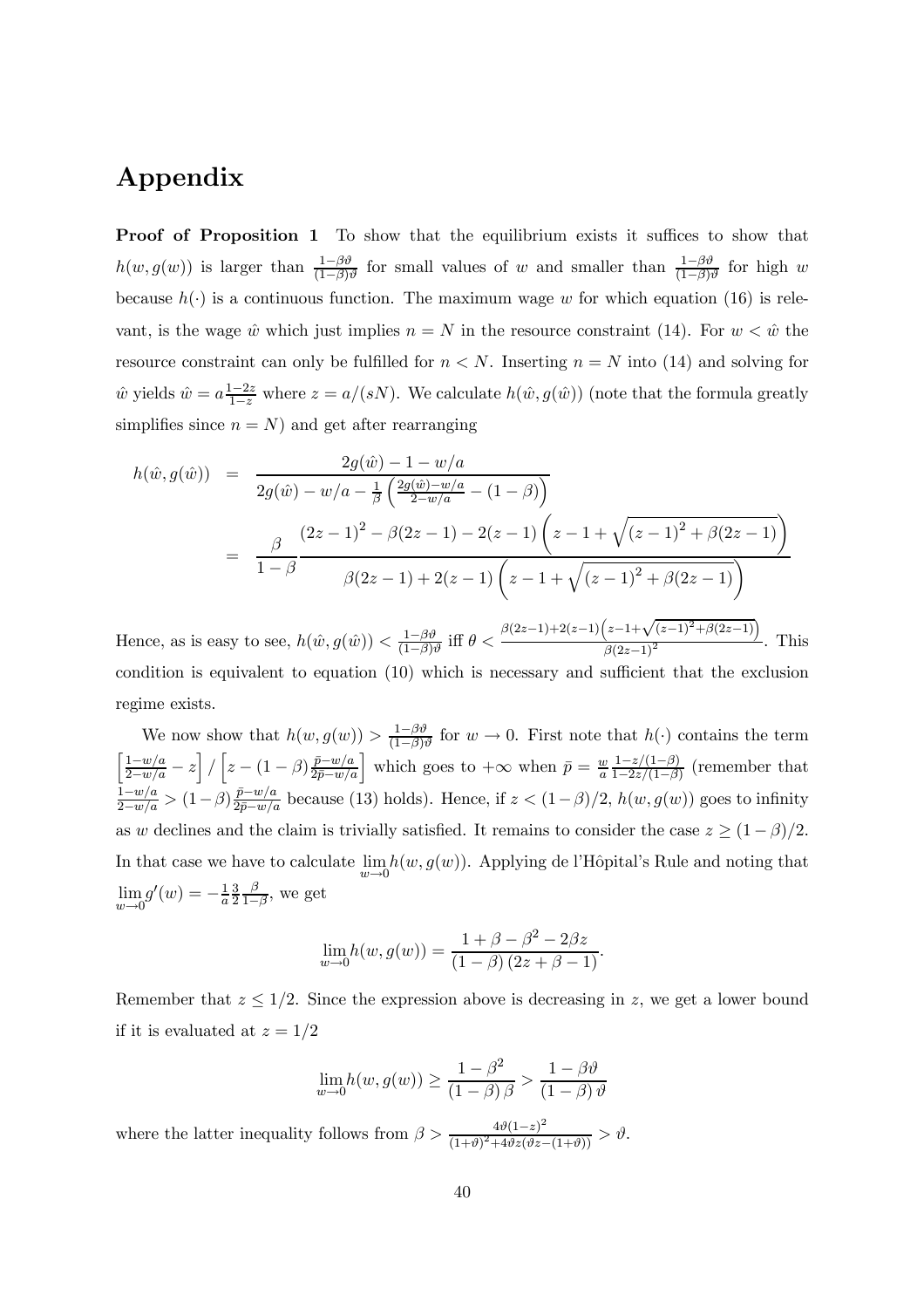The uniqueness of the equilibrium can be shown that the derivative of  $h(w, g(w))$  with respect to w is negative whenever  $h(w, g(w)) = \frac{1-\beta\vartheta}{(1-\beta)\vartheta}$  holds (the straightforward but tedious calculations are available upon request from the authors).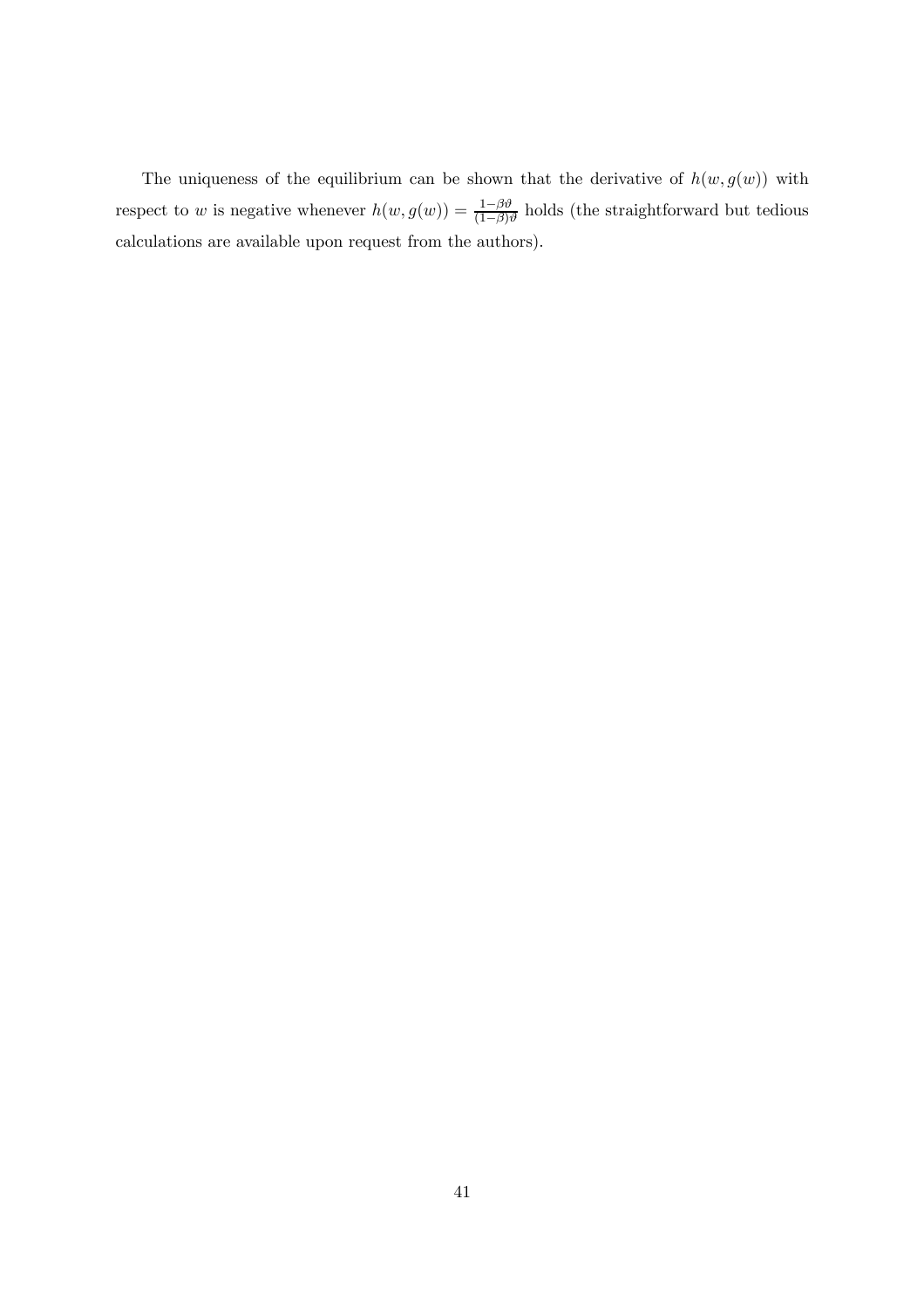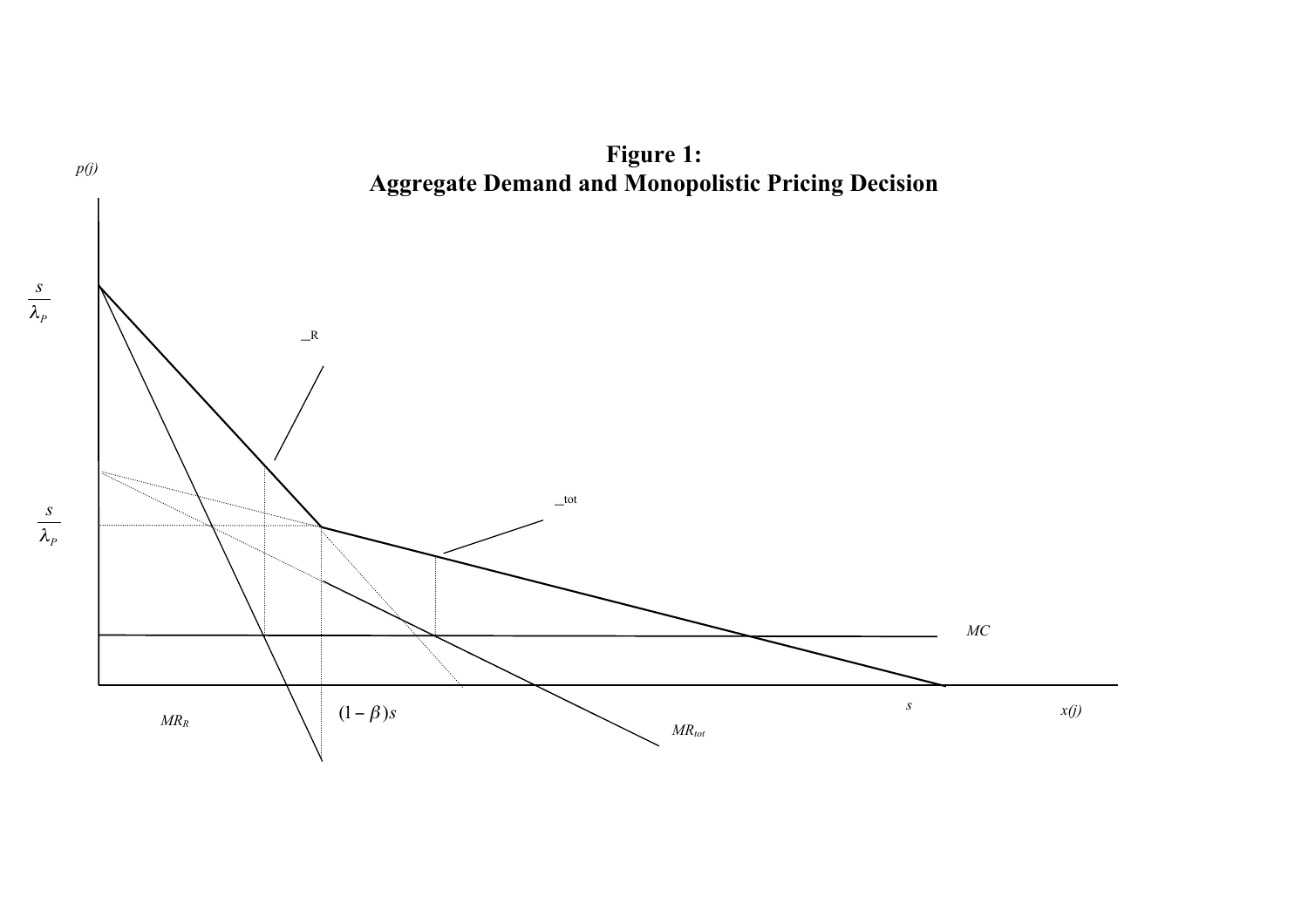Figure 2: Exclusion and Unemployment Depending on Inequality Parameters

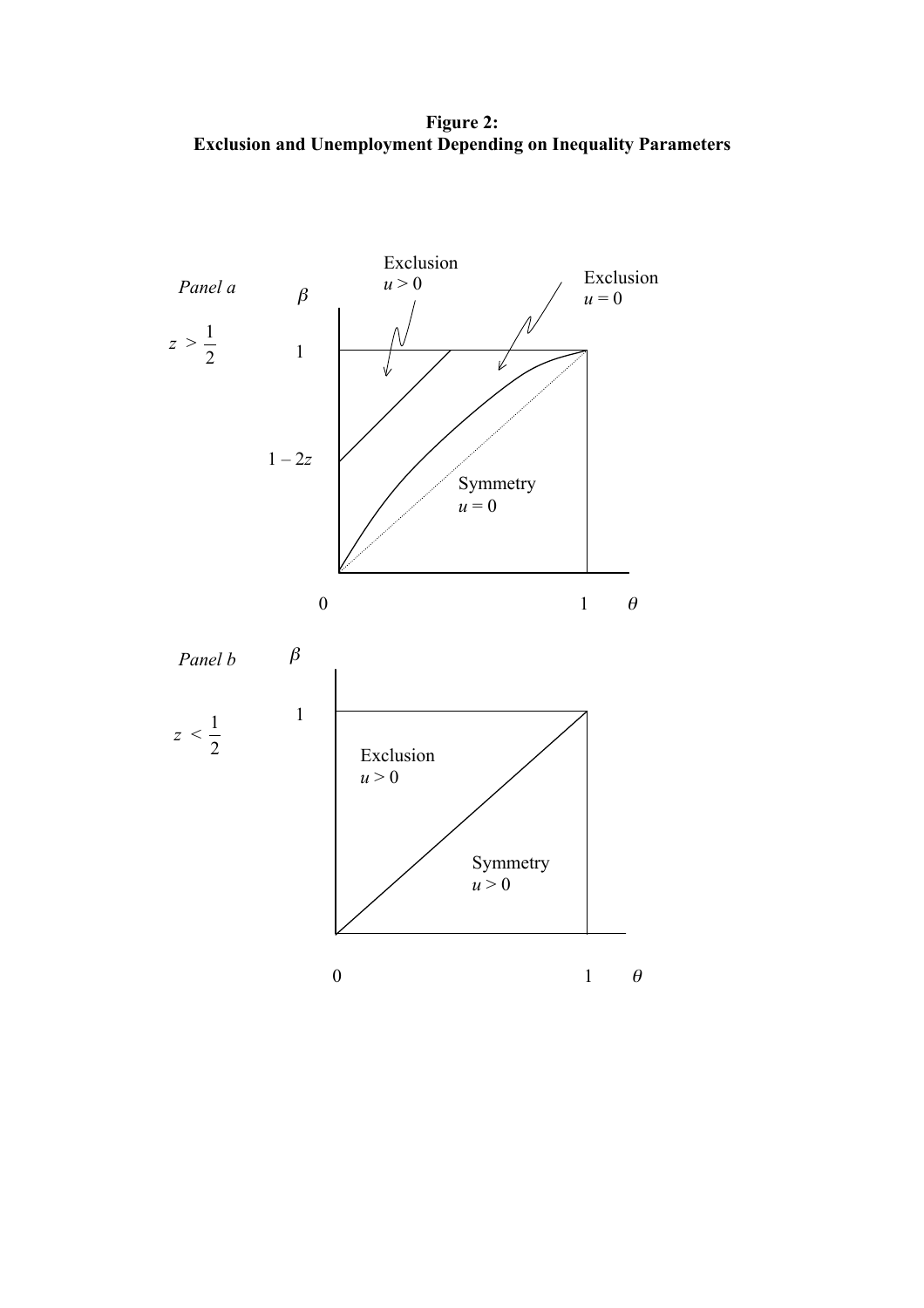# Figure 3: Variable income composition φ(*w*) and multiple equilibria

Panel a.



Panel b.